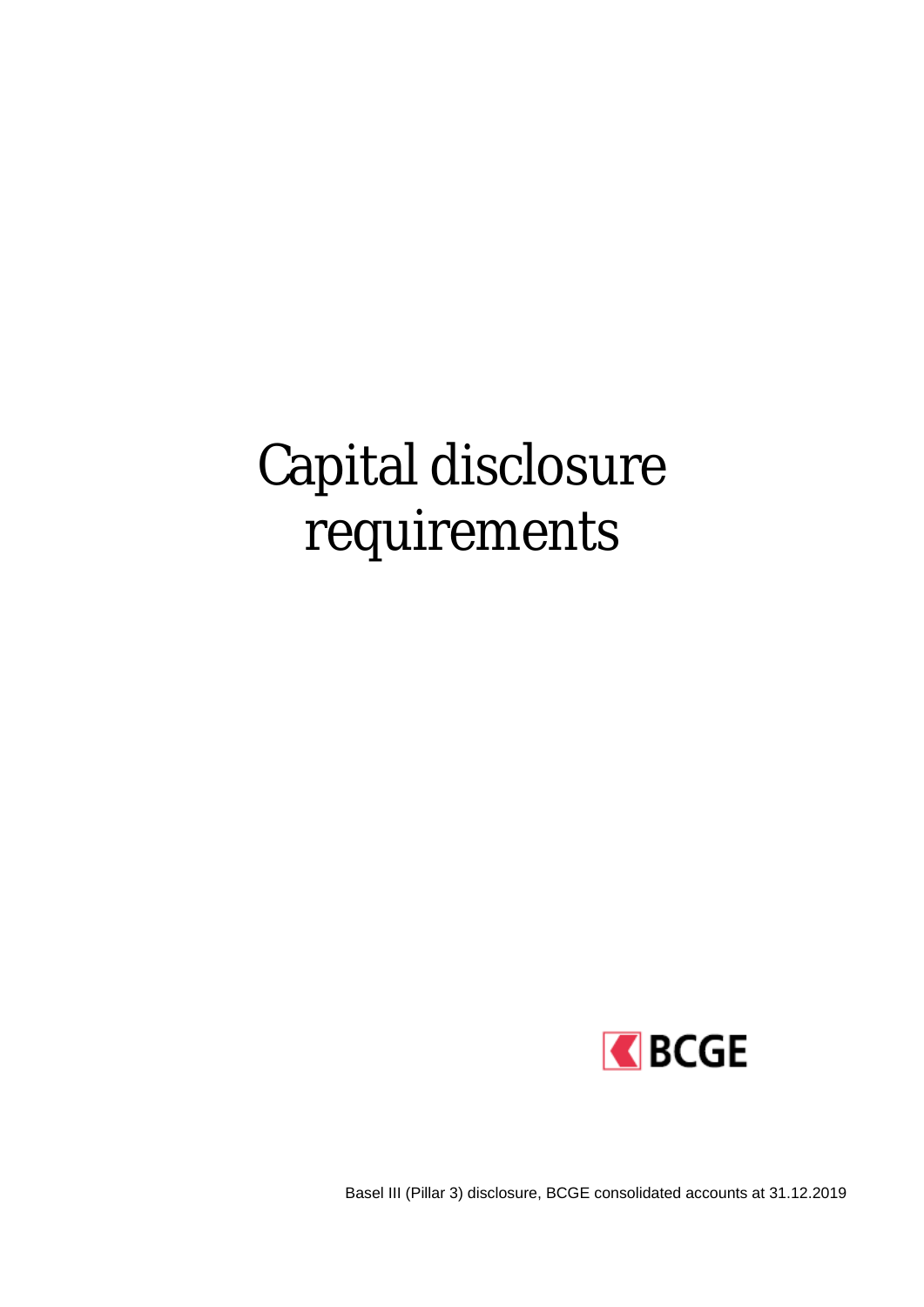# Table of contents

| $\mathbf{1}$   | Overview of risk management, key prudential indicators and risk-weighted assets (RWA) 4 |                                                                                                       |  |  |  |  |
|----------------|-----------------------------------------------------------------------------------------|-------------------------------------------------------------------------------------------------------|--|--|--|--|
|                | 1.1                                                                                     |                                                                                                       |  |  |  |  |
|                | 1.2                                                                                     |                                                                                                       |  |  |  |  |
|                | 1.3                                                                                     |                                                                                                       |  |  |  |  |
| $\overline{2}$ |                                                                                         |                                                                                                       |  |  |  |  |
| 3              |                                                                                         |                                                                                                       |  |  |  |  |
| 4              |                                                                                         |                                                                                                       |  |  |  |  |
|                | 4.1                                                                                     |                                                                                                       |  |  |  |  |
|                | 4.2                                                                                     |                                                                                                       |  |  |  |  |
|                | 4.3                                                                                     |                                                                                                       |  |  |  |  |
|                | 4.4                                                                                     |                                                                                                       |  |  |  |  |
|                | 4.5                                                                                     |                                                                                                       |  |  |  |  |
| 5              |                                                                                         |                                                                                                       |  |  |  |  |
| 6              |                                                                                         |                                                                                                       |  |  |  |  |
| 7              |                                                                                         |                                                                                                       |  |  |  |  |
|                | 7.1                                                                                     |                                                                                                       |  |  |  |  |
|                | 7.2                                                                                     |                                                                                                       |  |  |  |  |
|                | 7.3                                                                                     |                                                                                                       |  |  |  |  |
|                | 7.4                                                                                     |                                                                                                       |  |  |  |  |
|                | 7.5                                                                                     | Key modelling and parametric assumptions used to calculate $\Delta$ EVE and $\Delta$ NII (IRRBBA1 and |  |  |  |  |
|                | 7.6                                                                                     |                                                                                                       |  |  |  |  |
|                | 7.7                                                                                     |                                                                                                       |  |  |  |  |
|                | 7.8                                                                                     |                                                                                                       |  |  |  |  |
|                | 7.9                                                                                     |                                                                                                       |  |  |  |  |
| 8              |                                                                                         |                                                                                                       |  |  |  |  |
|                | 8.1                                                                                     |                                                                                                       |  |  |  |  |
|                | 8.2                                                                                     |                                                                                                       |  |  |  |  |
|                | 8.3                                                                                     |                                                                                                       |  |  |  |  |
|                | 8.4                                                                                     |                                                                                                       |  |  |  |  |
|                | 8.5                                                                                     |                                                                                                       |  |  |  |  |
| 9              |                                                                                         |                                                                                                       |  |  |  |  |
| 10             |                                                                                         |                                                                                                       |  |  |  |  |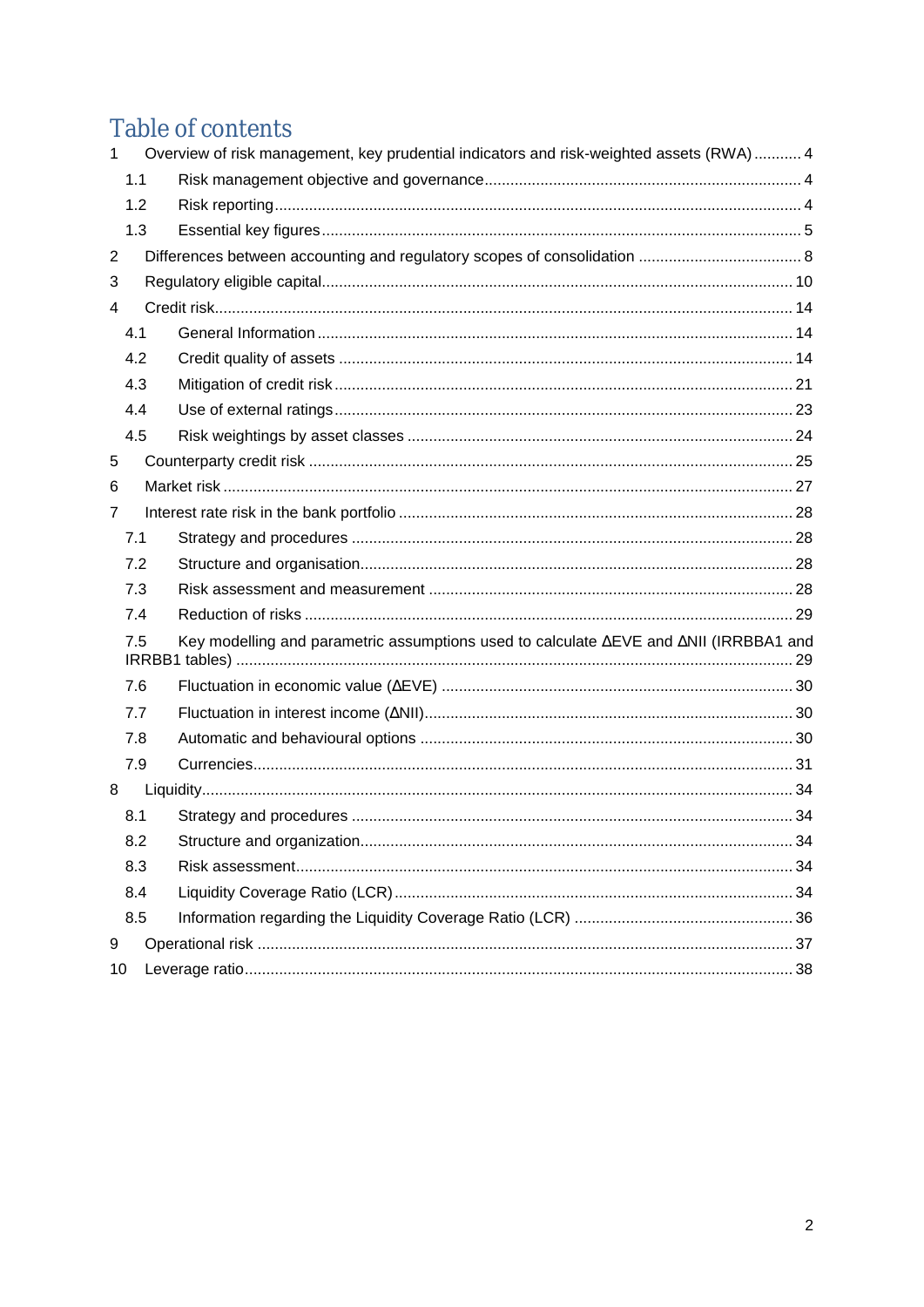| TABLE 3 - LI1 - DIFFERENCES BETWEEN ACCOUNTING AND REGULATORY SCOPES OF CONSOLIDATION (IN CHF       |  |
|-----------------------------------------------------------------------------------------------------|--|
|                                                                                                     |  |
| TABLE 4 - LI2 - DIFFERENCES BETWEEN REGULATORY EXPOSURE AMOUNTS AND CARRYING VALUES IN              |  |
|                                                                                                     |  |
|                                                                                                     |  |
| TABLE 6 - CC2 - RECONCILIATION OF THE REGULATORY ELIGIBLE CAPITAL WITH THE BALANCE SHEET (IN 1'000  |  |
|                                                                                                     |  |
|                                                                                                     |  |
|                                                                                                     |  |
| TABLE 9 - CR2 - CREDIT RISK: CHANGES IN STOCK OF DEFAULTED LOANS AND DEBT SECURITIES (IN 1'000 CHF) |  |
|                                                                                                     |  |
|                                                                                                     |  |
|                                                                                                     |  |
| TABLE 11 - CR3 - CREDIT RISK: OVERVIEW OF MITIGATION TECHNIQUES (IN 1'000 CHF) 21                   |  |
| TABLE 12 - CR4 - CREDIT RISK: EXPOSURE AND CREDIT RISK MITIGATION (CRM) EFFECTS UNDER THE           |  |
|                                                                                                     |  |
| TABLE 13 - CR5 - CREDIT RISK: EXPOSURE BY ASSET CLASSES AND RISK WEIGHTS UNDER THE STANDARDISED     |  |
|                                                                                                     |  |
| TABLE 14 - CCR3 - COUNTERPARTY CREDIT RISK: STANDARDISED APPROACH TO CCR EXPOSURE BY ASSET          |  |
|                                                                                                     |  |
|                                                                                                     |  |
|                                                                                                     |  |
| TABLE 16 - IRRBBA1 - INTEREST RATE RISK: QUANTITATIVE INFORMATION ON THE STRUCTURE OF POSITIONS     |  |
|                                                                                                     |  |
| TABLE 17 - IRRBB1 - INTEREST RATE RISK: QUANTITATIVE INFORMATION ON ECONOMIC VALUE OF EQUITY AND    |  |
|                                                                                                     |  |
| TABLE 18 - LIQ1 - LIQUIDITY: INFORMATION ON THE LIQUIDITY RATIO (IN CHF 1,000,000) 36               |  |
| TABLE 19 - LR1 - LEVERAGE RATIO: COMPARISON BETWEEN BALANCE SHEET ASSETS AND TOTAL LEVERAGE         |  |
|                                                                                                     |  |
|                                                                                                     |  |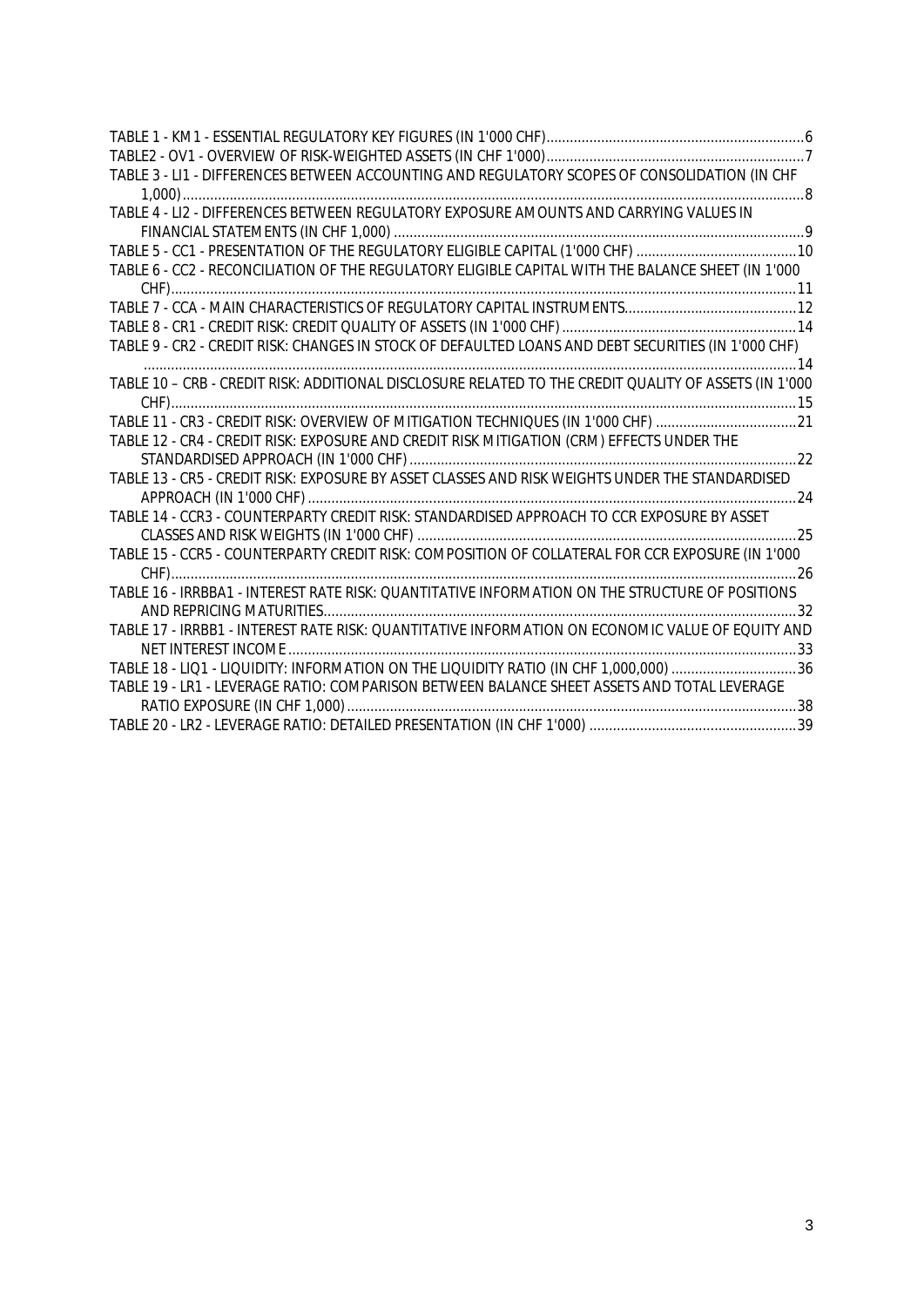# 1 Overview of risk management, key prudential indicators and risk-weighted assets (RWA)

#### 1.1 Risk management objective and governance

In its annual report, the bank outlines its risk management governance. The objective of this risk management is to protect the bank's assets and ensure its long-term sustainability. Risk management is therefore an integral part of all levels of the organisation.

Governance regarding risk management is described in detail in the risk policy and in all specific risk policies (credit risk policy, financial policy, etc.). These policies define the objectives, missions, roles and responsibilities of each department involved in risk management. They are based in particular on all FINMA circulars and SBA directives. They are also supplemented by supranational texts such as the Basel Committee for Bank Supervision (BCBS).

The bank has three lines of defence: (1) first level control is carried out by the front office; (2) the specialised risk control and compliance departments analyse and control risks at level two; and (3) internal audit. The committees of the Board of Directors specifically monitor certain activities of the bank. In addition, the external auditor independently prepares their annual report for the Board of Directors and FINMA.

Every year, the Board of Directors reviews the institution's risk appetite by setting limits (framework concept, banks, countries, risk envelopes by type of activity). These limits are defined according to a risk profile that is consistent and proportionate to the bank's financial and operational capacities. Any violation or exceeding of these limits must be reported to the Board of Directors.

General management implements risk management validated by the Board of Directors. It issues administrative instructions, which are guidelines for the organisation and management of the bank's various activities. These administrative instructions are supplemented by processes that explain in more detail the procedure to be followed.

To this end, the bank has several risk management committees that meet monthly. The ALM Committee oversees the bank's financial management, including balance sheet management and interest rate and liquidity risks. The Risk Committee analyses the status of all risks and incorporates information from the other committees. Other committees specifically analyse certain activities (GCF Risk Subcommittee, BCGEF Risk Subcommittee, etc.).

The control departments are responsible for identifying, assessing, controlling and reporting the bank's risks, verifying that the limits defined by the Board of Directors are respected and ensuring risk reporting to the committees. In addition, the Risk Control department is in charge of producing the Basel III regulatory statements for senior management, external auditors and FINMA.

Compliance defines the internal regulatory framework and ensures compliance with regulations concerning client relations, the fight against money laundering and terrorist financing, cross-border activities and the internal regulatory framework.

Several times a year, the Control Committee of the Board of Directors meets, in particular with the Internal Audit Department, to assess the functioning of the control system set up by general management.

#### 1.2 Risk reporting

Risk policies define risk reports, their production frequencies, recipients and content.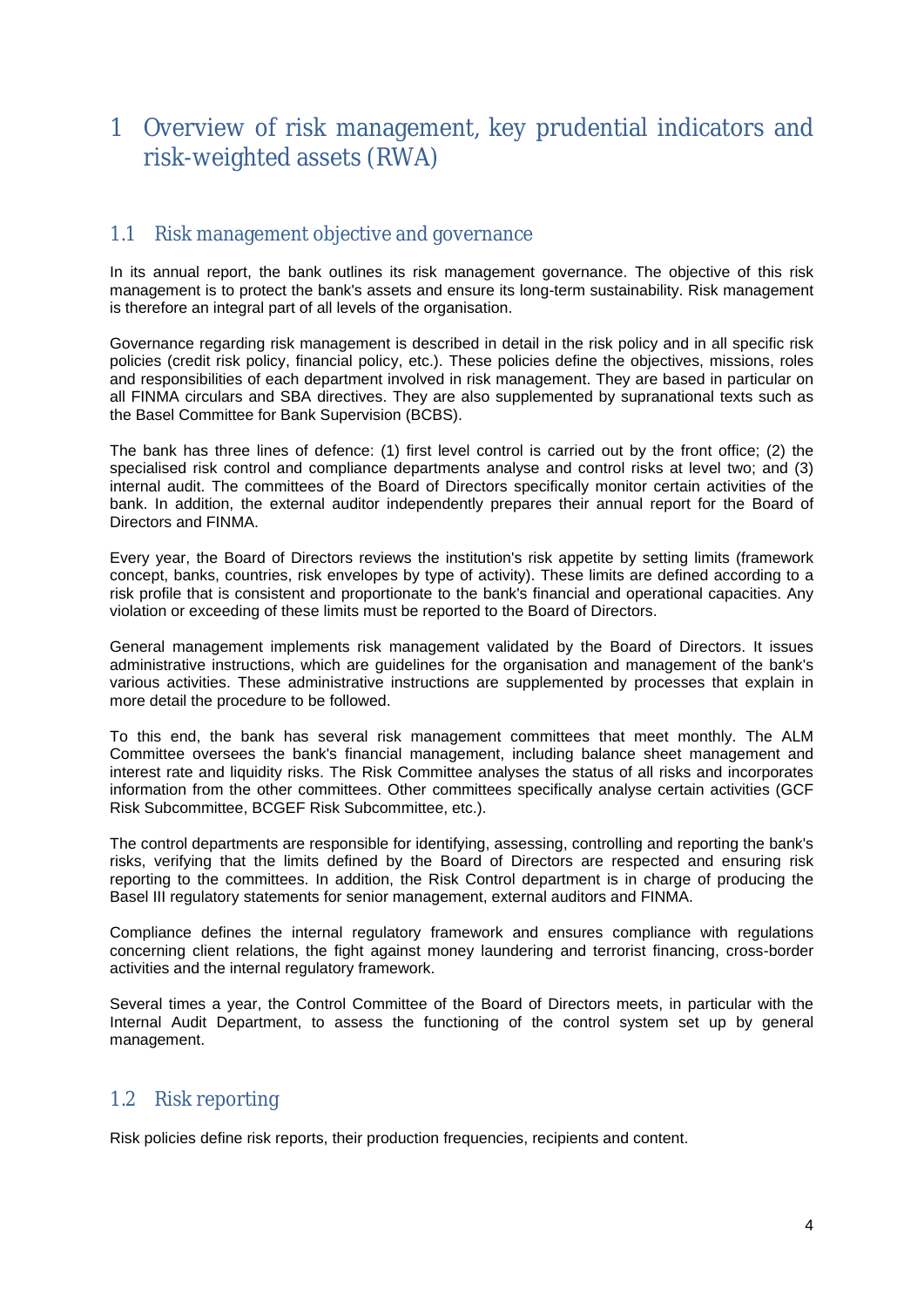Risk reporting is based on an IT architecture tailored to each type of risk (credit, market, operational). The data can be used to produce analyses on the parent company or the consolidated group. The aggregated indicators can be audited and it is possible to return to the most granular level (counterparty, transaction, ...).

Risk reports periodically disclose the bank's risk position for the various types of risks (credit, market, operational, compliance and legal). These reports verify the adequacy of the business model within the limits set by the Board of Directors or the regulator.

Specific reports present a projection of the bank's risk position over a three-year time horizon. These reports are based on the probable "optimal path" scenario used to build the business plan. In addition to this scenario, the bank assesses adverse scenarios (including a recession scenario and an extreme shock scenario). General management assesses the bank's risk position according to these scenarios, determines the impact on the income statement, on regulatory or internal ratios, on the bank's rating and on its refinancing capacity. Lastly, it proposes a list of countermeasures, assesses their protective effects and their speed of implementation.

The bank applies this stress test approach to its entire balance sheet at parent company and consolidated level. Impacts are measured through the different types of risks and ratios of equity capital, sensitivity of equity capital, or liquidity.

The processes for entering and controlling information in the Core Banking System are outlined in the bank's administrative instructions. Internal control, internal audit and external audit verify the adequacy of this control system.

## 1.3 Essential key figures

Banque Cantonale de Genève applies the International Standard Approach (AS-BRI) for regulatory credit risk disclosures and the Standard Approach for market risk and operational risk. For credit risk, the Bank applied the Swiss Standardised Approach (AS-CH) prior to 31.12.2018.

The regulatory consolidation scope is identical to the accounting consolidation scope.

The national countercyclical buffer (CAO='Capital Adequacy Ordinance' Art. 44) corresponds to the ratio of two percent of positions directly or indirectly secured by real estate pledges to all risk-weighted positions. Its impact is 0.6% on the overall regulatory capital requirement.

The group's equity ratio is 16.1%, above the regulatory minimum of 12.6% (category 3 bank). The leverage ratio is 7.2%, above the regulatory requirement of 3%.

The +0.5 percentage point increase in the total capital ratio between 31.12.2018 and 31.12.2019 is explained by the CHF +128 million increase in equity capital taken into account. The increase in equity capital taken into account is due to the inclusion of the Bank's results for the year 2019 and the issue of a new subordinated loan AT1 of CHF 135 million to replace a subordinated loan of CHF 110 million.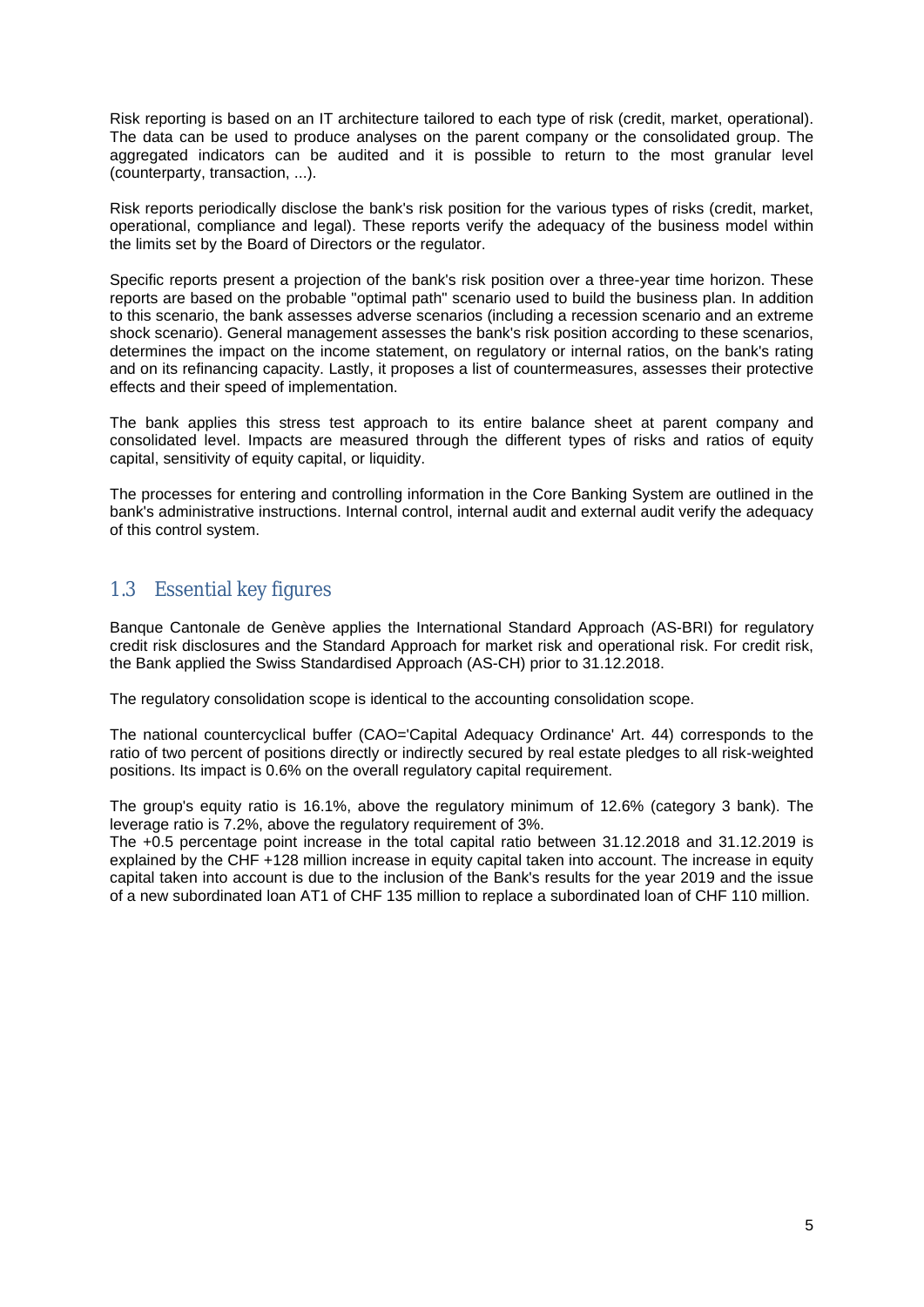|  | Table 1 - KM1 - Essential regulatory key figures (in 1'000 CHF) |  |
|--|-----------------------------------------------------------------|--|
|--|-----------------------------------------------------------------|--|

|                 | KM1: Essential regulatory key figures (in 1'000 CHF)                                        |            |            |            |
|-----------------|---------------------------------------------------------------------------------------------|------------|------------|------------|
|                 |                                                                                             | a          | с          |            |
|                 |                                                                                             | 31.12.2019 | 30.06.2019 | 31.12.2018 |
|                 | Equity taken into consideration                                                             |            |            |            |
| $\mathbf{1}$    | Common Equity Tier 1 (CET1)                                                                 | 1'633'130  | 1'602'128  | 1'540'546  |
| $\overline{2}$  | Tier 1 (T1)                                                                                 | 1'857'920  | 1'800'088  | 1'738'936  |
| 3               | <b>Total capital</b>                                                                        | 1'981'870  | 1'917'182  | 1'853'710  |
|                 | <b>Risk-weighted assets</b>                                                                 |            |            |            |
| 4               | <b>RWA</b>                                                                                  | 12'282'103 | 12'079'612 | 11'857'663 |
| 4a              | Minimum capital requirement                                                                 | 982'568    | 966'369    | 948'613    |
|                 | Risk-based capital ratios (as % of RWA)                                                     |            |            |            |
| 5               | CET1 ratio (%)                                                                              | 13.3%      | 13.3%      | 13.0%      |
| 6               | Tier 1 ratio (%)                                                                            | 15.1%      | 14.9%      | 14.7%      |
| $\overline{7}$  | Total capital ratio (%)                                                                     | 16.1%      | 15.9%      | 15.6%      |
|                 | Additional CET1 buffer requirements (as percentage of RWA)                                  |            |            |            |
| 8               | Capital buffer according to Basel minimum standard (2.5% from 2019)(%)                      | 2.5%       | 2.5%       | 1.9%       |
| 9               | Countercyclical buffer (art. 44a OFR4) according to Basel minimum standard (%)              |            |            |            |
| 11              | Total of bank CET1-specific requirements according to Basel minimum standard (%)            | 2.5%       | 2.5%       | 1.9%       |
| 12              | CET11 available to cover buffer requirements according to Basel minimum standard (after     | 8.1%       | 7.9%       | 7.6%       |
|                 | deduction of CET1 allocated to cover minimum requirements and if applicable to cover TLAC   |            |            |            |
|                 | requirements)(%)                                                                            |            |            |            |
|                 | Target capital ratios according to Annex 8 CAO (as percentage of RWA)                       |            |            |            |
| 12a             | Capital buffer according to Annex 8 CAO (%)                                                 | 4.0%       | 4.0%       | 4.0%       |
| 12 <sub>b</sub> | Countercyclical buffer (art. 44 and 44a CAO)(%)                                             | 0.6%       | 0.6%       | 0.6%       |
| 12c             | Target CET1 ratio (%) according to Annex 8 CAO with addition of countercyclical buffer      | 8.4%       | 8.4%       | 8.4%       |
|                 | according to art. 44 and 44a CAO                                                            |            |            |            |
| 12d             | Target T1 ratio (%) according to Annex 8 CAO w ith addition of countercyclical buffer       | 10.2%      | 10.2%      | 10.2%      |
|                 | according to art. 44 and 44a CAO                                                            |            |            |            |
| 12e             | Total target capital ratio according to Annex 8 CAO with addition of countercyclical buffer | 12.6%      | 12.6%      | 12.6%      |
|                 | according to art. 44 and 44a CAO                                                            |            |            |            |
|                 | Basel III leverage ratio                                                                    |            |            |            |
| 13              | Total Basel III leverage ratio exposure measure                                             | 25'815'100 | 24'391'929 | 23'760'340 |
| 14              | Basel III leverage ratio                                                                    | 7.2%       | 7.4%       | 7.3%       |
|                 | Liquidity coverage ratio (LCR)                                                              |            |            |            |
| 15              | LCR numerator: total high-quality liquid assets                                             | 5'461'317  | 4'772'321  | 4'311'477  |
| 16              | LCR denominator: total net cash outflow                                                     | 3'656'844  | 3'328'809  | 3'559'103  |
| 17              | Liquidity coverage ratio LCR (%)                                                            | 149%       | 143%       | 121%       |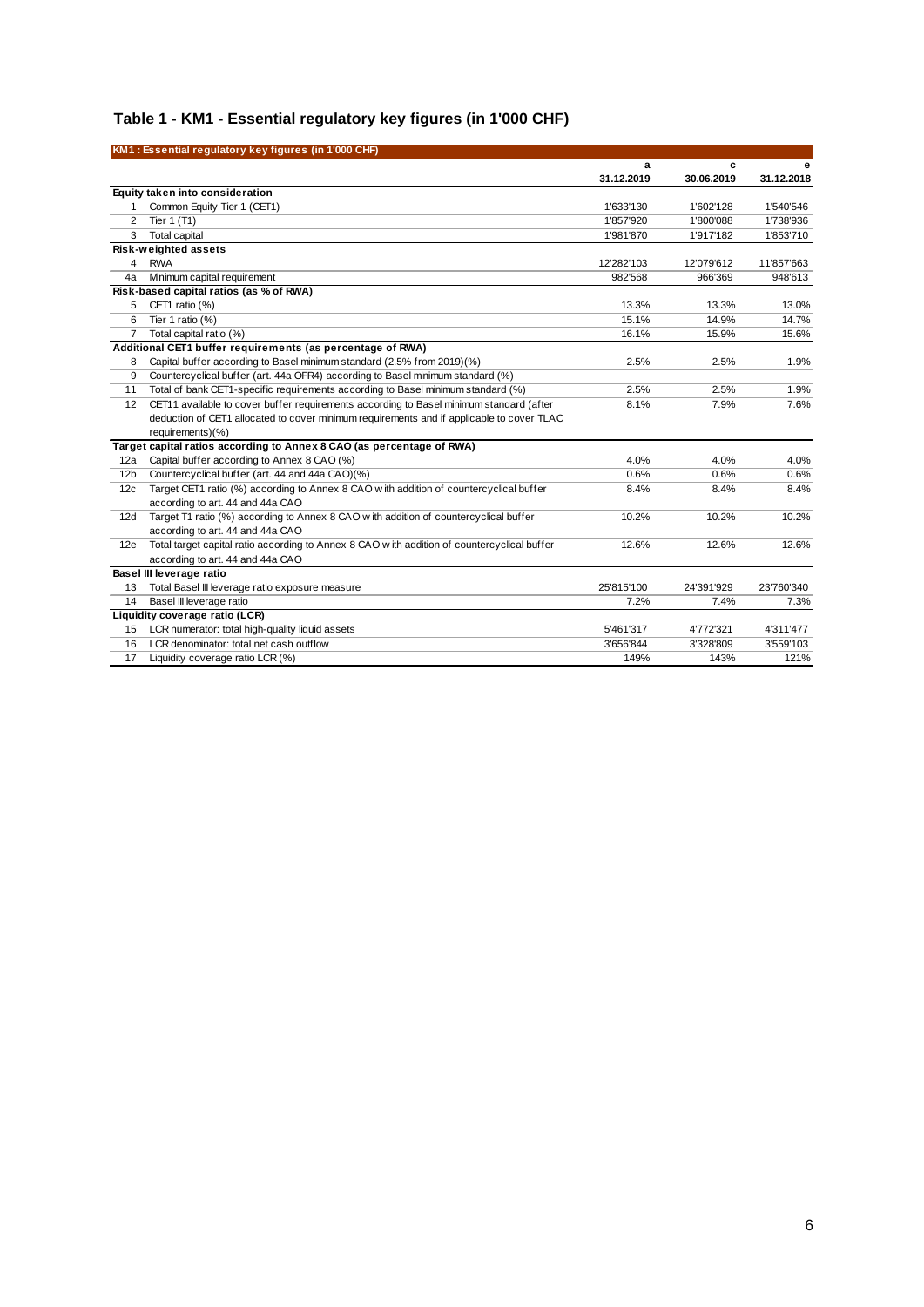Table OV1, "Overview of risk weighted assets" highlights the bank's risk profile according to risk type. Capital requirements are calculated to cover:

- **Credit risk**
- Counterparty credit risk for derivatives and REPOs / Reverse REPOs
- Credit valuation adjustment (CVA)
- Risks related to collective investments managed and held by the bank
- Settlement risk
- Risk related to securitisation positions
- Market risk
- Operational risk

The capital requirements for non-counterparty assets are included in lines 1 and 2 (see footnote 4 of FINMA Circular 16/01).

The increase in risk-weighted assets of CHF +202 million between 30.06.2019 and 31.12.2019 is explained by the increase in mortgage loans and amounts due from customers and off-balance sheet commitments.

The increase in the RWA is mainly explained by the increase in foreign currency positions in EUR and USD (RWA CHF +4.5 million) and by the increase in the precious metals position in silver (RWA CHF +3.6 million).

The increase in RWA in line 25 is due to the fact that as at 30.06.2019, the participations processed in accordance with points 1.6 and 1.7 of Appendix 4 of the CAO were recorded in line 2. They are now entered on line 25 of Table OV1.

#### **Table2 - OV1 - Overview of risk-weighted assets (in CHF 1'000)**

|                 | OV1: Overview of risk weighted assets (in 1'000 CHF)                                   |            |              |                |
|-----------------|----------------------------------------------------------------------------------------|------------|--------------|----------------|
|                 |                                                                                        | a          | b            | c.             |
|                 |                                                                                        |            |              | <b>Minimum</b> |
|                 |                                                                                        |            |              | capital        |
|                 |                                                                                        | <b>RWA</b> | <b>RWA</b>   | requirement    |
|                 |                                                                                        | 31.12.2019 | 30.06.2019   | 31.12.2019     |
| 1               | Credit risk (excluding counterparty credit risk-CCR)                                   | 11'207'898 | 11'072'289   | 896'632        |
| $\overline{2}$  | Of which standardised approach (SA)                                                    | 11'207'898 | 11'072'289   | 896'632        |
| 3               | Of which internal rating-based (F-IRB) approach                                        |            |              |                |
| $\overline{4}$  | Of which supervisory slotting approach                                                 |            |              |                |
| 5               | Of which advanced internal ratings-based (A-IRB) approach                              |            |              |                |
| 6               | Counterparty credit risk (CCR)                                                         | 59'626     | 63'063       | 4'770          |
| $\overline{7}$  | Of which standardised approach for counterparty credit risk (SA-CCR)                   | 49'112     | 45'435       | 3'929          |
| 7a              | Of which simplified standardised approach (SSA-CCR)                                    |            |              |                |
| 7b              | Of which current exposure method (CEM)                                                 |            |              |                |
| 8               | Of which internal model method (IMM)                                                   |            |              |                |
| 9               | Of which other approach (CCR)                                                          | 10'514     | 17'627       | 841            |
| 10              | Credit valuation adjustment (CVA)                                                      | 108'165    | 100'151      | 8'653          |
| 11              | Equity positions in bank portfolio under market-based approach                         |            |              |                |
| $\overline{12}$ | Equity investments in funds - look-through approach                                    | 40'065     | 38'770       | 3'205          |
| 13              | Equity investments in funds - mandate-based approach                                   | 111'714    | 101'798      | 8'937          |
| 14              | Equity investments in funds - fall-back approach                                       | 22         | $\mathbf{1}$ | 2              |
| 14a             | Equity investments in funds - simplified approach                                      |            |              |                |
| 15              | Settlement risk                                                                        | 247        |              | 20             |
| 16              | Securitisation exposures in bank portfolio                                             |            |              |                |
| 17              | Of which IRB ratings-based approach (SEC-IRBA)                                         |            |              |                |
| 18              | Of w hich: securitisation external rating-based approach(SEC-ERBA), including internal |            |              |                |
|                 | assessment approach (IAA)                                                              |            |              |                |
| 19              | Of w hich: securitisation standardised approach (SEC-SA)                               |            |              |                |
| 20              | Market risk                                                                            | 17'432     | 10'021       | 1'395          |
| 21              | Of which standardised approach (SA)                                                    | 17'432     | 10'021       | 1'395          |
| 22              | Of which: internal model approaches (IMA)                                              |            |              |                |
| $\overline{23}$ | Capital charge for switch between trading portfolio and bank portfolio                 |            |              |                |
| 24              | <b>Operational risk</b>                                                                | 681'702    | 673'492      | 54'536         |
| 25              | Amounts below the thresholds for deduction (subject to 250% risk weight)               | 55'231     | 20'027       | 4'418          |
| 26              | <b>Floor adjustment</b>                                                                |            |              |                |
| 27              | Total (1+6+10+11+12+13+14+14a+15+16+20+23+24+25+26)                                    | 12'282'103 | 12'079'612   | 982'568        |
|                 |                                                                                        |            |              |                |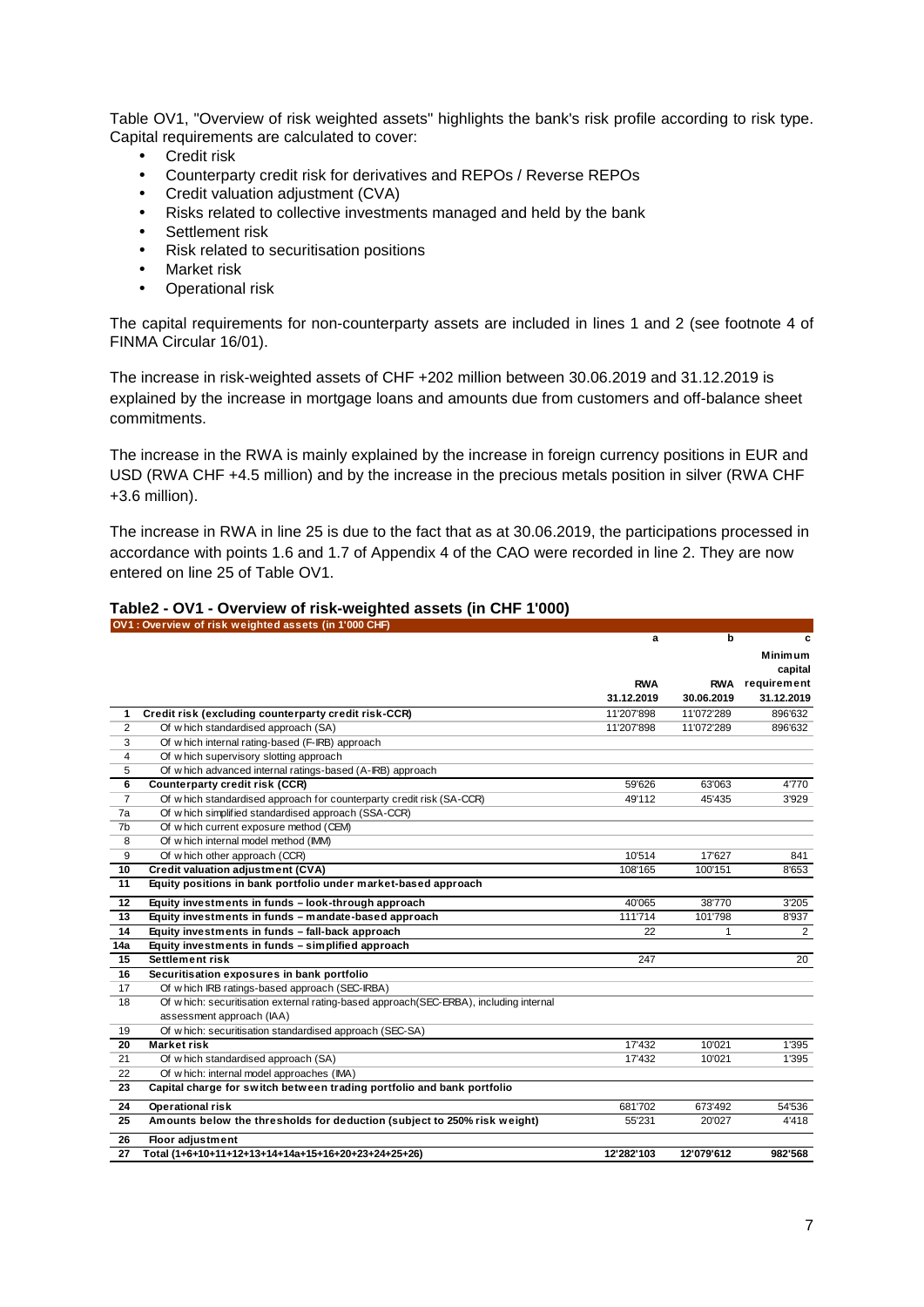# 2 Differences between accounting and regulatory scopes of consolidation

#### **Table 3 - LI1 - Differences between accounting and regulatory scopes of consolidation (in CHF 1,000)**

| LI1 : Differences between accounting and regulatory scopes of consolidation (in 1'000 CHF) |                 |                                                                |                 |                |                   |                        |
|--------------------------------------------------------------------------------------------|-----------------|----------------------------------------------------------------|-----------------|----------------|-------------------|------------------------|
|                                                                                            | a               | $\mathbf{c}$                                                   | d               | е              | $\mathbf f$       | g                      |
|                                                                                            | Carrying values |                                                                |                 |                |                   |                        |
|                                                                                            |                 |                                                                |                 |                |                   | Not subject to capital |
|                                                                                            |                 |                                                                |                 |                |                   | requirements or        |
|                                                                                            | As reported in  |                                                                | Subject to      | Subject to     |                   | subject to             |
|                                                                                            |                 | published financial Subject to credit risk counterparty credit |                 | securitisation | Subject to market | deduction from         |
|                                                                                            | statements      | framew ork                                                     | risk framew ork | framew ork     | risk framew ork   | capital                |
| <b>ASSETS</b>                                                                              |                 |                                                                |                 |                |                   |                        |
| Liquid assets                                                                              | 4'746'110       | 4'746'110                                                      |                 |                |                   |                        |
| Amounts due from banks                                                                     | 475'895         | 468'351                                                        | 7'544           |                |                   |                        |
| Amounts due from securities financing transactions                                         |                 |                                                                |                 |                |                   |                        |
| Amounts due from customers                                                                 | 5'346'513       | 5'346'513                                                      |                 |                |                   |                        |
| Mortgage loans                                                                             | 11'678'303      | 11'678'303                                                     |                 |                |                   |                        |
| Trading portfolio assets                                                                   | 50'717          | 727                                                            |                 |                | 49'990            |                        |
| Positive replacement values of derivative financial instruments                            | 16'757          |                                                                | 16'757          |                | 16'757            |                        |
| <b>Financial investments</b>                                                               | 1'956'852       | 1'956'852                                                      | 532'928         |                |                   |                        |
| Accrued income and prepaid expenses                                                        | 28'236          | 28'236                                                         |                 |                |                   |                        |
| Participations                                                                             | 60'702          | 60'702                                                         |                 |                |                   |                        |
| Tangible fixed assets                                                                      | 121'584         | 121'584                                                        |                 |                |                   |                        |
| Intangible assets                                                                          | 795             |                                                                |                 |                |                   | 795                    |
| Other assets                                                                               | 436'777         | 436'777                                                        |                 |                |                   |                        |
| Bank's capital not paid in                                                                 |                 |                                                                |                 |                |                   |                        |
| <b>TOTAL ASSETS</b>                                                                        | 24'919'240      | 24'844'154                                                     | 557'229         |                | 66'747            | 795                    |
| <b>LIABILITIES</b>                                                                         |                 | $\Omega$                                                       | $\Omega$        | 0              | $\Omega$          | $\Omega$               |
| Amounts due to banks                                                                       | 3'275'195       |                                                                | 15'665          |                |                   | 3'259'530              |
| Liabilities from securities financing transactions                                         | 544'762         |                                                                | 544'762         |                |                   |                        |
| Amounts due in respect of customer deposits                                                | 14'948'006      | 95'290                                                         |                 |                |                   | 14'852'716             |
| Trading portfolio liabilities                                                              | 1'159           |                                                                |                 |                | 1'159             |                        |
| Negative replacement values of derivative financial instruments                            | 8'010           |                                                                | 8'010           |                | 8'010             |                        |
| Cash bonds                                                                                 | 2'180           |                                                                |                 |                |                   | 2'180                  |
| Bond issues and central mortgage institution loans                                         | 4'016'855       |                                                                |                 |                |                   | 4'016'855              |
| Accrued expenses and deferred income                                                       | 115'889         |                                                                |                 |                |                   | 115'889                |
| Other liabilities                                                                          | 328'257         |                                                                |                 |                |                   | 328'257                |
| Provisions                                                                                 | 12'190          |                                                                |                 |                |                   | 12'190                 |
| <b>TOTAL LIABILITIES</b>                                                                   | 23'252'504      | 95'290                                                         | 568'436         |                | 9'169             | 22'579'609             |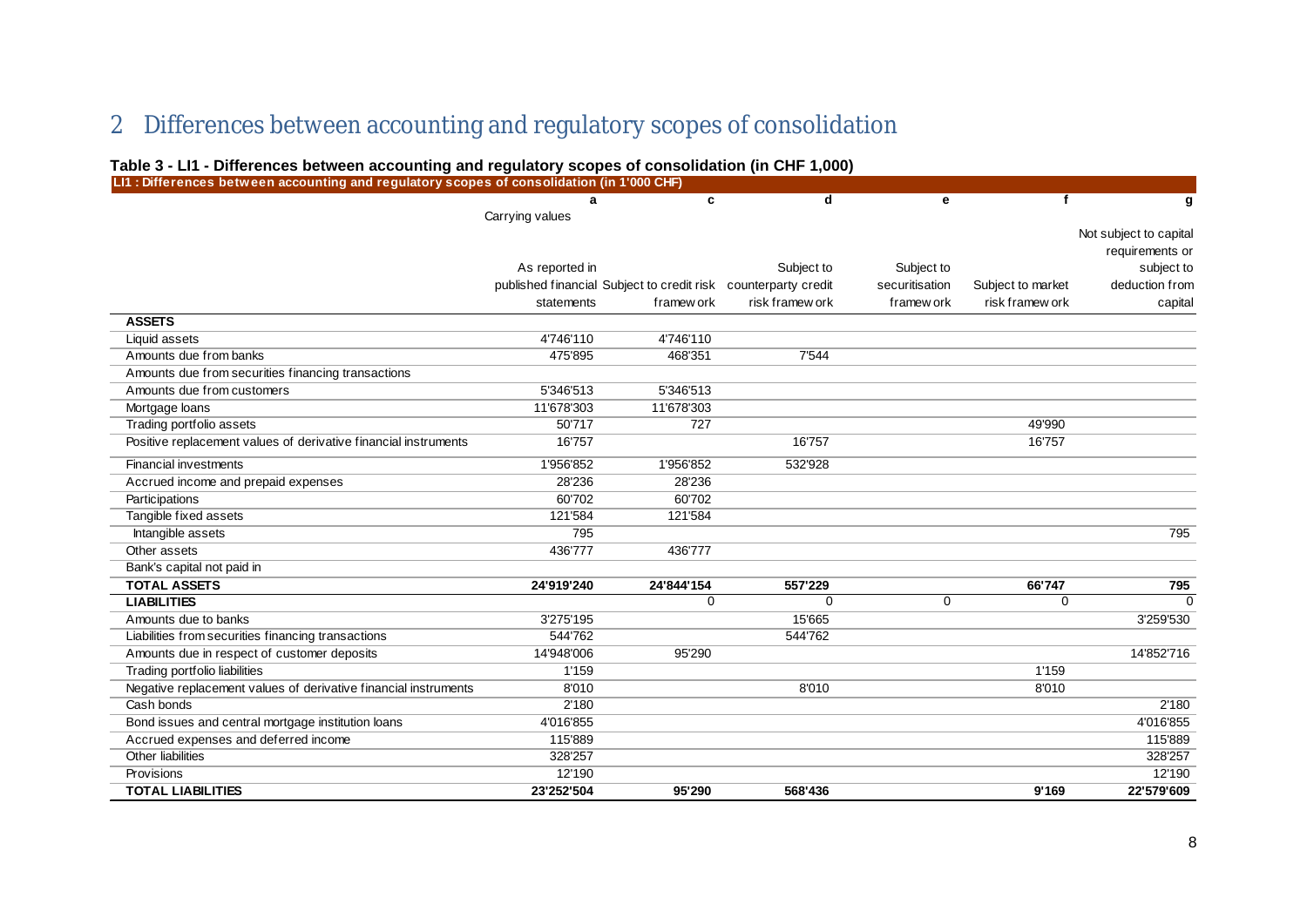Column b has not been indicated because the accounting scope of consolidation and the regulatory scope of consolidation are identical.

The following exposures are subject to simultaneous capital requirements in two risk categories:

- capital requirements for credit risk are calculated for financial assets repurchased in the context of repos,
- capital requirements for counterparty credit risk (margin calls taken into account in SA-CCR) and for credit risk are calculated for amounts due from banks,
- capital requirements for counterparty credit risk and credit risk are calculated for derivatives.

#### **Table 4 - LI2 - Differences between regulatory exposure amounts and carrying values in financial statements (in CHF 1,000)**

|    | LI2: Differences between regulatory exposure amounts and carrying values in financial statements (annual accounts / consolidated accounts) (in CHF 1'000) |            |                       |                |              |             |
|----|-----------------------------------------------------------------------------------------------------------------------------------------------------------|------------|-----------------------|----------------|--------------|-------------|
|    |                                                                                                                                                           | a          | b                     | c              | α            | e           |
|    |                                                                                                                                                           |            | Positions subject to: |                |              |             |
|    |                                                                                                                                                           |            |                       |                | Counterparty |             |
|    |                                                                                                                                                           |            | Credit risk           | Securitisation | credit risk  | Market risk |
|    |                                                                                                                                                           | Total      | framew ork            | framew ork     | framew ork   | framew ork  |
|    | Asset carrying value amount under scope of regulatory consolidation (as per table LI1)                                                                    | 25'468'129 | 24'844'154            |                | 557'229      | 66'747      |
| 2  | Liabilities carrying value amount under regulatory scope of consolidation (as per table LI1)                                                              | 672'895    | 95'290                |                | 568'436      | 9'169       |
| 3  | Total net amount under regulatory scope of consolidation                                                                                                  | 24'795'234 | 24'748'864            |                | $-11'207$    | 57'578      |
| 4  | Off-balance sheet amounts                                                                                                                                 | 785'104    | 785'104               |                |              |             |
| 5. | Differences in valuations                                                                                                                                 |            |                       |                |              |             |
| 6  | Differences due to different netting rules, other than those already included in row 2                                                                    | 754'914    | 92'370                |                | 662'544      |             |
|    | Differences due to value adjustments and provisions                                                                                                       |            |                       |                |              |             |
| 8  | Differences due to prudential filters                                                                                                                     |            |                       |                |              |             |
| 9  | Other                                                                                                                                                     |            |                       |                |              |             |
| 10 | Positions pertinent to regulatory calculations                                                                                                            | 26'335'252 | 25'626'338            |                | 651'336      | 57'578      |

The differences between the net book values (line 3) and the positions for regulatory calculations (line 10) are explained as follows: For regulatory calculations,

- off-balance sheet exposures are taken into account and presented after multiplication by the credit conversion factor (CCF) (line 4),
- repo and reverse repo exposures are presented before taking into account financial securities (line 6),
- derivative exposures are the result of the calculation of the SA-CCR approach (line 6),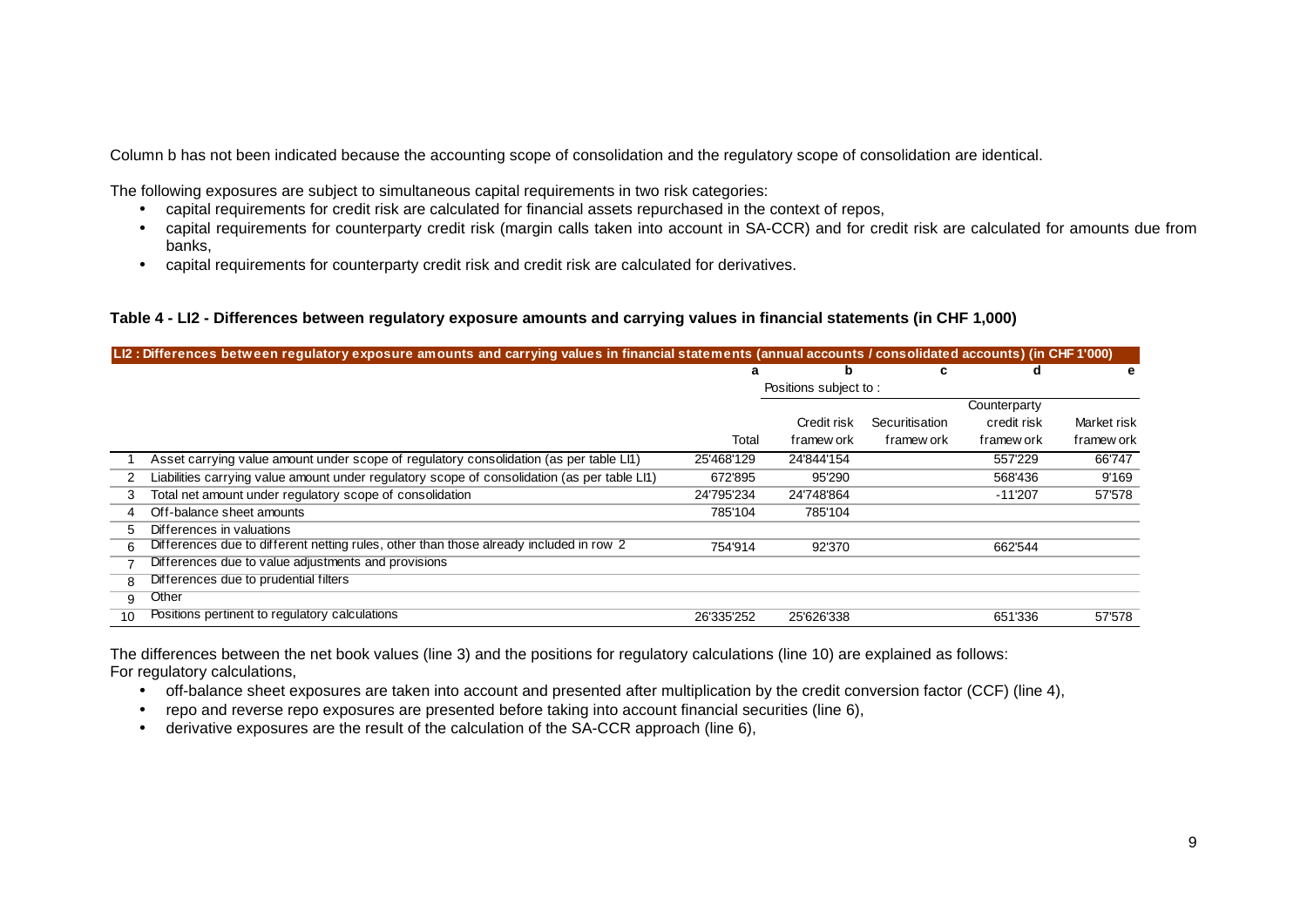# 3 Regulatory eligible capital

## **Table 5 - CC1 - Presentation of the regulatory eligible capital (1'000 CHF)**

| CC1: Presentation of the regulatory eligible capital (in 1'000 CHF) |  |
|---------------------------------------------------------------------|--|
|---------------------------------------------------------------------|--|

|     |                                                                                                             | a<br>31.12.2019 |
|-----|-------------------------------------------------------------------------------------------------------------|-----------------|
|     | Common Equity Tier 1 (CET1)                                                                                 |                 |
| 1   | Issued fully paid-up capital, fully eligible                                                                | 360'000         |
| 2   | Retained earnings reserve, including reserves for general banking risks / retained earning - loss /         | 986'712         |
|     | accumulated profit - loss                                                                                   |                 |
| 3   | Capital reserves / foreign currency translation reserves (+/-)                                              | 300'217         |
| 5   | Intérêts minoritaires éligibles en tant que CET1                                                            | $-411$          |
| 6   | Common Equity Tier 1 before adjustments                                                                     | 1'646'517       |
|     | Adjustments referring to Common Equity Tier 1                                                               |                 |
| 8   | Goodwill (net des impôts latents comptabilisés)                                                             | $-795$          |
| 16  | Net long positions in ow n CET1 instruments                                                                 | -12'593         |
| 28  | Sum of CET1 adjustments                                                                                     | -13'388         |
| 29  | Net CET1                                                                                                    | 1'633'130       |
|     | <b>Additional Tier 1 Capital (AT1)</b>                                                                      |                 |
| 30  | Directly issued qualifying Additional Tier 1 instruments plus related stock surplus                         | 224'790         |
| 36  | Sum of additional Tier 1 capital (AT1), before adjustments                                                  | 224'790         |
|     | Adjustments of additional Tier 1 capital                                                                    |                 |
| 44  | Additional Tier 1 capital (AT1)                                                                             | 224'790         |
| 45  | Tier 1 capital (T1 = CET1 + AT1)                                                                            | 1'857'920       |
|     | Eligible Tier 2 capital (T2)                                                                                |                 |
| 46  | Directly issued qualifying Tier 2 instruments plus related stock surplus                                    | 110'000         |
| 50  | Value adjustments; provisions and losses due to reasons of prudence; forced reserves on financial           |                 |
|     | investments                                                                                                 | 13'950          |
| 51  | Eligible Tier 2 capital (T2) before adjustments                                                             | 123'950         |
| 58  | Directly issued qualifying Tier 2 instruments plus related stock surplus                                    | 123'950         |
| 59  | Total regulatory capital (TC = T1 + T2)                                                                     | 1'981'870       |
| 60  | <b>Total risk weighted assets</b>                                                                           | 12'282'103      |
|     | Capital ratio                                                                                               |                 |
| 61  | Common Equity Tier 1 (as a percentage of risk w eighted assets) para 29                                     | 13.3%           |
| 62  | Tier 1 (as a percentage of risk w eighted assets) para 45                                                   | 15.1%           |
| 63  | Total capital (as a percentage of risk w eighted assets) para 59                                            | 16.1%           |
| 65  | Of which: capital conservation buffer according to Basel minimum standard (in % of risk w eighted position) | 2.5%            |
| 68  | Common Equity Tier 1 available to meet buffers according to Basel minimum standards (after deduction of     |                 |
|     | minimum requirements and, w here applicable, TLAC requirements covered by CET1) (as a percentage of         |                 |
|     | risk w eighted assets)                                                                                      | 8.1%            |
| 68a | Exigences globales en CET 1 selon l'annexe 8 de l'OFR, majorées des volants anticycliques selon les art. 44 |                 |
|     | et 44a OFR (en % des positions pondérées par le risque)                                                     | 0.0%            |
| 68b | Of which countercyclical buffer according to Art. 44 and 44a CAO (in % of risk weighted positions)          | 0.6%            |
| 68c | Available Common Equity Tier 1 (in % of risk w eighted positions)                                           | 11.9%           |
| 68d | Total T1 requirements according to annex 8 of CAO plus countercyclical buffer according to Art. 44 and      |                 |
|     | 44a CAO (in % of risk w eighted positions)                                                                  | 10.2%           |
| 68e | Available Tier 1 (in % of risk weighted positions)                                                          | 13.7%           |
| 68f | Total regulatory capital requirements according to annex 8 of CAO plus countercyclical buffer according to  |                 |
|     | Art. 44 and 44a CAO (in % of risk weighted positions)                                                       | 12.6%           |
|     | Available regulatory capital (as a % of risk-weighted positions)                                            | 16.1%           |
| 68g | Amounts below treshold for deductions (before risk weighting)                                               |                 |
| 72  | Non-qualifying holdings in financial sector and other TLAC investment types                                 | 28'536          |
| 73  | Other qualifying holdings in financial sector (CET1)                                                        | 22'092          |
|     | Applicable caps on the inclusion of provisions in Tier 2                                                    |                 |
| 77  | Cap on inclusion of provisions in Tier 2 under standardised approach BIS                                    | 141'180         |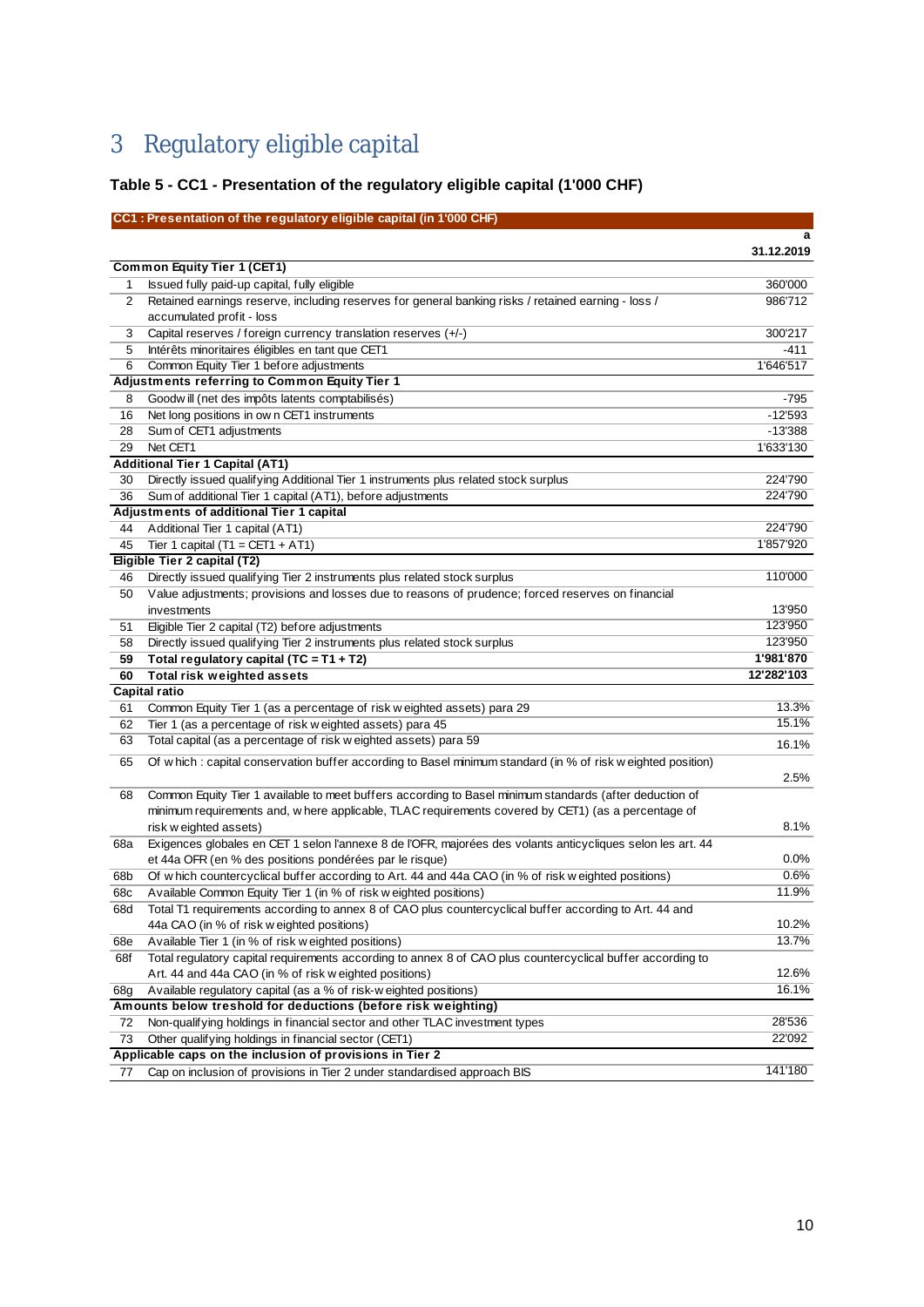**Table 6 - CC2 - Reconciliation of the regulatory eligible capital with the balance sheet (in 1'000 CHF)**

| b<br>a<br>According to the<br>regulatory<br>According to<br>scope of<br>consolidation<br>accounting rules<br><b>Assets</b><br><b>Liquid assets</b><br>4'746'110<br>4'746'110<br>Amounts due from banks<br>475'895<br>475'895<br>Amounts due from securities financing transactions<br>Amounts due from customers<br>5'346'513<br>5'346'513<br>Mortgage loans<br>11'678'303<br>11'678'303<br>Trading portfolio assets<br>50'717<br>50'717<br>Positive replacement values of derivative financial instruments<br>16'757<br>16'757<br>Other financial instruments at fair value<br><b>Financial investments</b><br>1'956'852<br>1'956'852<br>Accrued income and prepaid expenses<br>28'236<br>28'236<br>Participations<br>60'702<br>60'702<br>Tangible fixed assets<br>121'584<br>121'584<br>Intangible assets<br>795<br>795<br>Other assets<br>436'777<br>436'777<br>Capital not paid in<br><b>Total assets</b><br>24'919'240<br>24'919'240<br>Liabilities<br>Amounts due to banks<br>3'275'195<br>3'275'195<br>Liabilities from securities financing transactions<br>544'762<br>544'762<br>Amounts due in respect of customer deposits<br>14'948'006<br>14'948'006<br>Trading portfolio liabilities<br>1'159<br>1'159<br>Negative replacement values of derivative financial instruments<br>8'010<br>8'010<br>Liabilities from other financial instruments at fair value<br>Medium-term notes<br>2'180<br>2'180<br>Bond issues and central mortgage institution loans<br>4'016'855<br>4'016'855<br>Accrued expenses and deferred income<br>115'889<br>115'889<br><b>Other liabilities</b><br>328'257<br>328'257<br>Provisions<br>12'190<br>12'190<br><b>Total liabilities</b><br>23'252'504<br>23'252'504<br>110'000<br>110'000<br>Of which subordinated loans, eligible for Tier 2 capital (T2)<br>332'355<br>332'355<br>Of which subordinated loans, eligible for additional Tier 1 capital (AT1)<br>Equity capital<br>Reserves for general banking risks<br>245'000<br>245'000<br>Capital<br>360'000<br>360'000 | CC2: Reconciliation of the regulatory eligible capital with the balance sheet (in 1'000 CHF) |  |
|-------------------------------------------------------------------------------------------------------------------------------------------------------------------------------------------------------------------------------------------------------------------------------------------------------------------------------------------------------------------------------------------------------------------------------------------------------------------------------------------------------------------------------------------------------------------------------------------------------------------------------------------------------------------------------------------------------------------------------------------------------------------------------------------------------------------------------------------------------------------------------------------------------------------------------------------------------------------------------------------------------------------------------------------------------------------------------------------------------------------------------------------------------------------------------------------------------------------------------------------------------------------------------------------------------------------------------------------------------------------------------------------------------------------------------------------------------------------------------------------------------------------------------------------------------------------------------------------------------------------------------------------------------------------------------------------------------------------------------------------------------------------------------------------------------------------------------------------------------------------------------------------------------------------------------------------------------------------------------------------------------------------|----------------------------------------------------------------------------------------------|--|
|                                                                                                                                                                                                                                                                                                                                                                                                                                                                                                                                                                                                                                                                                                                                                                                                                                                                                                                                                                                                                                                                                                                                                                                                                                                                                                                                                                                                                                                                                                                                                                                                                                                                                                                                                                                                                                                                                                                                                                                                                   |                                                                                              |  |
|                                                                                                                                                                                                                                                                                                                                                                                                                                                                                                                                                                                                                                                                                                                                                                                                                                                                                                                                                                                                                                                                                                                                                                                                                                                                                                                                                                                                                                                                                                                                                                                                                                                                                                                                                                                                                                                                                                                                                                                                                   |                                                                                              |  |
|                                                                                                                                                                                                                                                                                                                                                                                                                                                                                                                                                                                                                                                                                                                                                                                                                                                                                                                                                                                                                                                                                                                                                                                                                                                                                                                                                                                                                                                                                                                                                                                                                                                                                                                                                                                                                                                                                                                                                                                                                   |                                                                                              |  |
|                                                                                                                                                                                                                                                                                                                                                                                                                                                                                                                                                                                                                                                                                                                                                                                                                                                                                                                                                                                                                                                                                                                                                                                                                                                                                                                                                                                                                                                                                                                                                                                                                                                                                                                                                                                                                                                                                                                                                                                                                   |                                                                                              |  |
|                                                                                                                                                                                                                                                                                                                                                                                                                                                                                                                                                                                                                                                                                                                                                                                                                                                                                                                                                                                                                                                                                                                                                                                                                                                                                                                                                                                                                                                                                                                                                                                                                                                                                                                                                                                                                                                                                                                                                                                                                   |                                                                                              |  |
|                                                                                                                                                                                                                                                                                                                                                                                                                                                                                                                                                                                                                                                                                                                                                                                                                                                                                                                                                                                                                                                                                                                                                                                                                                                                                                                                                                                                                                                                                                                                                                                                                                                                                                                                                                                                                                                                                                                                                                                                                   |                                                                                              |  |
|                                                                                                                                                                                                                                                                                                                                                                                                                                                                                                                                                                                                                                                                                                                                                                                                                                                                                                                                                                                                                                                                                                                                                                                                                                                                                                                                                                                                                                                                                                                                                                                                                                                                                                                                                                                                                                                                                                                                                                                                                   |                                                                                              |  |
|                                                                                                                                                                                                                                                                                                                                                                                                                                                                                                                                                                                                                                                                                                                                                                                                                                                                                                                                                                                                                                                                                                                                                                                                                                                                                                                                                                                                                                                                                                                                                                                                                                                                                                                                                                                                                                                                                                                                                                                                                   |                                                                                              |  |
|                                                                                                                                                                                                                                                                                                                                                                                                                                                                                                                                                                                                                                                                                                                                                                                                                                                                                                                                                                                                                                                                                                                                                                                                                                                                                                                                                                                                                                                                                                                                                                                                                                                                                                                                                                                                                                                                                                                                                                                                                   |                                                                                              |  |
|                                                                                                                                                                                                                                                                                                                                                                                                                                                                                                                                                                                                                                                                                                                                                                                                                                                                                                                                                                                                                                                                                                                                                                                                                                                                                                                                                                                                                                                                                                                                                                                                                                                                                                                                                                                                                                                                                                                                                                                                                   |                                                                                              |  |
|                                                                                                                                                                                                                                                                                                                                                                                                                                                                                                                                                                                                                                                                                                                                                                                                                                                                                                                                                                                                                                                                                                                                                                                                                                                                                                                                                                                                                                                                                                                                                                                                                                                                                                                                                                                                                                                                                                                                                                                                                   |                                                                                              |  |
|                                                                                                                                                                                                                                                                                                                                                                                                                                                                                                                                                                                                                                                                                                                                                                                                                                                                                                                                                                                                                                                                                                                                                                                                                                                                                                                                                                                                                                                                                                                                                                                                                                                                                                                                                                                                                                                                                                                                                                                                                   |                                                                                              |  |
|                                                                                                                                                                                                                                                                                                                                                                                                                                                                                                                                                                                                                                                                                                                                                                                                                                                                                                                                                                                                                                                                                                                                                                                                                                                                                                                                                                                                                                                                                                                                                                                                                                                                                                                                                                                                                                                                                                                                                                                                                   |                                                                                              |  |
|                                                                                                                                                                                                                                                                                                                                                                                                                                                                                                                                                                                                                                                                                                                                                                                                                                                                                                                                                                                                                                                                                                                                                                                                                                                                                                                                                                                                                                                                                                                                                                                                                                                                                                                                                                                                                                                                                                                                                                                                                   |                                                                                              |  |
|                                                                                                                                                                                                                                                                                                                                                                                                                                                                                                                                                                                                                                                                                                                                                                                                                                                                                                                                                                                                                                                                                                                                                                                                                                                                                                                                                                                                                                                                                                                                                                                                                                                                                                                                                                                                                                                                                                                                                                                                                   |                                                                                              |  |
|                                                                                                                                                                                                                                                                                                                                                                                                                                                                                                                                                                                                                                                                                                                                                                                                                                                                                                                                                                                                                                                                                                                                                                                                                                                                                                                                                                                                                                                                                                                                                                                                                                                                                                                                                                                                                                                                                                                                                                                                                   |                                                                                              |  |
|                                                                                                                                                                                                                                                                                                                                                                                                                                                                                                                                                                                                                                                                                                                                                                                                                                                                                                                                                                                                                                                                                                                                                                                                                                                                                                                                                                                                                                                                                                                                                                                                                                                                                                                                                                                                                                                                                                                                                                                                                   |                                                                                              |  |
|                                                                                                                                                                                                                                                                                                                                                                                                                                                                                                                                                                                                                                                                                                                                                                                                                                                                                                                                                                                                                                                                                                                                                                                                                                                                                                                                                                                                                                                                                                                                                                                                                                                                                                                                                                                                                                                                                                                                                                                                                   |                                                                                              |  |
|                                                                                                                                                                                                                                                                                                                                                                                                                                                                                                                                                                                                                                                                                                                                                                                                                                                                                                                                                                                                                                                                                                                                                                                                                                                                                                                                                                                                                                                                                                                                                                                                                                                                                                                                                                                                                                                                                                                                                                                                                   |                                                                                              |  |
|                                                                                                                                                                                                                                                                                                                                                                                                                                                                                                                                                                                                                                                                                                                                                                                                                                                                                                                                                                                                                                                                                                                                                                                                                                                                                                                                                                                                                                                                                                                                                                                                                                                                                                                                                                                                                                                                                                                                                                                                                   |                                                                                              |  |
|                                                                                                                                                                                                                                                                                                                                                                                                                                                                                                                                                                                                                                                                                                                                                                                                                                                                                                                                                                                                                                                                                                                                                                                                                                                                                                                                                                                                                                                                                                                                                                                                                                                                                                                                                                                                                                                                                                                                                                                                                   |                                                                                              |  |
|                                                                                                                                                                                                                                                                                                                                                                                                                                                                                                                                                                                                                                                                                                                                                                                                                                                                                                                                                                                                                                                                                                                                                                                                                                                                                                                                                                                                                                                                                                                                                                                                                                                                                                                                                                                                                                                                                                                                                                                                                   |                                                                                              |  |
|                                                                                                                                                                                                                                                                                                                                                                                                                                                                                                                                                                                                                                                                                                                                                                                                                                                                                                                                                                                                                                                                                                                                                                                                                                                                                                                                                                                                                                                                                                                                                                                                                                                                                                                                                                                                                                                                                                                                                                                                                   |                                                                                              |  |
|                                                                                                                                                                                                                                                                                                                                                                                                                                                                                                                                                                                                                                                                                                                                                                                                                                                                                                                                                                                                                                                                                                                                                                                                                                                                                                                                                                                                                                                                                                                                                                                                                                                                                                                                                                                                                                                                                                                                                                                                                   |                                                                                              |  |
|                                                                                                                                                                                                                                                                                                                                                                                                                                                                                                                                                                                                                                                                                                                                                                                                                                                                                                                                                                                                                                                                                                                                                                                                                                                                                                                                                                                                                                                                                                                                                                                                                                                                                                                                                                                                                                                                                                                                                                                                                   |                                                                                              |  |
|                                                                                                                                                                                                                                                                                                                                                                                                                                                                                                                                                                                                                                                                                                                                                                                                                                                                                                                                                                                                                                                                                                                                                                                                                                                                                                                                                                                                                                                                                                                                                                                                                                                                                                                                                                                                                                                                                                                                                                                                                   |                                                                                              |  |
|                                                                                                                                                                                                                                                                                                                                                                                                                                                                                                                                                                                                                                                                                                                                                                                                                                                                                                                                                                                                                                                                                                                                                                                                                                                                                                                                                                                                                                                                                                                                                                                                                                                                                                                                                                                                                                                                                                                                                                                                                   |                                                                                              |  |
|                                                                                                                                                                                                                                                                                                                                                                                                                                                                                                                                                                                                                                                                                                                                                                                                                                                                                                                                                                                                                                                                                                                                                                                                                                                                                                                                                                                                                                                                                                                                                                                                                                                                                                                                                                                                                                                                                                                                                                                                                   |                                                                                              |  |
|                                                                                                                                                                                                                                                                                                                                                                                                                                                                                                                                                                                                                                                                                                                                                                                                                                                                                                                                                                                                                                                                                                                                                                                                                                                                                                                                                                                                                                                                                                                                                                                                                                                                                                                                                                                                                                                                                                                                                                                                                   |                                                                                              |  |
|                                                                                                                                                                                                                                                                                                                                                                                                                                                                                                                                                                                                                                                                                                                                                                                                                                                                                                                                                                                                                                                                                                                                                                                                                                                                                                                                                                                                                                                                                                                                                                                                                                                                                                                                                                                                                                                                                                                                                                                                                   |                                                                                              |  |
|                                                                                                                                                                                                                                                                                                                                                                                                                                                                                                                                                                                                                                                                                                                                                                                                                                                                                                                                                                                                                                                                                                                                                                                                                                                                                                                                                                                                                                                                                                                                                                                                                                                                                                                                                                                                                                                                                                                                                                                                                   |                                                                                              |  |
|                                                                                                                                                                                                                                                                                                                                                                                                                                                                                                                                                                                                                                                                                                                                                                                                                                                                                                                                                                                                                                                                                                                                                                                                                                                                                                                                                                                                                                                                                                                                                                                                                                                                                                                                                                                                                                                                                                                                                                                                                   |                                                                                              |  |
|                                                                                                                                                                                                                                                                                                                                                                                                                                                                                                                                                                                                                                                                                                                                                                                                                                                                                                                                                                                                                                                                                                                                                                                                                                                                                                                                                                                                                                                                                                                                                                                                                                                                                                                                                                                                                                                                                                                                                                                                                   |                                                                                              |  |
|                                                                                                                                                                                                                                                                                                                                                                                                                                                                                                                                                                                                                                                                                                                                                                                                                                                                                                                                                                                                                                                                                                                                                                                                                                                                                                                                                                                                                                                                                                                                                                                                                                                                                                                                                                                                                                                                                                                                                                                                                   |                                                                                              |  |
|                                                                                                                                                                                                                                                                                                                                                                                                                                                                                                                                                                                                                                                                                                                                                                                                                                                                                                                                                                                                                                                                                                                                                                                                                                                                                                                                                                                                                                                                                                                                                                                                                                                                                                                                                                                                                                                                                                                                                                                                                   |                                                                                              |  |
|                                                                                                                                                                                                                                                                                                                                                                                                                                                                                                                                                                                                                                                                                                                                                                                                                                                                                                                                                                                                                                                                                                                                                                                                                                                                                                                                                                                                                                                                                                                                                                                                                                                                                                                                                                                                                                                                                                                                                                                                                   |                                                                                              |  |
|                                                                                                                                                                                                                                                                                                                                                                                                                                                                                                                                                                                                                                                                                                                                                                                                                                                                                                                                                                                                                                                                                                                                                                                                                                                                                                                                                                                                                                                                                                                                                                                                                                                                                                                                                                                                                                                                                                                                                                                                                   |                                                                                              |  |
|                                                                                                                                                                                                                                                                                                                                                                                                                                                                                                                                                                                                                                                                                                                                                                                                                                                                                                                                                                                                                                                                                                                                                                                                                                                                                                                                                                                                                                                                                                                                                                                                                                                                                                                                                                                                                                                                                                                                                                                                                   |                                                                                              |  |
|                                                                                                                                                                                                                                                                                                                                                                                                                                                                                                                                                                                                                                                                                                                                                                                                                                                                                                                                                                                                                                                                                                                                                                                                                                                                                                                                                                                                                                                                                                                                                                                                                                                                                                                                                                                                                                                                                                                                                                                                                   |                                                                                              |  |
|                                                                                                                                                                                                                                                                                                                                                                                                                                                                                                                                                                                                                                                                                                                                                                                                                                                                                                                                                                                                                                                                                                                                                                                                                                                                                                                                                                                                                                                                                                                                                                                                                                                                                                                                                                                                                                                                                                                                                                                                                   |                                                                                              |  |
| Of which eligible for CET1<br>360'000<br>360'000                                                                                                                                                                                                                                                                                                                                                                                                                                                                                                                                                                                                                                                                                                                                                                                                                                                                                                                                                                                                                                                                                                                                                                                                                                                                                                                                                                                                                                                                                                                                                                                                                                                                                                                                                                                                                                                                                                                                                                  |                                                                                              |  |
| Of which eligible for AT1                                                                                                                                                                                                                                                                                                                                                                                                                                                                                                                                                                                                                                                                                                                                                                                                                                                                                                                                                                                                                                                                                                                                                                                                                                                                                                                                                                                                                                                                                                                                                                                                                                                                                                                                                                                                                                                                                                                                                                                         |                                                                                              |  |
| Legal reserves/Voluntary retained earnings reserve/Profit- Loss carried forw ard/<br>1'073'917<br>1'073'917                                                                                                                                                                                                                                                                                                                                                                                                                                                                                                                                                                                                                                                                                                                                                                                                                                                                                                                                                                                                                                                                                                                                                                                                                                                                                                                                                                                                                                                                                                                                                                                                                                                                                                                                                                                                                                                                                                       |                                                                                              |  |
| Profit-Loss of period                                                                                                                                                                                                                                                                                                                                                                                                                                                                                                                                                                                                                                                                                                                                                                                                                                                                                                                                                                                                                                                                                                                                                                                                                                                                                                                                                                                                                                                                                                                                                                                                                                                                                                                                                                                                                                                                                                                                                                                             |                                                                                              |  |
| (Own shares)<br>-12'593<br>$-12'593$                                                                                                                                                                                                                                                                                                                                                                                                                                                                                                                                                                                                                                                                                                                                                                                                                                                                                                                                                                                                                                                                                                                                                                                                                                                                                                                                                                                                                                                                                                                                                                                                                                                                                                                                                                                                                                                                                                                                                                              |                                                                                              |  |
| <b>Minority interests</b><br>411<br>411                                                                                                                                                                                                                                                                                                                                                                                                                                                                                                                                                                                                                                                                                                                                                                                                                                                                                                                                                                                                                                                                                                                                                                                                                                                                                                                                                                                                                                                                                                                                                                                                                                                                                                                                                                                                                                                                                                                                                                           |                                                                                              |  |
| <b>Total equity capital</b><br>1'666'736<br>1'666'736                                                                                                                                                                                                                                                                                                                                                                                                                                                                                                                                                                                                                                                                                                                                                                                                                                                                                                                                                                                                                                                                                                                                                                                                                                                                                                                                                                                                                                                                                                                                                                                                                                                                                                                                                                                                                                                                                                                                                             |                                                                                              |  |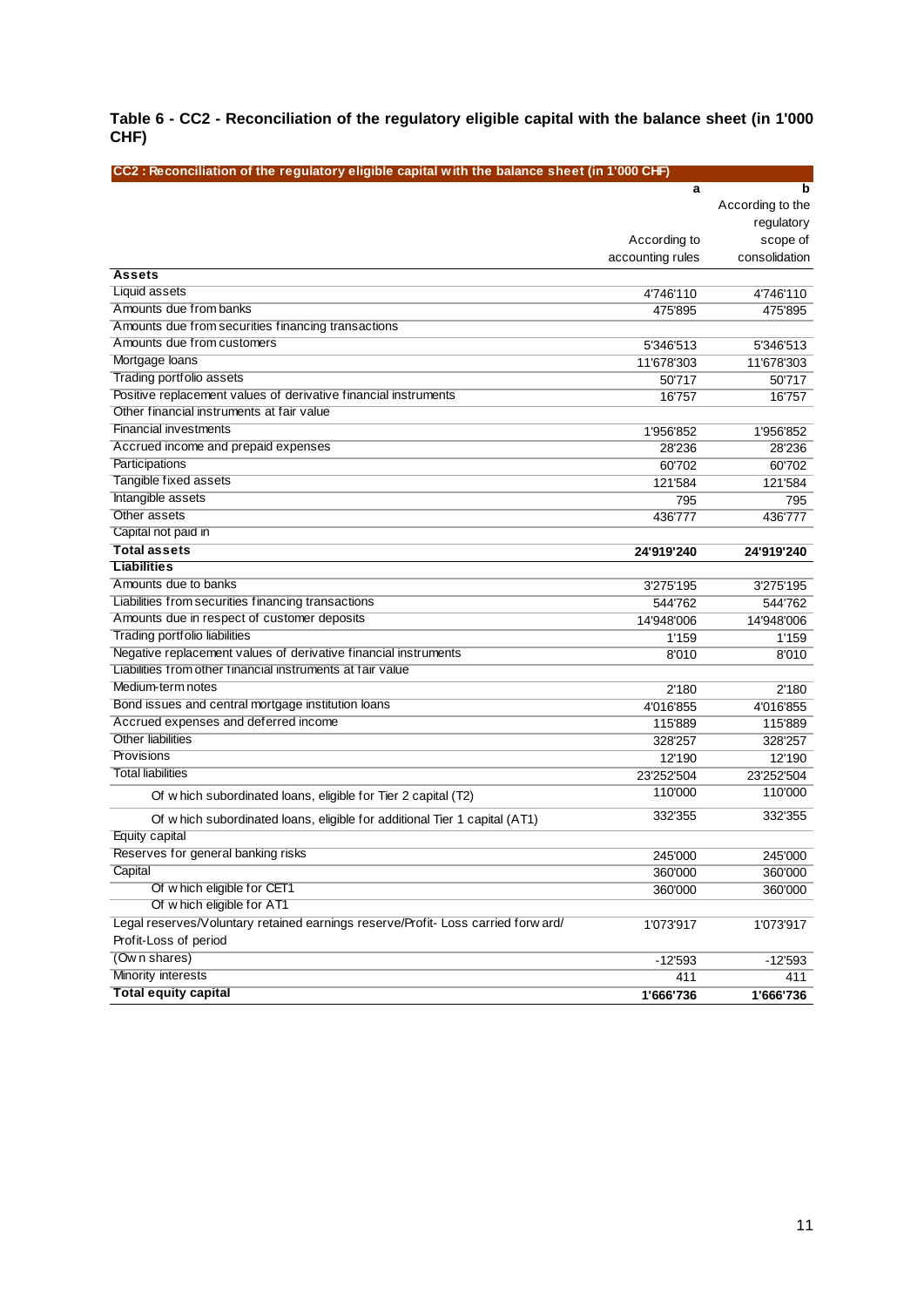## **Table 7 - CCA - Main characteristics of regulatory capital instruments**

|    |                                                                                                                                                        | <b>Instrument1</b>                                                                                                                                                                                | <b>Instrument 2</b>                                                                                                                                     |
|----|--------------------------------------------------------------------------------------------------------------------------------------------------------|---------------------------------------------------------------------------------------------------------------------------------------------------------------------------------------------------|---------------------------------------------------------------------------------------------------------------------------------------------------------|
|    | 1 <b>Issuer 1</b>                                                                                                                                      | <b>BCGE</b>                                                                                                                                                                                       | <b>BCGE</b>                                                                                                                                             |
| 2  | Identification (e.g. ISIN)                                                                                                                             | 50392437 / CH0503924372                                                                                                                                                                           | 36869771 / CH0368697717                                                                                                                                 |
|    | 3 Law applicable to instrument                                                                                                                         | Sw itzerland / Geneva                                                                                                                                                                             | Switzerland / Geneva                                                                                                                                    |
|    |                                                                                                                                                        |                                                                                                                                                                                                   |                                                                                                                                                         |
|    | <b>Regulatory treatment</b>                                                                                                                            |                                                                                                                                                                                                   |                                                                                                                                                         |
|    | Consideration in the Basel III transitional period<br>(CET1/AT1/T2)                                                                                    | AT <sub>1</sub>                                                                                                                                                                                   | T <sub>2</sub>                                                                                                                                          |
| 5  | Consideration after the expiry of the Basel III transitional                                                                                           | AT <sub>1</sub>                                                                                                                                                                                   | T <sub>2</sub>                                                                                                                                          |
| 6  | period (CET1 / AT1 / T2)<br>Eligibility at stand-alone / group stand-alone and group                                                                   | Stand-alone and group                                                                                                                                                                             | Stand-alone and group                                                                                                                                   |
|    | levels<br>Equity shares / debt securities / hybrid instruments /                                                                                       | Hybrid instrument (subordinated loan, with                                                                                                                                                        | Hybrid instrument (subordinated loan, with                                                                                                              |
| 7  | other instruments                                                                                                                                      | conditional w rite-off)                                                                                                                                                                           | conditional w rite-off)                                                                                                                                 |
| 8  | Amounts eligible for regulatory capital (according to last<br>report submitted to SNB)                                                                 | 134.8 million                                                                                                                                                                                     | 109.8 million                                                                                                                                           |
| 9  | Instrument's nominal value                                                                                                                             | CHF 135 million                                                                                                                                                                                   | CHF 110 million                                                                                                                                         |
|    | 10 Accounting items                                                                                                                                    | Loans                                                                                                                                                                                             | Loans                                                                                                                                                   |
|    | 11 Original date of issue                                                                                                                              | 12.11.2019                                                                                                                                                                                        | 28/06/2017                                                                                                                                              |
|    | 12 Unlimited or with expiry date                                                                                                                       | Unlimited                                                                                                                                                                                         | With an expiry date                                                                                                                                     |
|    | 13 Original date of maturity                                                                                                                           | None                                                                                                                                                                                              | 28.06.2017                                                                                                                                              |
| 14 | May be cancelled by issuer (with prior approval of<br>requlatory authorities)                                                                          | Yes                                                                                                                                                                                               | Yes                                                                                                                                                     |
| 15 | May be terminated any time / under certain<br>circumstances / repayment amount                                                                         | Optional early redemptiom as from First Call Date<br>(12/05/2025).<br>Conditional early redemption possible.<br>Redemption amount: full outstanding amount of the<br>issue, no partial redemption | Conditional redemption possible before expiry with<br>30 days notice. Redemption amount: full outstanding<br>amount of the issue, no partial redemption |
|    | 16 Early redemption dates, if applicable                                                                                                               | Annually at each interest maturity date on 12.05                                                                                                                                                  | None                                                                                                                                                    |
|    | Coupons/dividends                                                                                                                                      |                                                                                                                                                                                                   |                                                                                                                                                         |
| 17 | Fixed / variable / initially fixed then converted to variable<br>/ initially variable then converted tof ixed                                          | Fixed                                                                                                                                                                                             | Fixed                                                                                                                                                   |
|    | 18 Nominal coupon and reference indices, if any                                                                                                        | 1.875 % until 12.05.2025, then re-fixed every 5<br>years on the basis of the 5-year CHF mid swap rate<br>plus 243.7 basis points for the risk premium                                             | 1.125%                                                                                                                                                  |
|    | Existence of a payment stop for dividends (if dividends<br>19 on the instrument are w aived, dividends on the normal<br>share will be omitted as well) | Yes                                                                                                                                                                                               | Yes                                                                                                                                                     |
| 20 | Payment of interest/dividends: entirely/partially<br>discretionary/mandatory                                                                           | Payment of interest entirely discretionary                                                                                                                                                        | Payment of interest mandatory                                                                                                                           |
| 21 | Existence of a clause for increasing the interest rate<br>(step up) or another redemption incentive                                                    | None                                                                                                                                                                                              | None                                                                                                                                                    |
|    | 22 Non-cumulative or cumulative                                                                                                                        | None                                                                                                                                                                                              | None                                                                                                                                                    |
|    | 23 Convertible or non-convertible                                                                                                                      | None                                                                                                                                                                                              | None                                                                                                                                                    |
|    | 24 If convertible, trigger for conversion (including PONV)                                                                                             | None                                                                                                                                                                                              | None                                                                                                                                                    |
|    | If convertible: in full in all cases / in full or partially /<br>partially in all cases                                                                | None                                                                                                                                                                                              | None                                                                                                                                                    |
|    | 26 If convertible, conversion rate                                                                                                                     | None                                                                                                                                                                                              | None                                                                                                                                                    |
|    | 27 If convertible, conversion mandatory/optional                                                                                                       | None                                                                                                                                                                                              | None                                                                                                                                                    |
|    | 28 If convertible, type of instrument to be converted into                                                                                             | None                                                                                                                                                                                              | None                                                                                                                                                    |
|    | 29 If convertible, issuer of instrument to be converted into                                                                                           | None                                                                                                                                                                                              | None                                                                                                                                                    |
|    | 30 Depreciation characteristics                                                                                                                        | Yes                                                                                                                                                                                               | Yes                                                                                                                                                     |
| 31 | Trigger for depreciation                                                                                                                               | Exceeding the 5.125% threshold for CET1                                                                                                                                                           | Viability event                                                                                                                                         |
|    | 32 In full/partially                                                                                                                                   | In full or partially. To get back to the trigger threshold<br>(5.125%)                                                                                                                            | None                                                                                                                                                    |
|    | 33 Permanent/temporary                                                                                                                                 | Permanent                                                                                                                                                                                         | None                                                                                                                                                    |
|    | 34 In case of temporary depreciation, allocation mechanism                                                                                             | None                                                                                                                                                                                              | None                                                                                                                                                    |
| 35 | Hierarchy of debt in case of liquidation (alw ays name<br>the instrument with the ranking immediately above)                                           | Subordination ranking below Tier 2 instruments, pari<br>passu w ith other Tier 1 instruments and above CET1                                                                                       | Non-subordinated, pari passu w ith other Tier 2<br>instruments and above Tier 1                                                                         |
| 36 | Existence of characteristics w hich could jeopardise full<br>recognition under the Basel III regime                                                    | None                                                                                                                                                                                              | None                                                                                                                                                    |
|    | 37 If yes, which ones?                                                                                                                                 | None                                                                                                                                                                                              | None                                                                                                                                                    |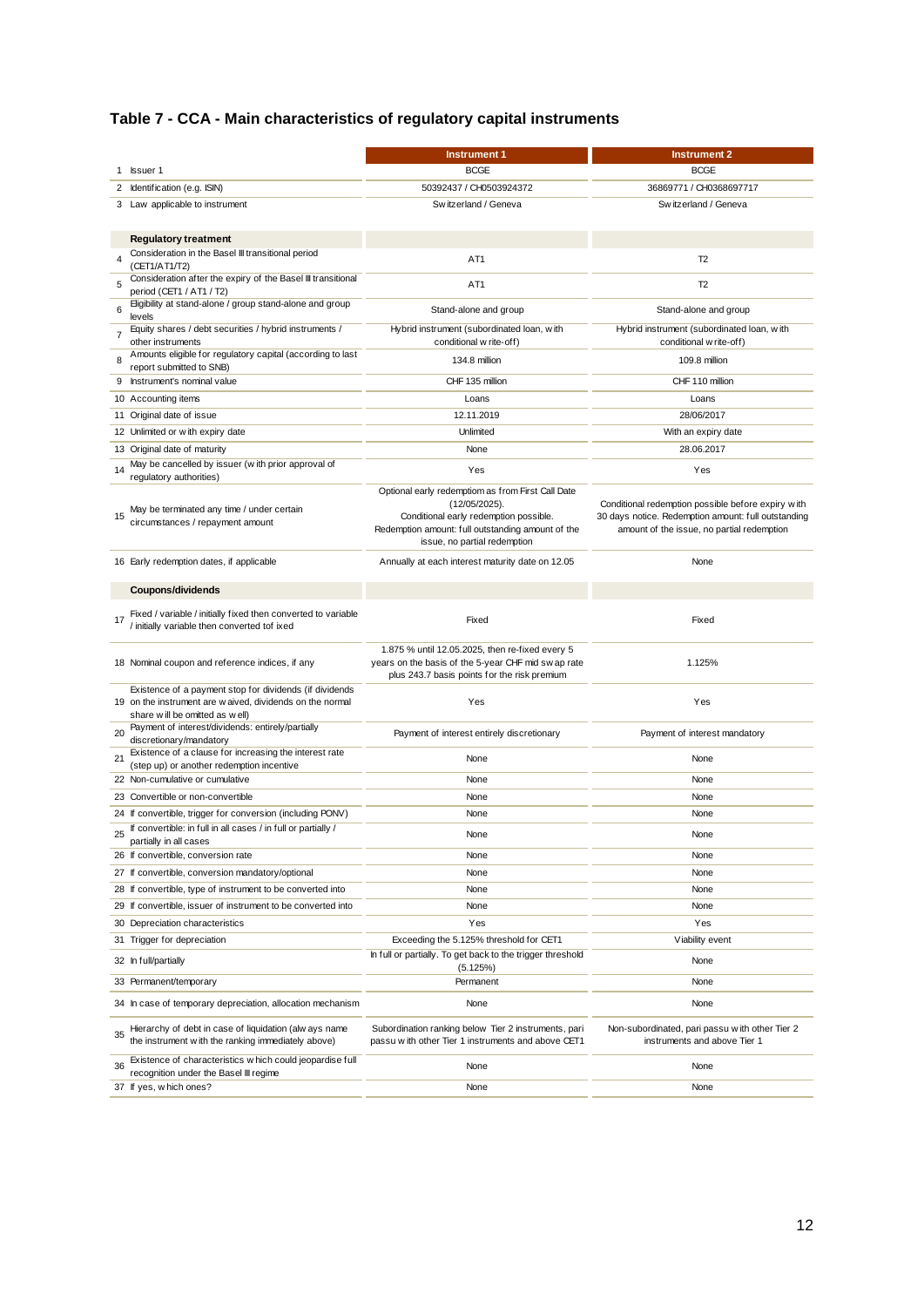|                |                                                                                                                                                        | <b>Instrument 3</b>                                                                                                                                               | <b>Instrument 4</b>                                                                                                                                   |
|----------------|--------------------------------------------------------------------------------------------------------------------------------------------------------|-------------------------------------------------------------------------------------------------------------------------------------------------------------------|-------------------------------------------------------------------------------------------------------------------------------------------------------|
| 1              | <b>Issuer 1</b>                                                                                                                                        | <b>BCGE</b>                                                                                                                                                       | <b>BCGE</b>                                                                                                                                           |
| 2              | Identification (e.g. ISIN)                                                                                                                             | 36701398/ ISIN CH0367013981                                                                                                                                       | 24569155 / ISIN CH0245691552                                                                                                                          |
|                | 3 Law applicable to instrument                                                                                                                         | Switzerland / Geneva                                                                                                                                              | Sw itzerland / Geneva                                                                                                                                 |
|                | <b>Regulatory treatment</b>                                                                                                                            |                                                                                                                                                                   |                                                                                                                                                       |
|                | Consideration in the Basel III transitional period<br>(CET1/AT1/T2)                                                                                    | AT <sub>1</sub>                                                                                                                                                   | AT <sub>1</sub>                                                                                                                                       |
| 5              | Consideration after the expiry of the Basel III transitional<br>period (CET1 / AT1 / T2)                                                               | AT <sub>1</sub>                                                                                                                                                   | AT1                                                                                                                                                   |
| 6              | Eligibility at stand-alone / group stand-alone and group<br>levels                                                                                     | Stand-alone and group                                                                                                                                             | Stand-alone and group                                                                                                                                 |
| $\overline{7}$ | Equity shares / debt securities / hybrid instruments /<br>other instruments                                                                            | Hybrid instrument (subordinated loan, with<br>conditional w rite-off)                                                                                             | Hybrid instrument (subordinated loan, with<br>conditional w rite-off)                                                                                 |
| 8              | Amounts eligible for regulatory capital (according to last<br>report submitted to SNB)                                                                 | 90 million                                                                                                                                                        | 108.4 million                                                                                                                                         |
|                | 9 Instrument's nominal value                                                                                                                           | CHF 90 million                                                                                                                                                    | CHF 110 million                                                                                                                                       |
|                | 10 Accounting items                                                                                                                                    | Loans                                                                                                                                                             | Loans                                                                                                                                                 |
|                | 11 Original date of issue                                                                                                                              | 28.06.2017                                                                                                                                                        | 04.07.2014                                                                                                                                            |
|                | 12 Unlimited or with expiry date                                                                                                                       | Unlimited                                                                                                                                                         | Unlimited                                                                                                                                             |
|                | 13 Original date of maturity                                                                                                                           | None                                                                                                                                                              | None                                                                                                                                                  |
|                | May be cancelled by issuer (with prior approval of                                                                                                     |                                                                                                                                                                   |                                                                                                                                                       |
| 14             | regulatory authorities)                                                                                                                                | Yes                                                                                                                                                               | Yes                                                                                                                                                   |
| 15             | May be terminated any time / under certain<br>circumstances / repayment amount                                                                         | Optional early redemptiom as from First Call Date<br>(08/02/2023).<br>Conditional early redemption possible.<br>Redemption amount: full outstanding amount of the | Redemption on 04/02/2020 (1)                                                                                                                          |
|                | 16 Early redemption dates, if applicable                                                                                                               | issue, no partial redemption<br>All interest maturity dates after the First Call Date<br>(08/02/2023)                                                             | Annually at each interest maturity date on 04/02                                                                                                      |
|                | Coupons/dividends                                                                                                                                      |                                                                                                                                                                   |                                                                                                                                                       |
|                | Fixed / variable / initially fixed then converted to variable<br>/ initially variable then converted tof ixed                                          | 2% payable annually on 08/02 of the first year until<br>08/02/2023, First Call Date, then re-fixed every 5<br>years on the basis of the 5-year CHF mid-sw ap rate | Fixed                                                                                                                                                 |
|                | 18 Nominal coupon and reference indices, if any                                                                                                        | 2.00%                                                                                                                                                             | 2.875% until 04/02/2020, then re-fixed every 5 years<br>on the basis of the 5-year CHF mid sw ap rate plus<br>243.7 basis points for the risk premium |
|                | Existence of a payment stop for dividends (if dividends<br>19 on the instrument are w aived, dividends on the normal<br>share will be omitted as well) | Yes                                                                                                                                                               | Yes                                                                                                                                                   |
| 20             | Payment of interest/dividends: entirely/partially<br>discretionary/mandatory                                                                           | Payment of interest entirely discretionary                                                                                                                        | Payment of interest entirely discretionary                                                                                                            |
| 21             | Existence of a clause for increasing the interest rate<br>(step up) or another redemption incentive                                                    | None                                                                                                                                                              | None                                                                                                                                                  |
|                | 22 Non-cumulative or cumulative                                                                                                                        | None                                                                                                                                                              | None                                                                                                                                                  |
|                | 23 Convertible or non-convertible                                                                                                                      | None                                                                                                                                                              | None                                                                                                                                                  |
|                | 24 If convertible, trigger for conversion (including PONV)                                                                                             | None                                                                                                                                                              | None                                                                                                                                                  |
| 25             | If convertible: in full in all cases / in full or partially /<br>partially in all cases                                                                | None                                                                                                                                                              | None                                                                                                                                                  |
|                | 26 If convertible, conversion rate                                                                                                                     | None                                                                                                                                                              | None                                                                                                                                                  |
|                | 27 If convertible, conversion mandatory/optional                                                                                                       | None                                                                                                                                                              | None                                                                                                                                                  |
|                | 28 If convertible, type of instrument to be converted into                                                                                             | None                                                                                                                                                              | None                                                                                                                                                  |
|                | 29 If convertible, issuer of instrument to be converted into                                                                                           | None                                                                                                                                                              | None                                                                                                                                                  |
|                |                                                                                                                                                        |                                                                                                                                                                   |                                                                                                                                                       |
|                | 30 Depreciation characteristics                                                                                                                        | Yes                                                                                                                                                               | Yes                                                                                                                                                   |
|                | 31 Trigger for depreciation                                                                                                                            | Exceeding the 5.125% threshold for CET1                                                                                                                           | Exceeding the 5.125% threshold for CET1                                                                                                               |
|                | 32 In full/partially                                                                                                                                   | In full or partially. To get back to the trigger threshold<br>(5.125%)                                                                                            | In full or partially. To get back to the trigger threshold<br>(5.125%)                                                                                |
|                | 33 Permanent/temporary                                                                                                                                 | Permanent                                                                                                                                                         | Permanent                                                                                                                                             |
|                | 34 In case of temporary depreciation, allocation mechanism                                                                                             | None                                                                                                                                                              | None                                                                                                                                                  |
| 35             | Hierarchy of debt in case of liquidation (alw ays name<br>the instrument with the ranking immediately above)                                           | Subordination ranking below Tier 2 instruments, pari<br>passu w ith other Tier 1 instruments and above CET1                                                       | Subordination ranking below Tier 2 instruments, pari<br>passu with other Tier 1 instruments and above CET1                                            |
| 36             | Existence of characteristics w hich could jeopardise full<br>recognition under the Basel III regime                                                    | None                                                                                                                                                              | None                                                                                                                                                  |
|                | 37 If yes, w hich ones?                                                                                                                                | None                                                                                                                                                              | None                                                                                                                                                  |

(1) Not taken into account in regulatory capital calculation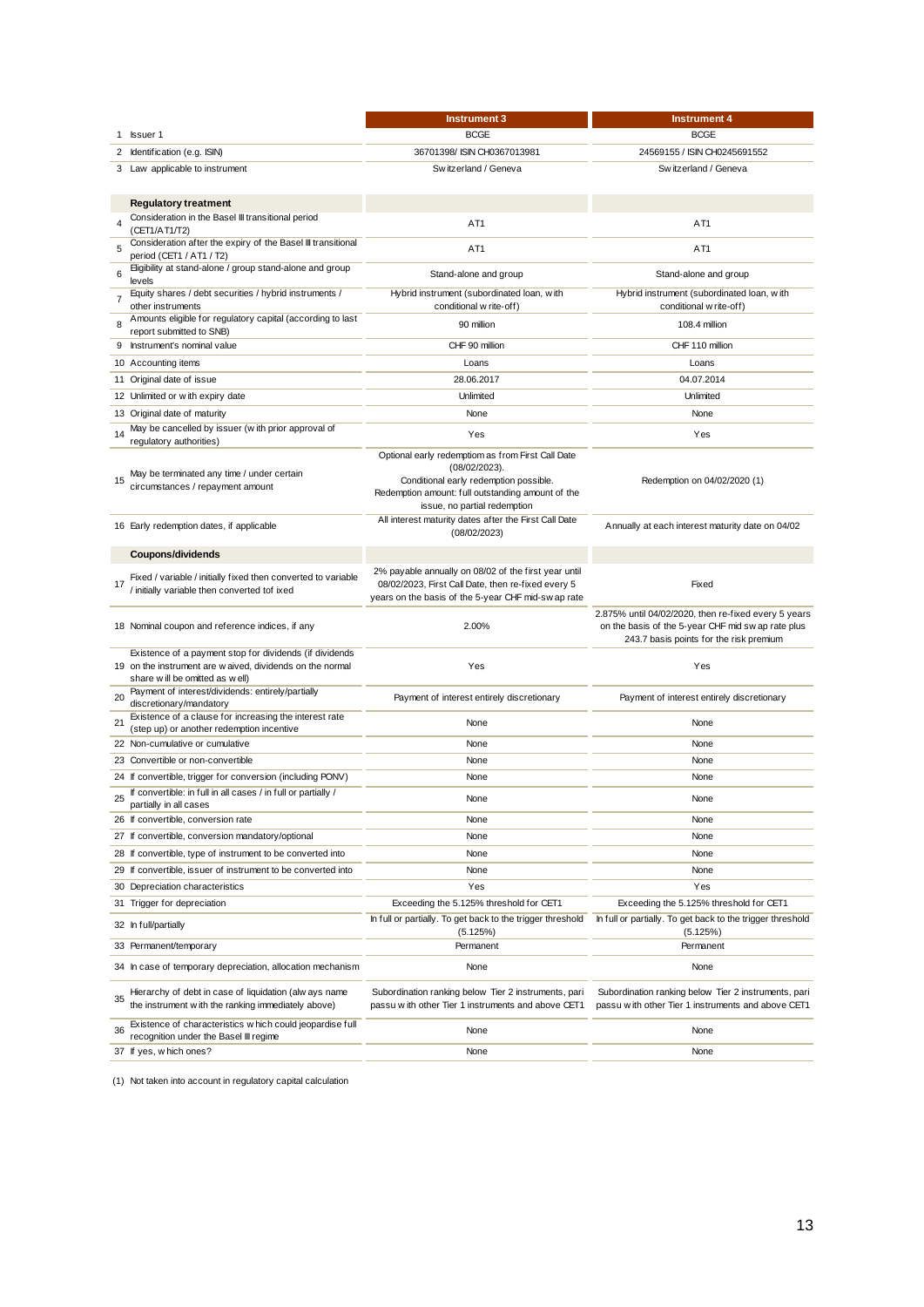# 4 Credit risk

#### 4.1 General Information

The bank describes its organisation and management of credit risk in the annual report. The Board of Directors allocates risk envelopes by type of activity in order to limit credit risk. The credit granting process is governed by the Credit Regulations (validated by the Board of Directors). This document refers to the bank's normative scope for granting credit. It includes the criteria used to identify and measure the risks inherent in any credit. The bank's criteria are aligned with market best practices. A report on the granting of ETP (Exception To Policy) credit is produced quarterly and presented to the Risk Committee. In addition, the credit risk report includes, among other things, credit ratings (changes in the quality of the sound credit portfolio), rating migrations from one period to another, the stock of credit in the watch list and in default. This report is also discussed in the Risk Committee.

## 4.2 Credit quality of assets

|               | CR1: Credit risk: credit quality of assets (in 1'000 CHF) |           |               |                    |               |  |  |  |  |  |  |  |  |  |
|---------------|-----------------------------------------------------------|-----------|---------------|--------------------|---------------|--|--|--|--|--|--|--|--|--|
|               |                                                           | a         | b             | с                  | d             |  |  |  |  |  |  |  |  |  |
|               | Gross carrying value of                                   |           |               |                    |               |  |  |  |  |  |  |  |  |  |
|               |                                                           | Defaulted | Non-defaulted | Provisions /       | Net value     |  |  |  |  |  |  |  |  |  |
|               |                                                           | exposure  | exposure      | <i>impairments</i> | $(a + b - c)$ |  |  |  |  |  |  |  |  |  |
|               | Loans (excluding debt securities)                         | 159'272   | 17'420'712    | 79'689             | 17'500'295    |  |  |  |  |  |  |  |  |  |
| $\mathcal{P}$ | Debt securities                                           |           | 1'811'544     |                    | 1'811'544     |  |  |  |  |  |  |  |  |  |
| 3             | Off-balance sheet exposure                                |           | 2'154'137     |                    | 2'154'137     |  |  |  |  |  |  |  |  |  |
|               | TOTAL                                                     | 159'272   | 21'386'393    | 79'689             | 21'465'977    |  |  |  |  |  |  |  |  |  |

#### **Table 8 - CR1 - Credit risk: credit quality of assets (in 1'000 CHF)**

#### **Table 9 - CR2 - Credit risk: changes in stock of defaulted loans and debt securities (in 1'000 CHF)**

#### **CR2 : Credit risk : changes in stock of defaulted loans and debt securities (in 1'000 CHF)**

|   |                                                                                  | а          |
|---|----------------------------------------------------------------------------------|------------|
|   |                                                                                  | 31.12.2019 |
|   | Defaulted loans and debt securities at end of the previous reporting period      | 187'608    |
| 2 | Loans and debt securities that have defaulted since the last reporting period    | 13'443     |
| 3 | Amounts returned to non-defaulted status                                         | 3'293      |
| 4 | Amounts w ritten off                                                             | 33'778     |
| 5 | Other changes $(+/-)$                                                            | -4'707     |
| 6 | Defaulted loans and debt securities at end of the reporting period $(1+2-3-4+5)$ | 159'272    |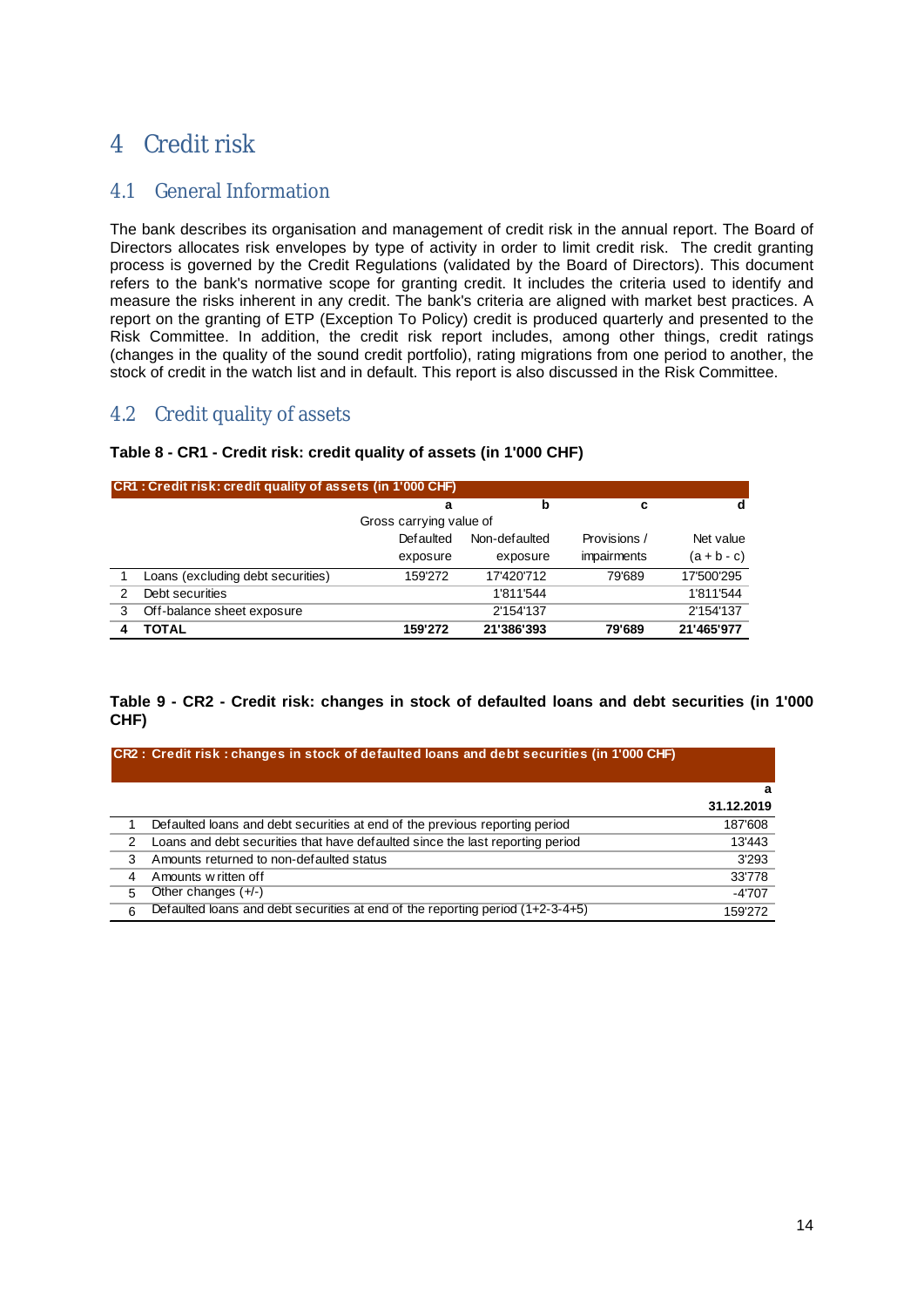The CRB tables show the exposure after deducting specific provisions and before taking into account credit conversion factors (CCF). Unmatched assets are included in these tables.

The bank uses the definitions of "past due" and "defaulted" in accordance with the provisions of the Basel Committee (BCBS 128) and FINMA Circular 2015/1 Accounting - Banks. The methods used to determine impaired loans (also called defaulted loans) are outlined in the bank's administrative instructions. The notion of restructured positions is not used at BCGE.

**Table 10 – CRB - Credit risk: additional disclosure related to the credit quality of assets (in 1'000 CHF)**

|                                           | Segmentation of the credit risk - Regions |         |                |           |         |           |           |         |         |              |
|-------------------------------------------|-------------------------------------------|---------|----------------|-----------|---------|-----------|-----------|---------|---------|--------------|
|                                           |                                           |         | <b>North</b>   | Liechten- | Latin   |           |           |         |         |              |
|                                           | Switzerland                               | Oceania | America        | stein     | America | Europe    | Caribbean | Asia    | Africa  | <b>Total</b> |
| <b>Assets</b>                             |                                           |         |                |           |         |           |           |         |         |              |
| Liquid assets                             | 4'661'526                                 | 43      | 3'620          |           | 14      | 80'256    |           | 632     | 19      | 4'746'110    |
| Amounts due from banks                    | 148'731                                   | 3'000   | 2'047          |           | 8'636   | 120'938   | 47'112    | 95'964  | 42'434  | 468'861      |
| Amounts due from customers                | 3'050'151                                 | 159     | 23'754         | 20'658    | 35'484  | 1'858'554 | 33'506    | 262'875 | 64'935  | 5'350'075    |
| Mortgage loans                            | 11'326'636                                |         |                |           |         | 354'723   |           |         |         | 11'681'359   |
| Trading portfolio assets                  | 727                                       |         |                |           |         | 0         |           |         |         | 727          |
| Financial investments                     | 1'440'331                                 | 14'501  | 73'812         |           |         | 409'416   |           | 18'793  |         | 1'956'852    |
| Accrued income and prepaid expenses       | 26'412                                    |         |                |           |         | 1'824     |           |         |         | 28'236       |
| Participations                            | 37'583                                    |         | 167            |           |         | 22'952    |           |         |         | 60'702       |
| Other assets                              | 425'836                                   |         |                |           |         | 893       |           |         |         | 426'728      |
| <b>Total assets</b>                       | 21'237'995                                | 17'702  | 103'400        | 20'658    | 44'133  | 2'851'075 | 80'618    | 378'264 | 107'387 | 24'841'234   |
|                                           |                                           |         |                |           |         |           |           |         |         |              |
| <b>Off Balance sheet</b>                  |                                           |         |                |           |         |           |           |         |         |              |
| Contingent liabilities                    | 462'413                                   |         | 25'787         | 10'613    |         | 152'108   | 34'387    | 346'267 | 72'504  | 1'104'078    |
| Irrevocable commitments                   | 563'670                                   |         | 16'053         |           |         | 240'122   |           |         | 15'112  | 834'957      |
| Contingent liability for calls and Margin | 163'858                                   |         |                |           |         |           |           |         |         | 163'858      |
| liabilities                               |                                           |         |                |           |         |           |           |         |         |              |
| Commitment credits                        | 14'093                                    |         |                |           | 4'824   | 4'824     | 6'125     | 20'861  | 516     | 51'244       |
| <b>Total Off Balance sheet</b>            | 1'204'034                                 |         | 41'840         | 10'613    | 4'824   | 397'054   | 40'512    | 367'128 | 88'132  | 2'154'137    |
|                                           |                                           |         |                |           |         |           |           |         |         |              |
| <b>Total</b>                              | 22'442'030                                | 17'702  | 145'240        | 31'270    | 48'957  | 3'248'129 | 121'130   | 745'392 | 195'520 | 26'995'371   |
| of which Defaulted exposure (net)         | 30'148                                    |         | -1             |           |         | 45'906    |           | 3'986   |         | 80'041       |
| Defaulted exposure (gross)                | 81'398                                    | 60      | $\overline{2}$ |           |         | 76'010    |           | 11'851  |         | 169'321      |
| Provisions                                | 51'250                                    | 60      |                |           |         | 30'104    |           | 7'865   |         | 89'280       |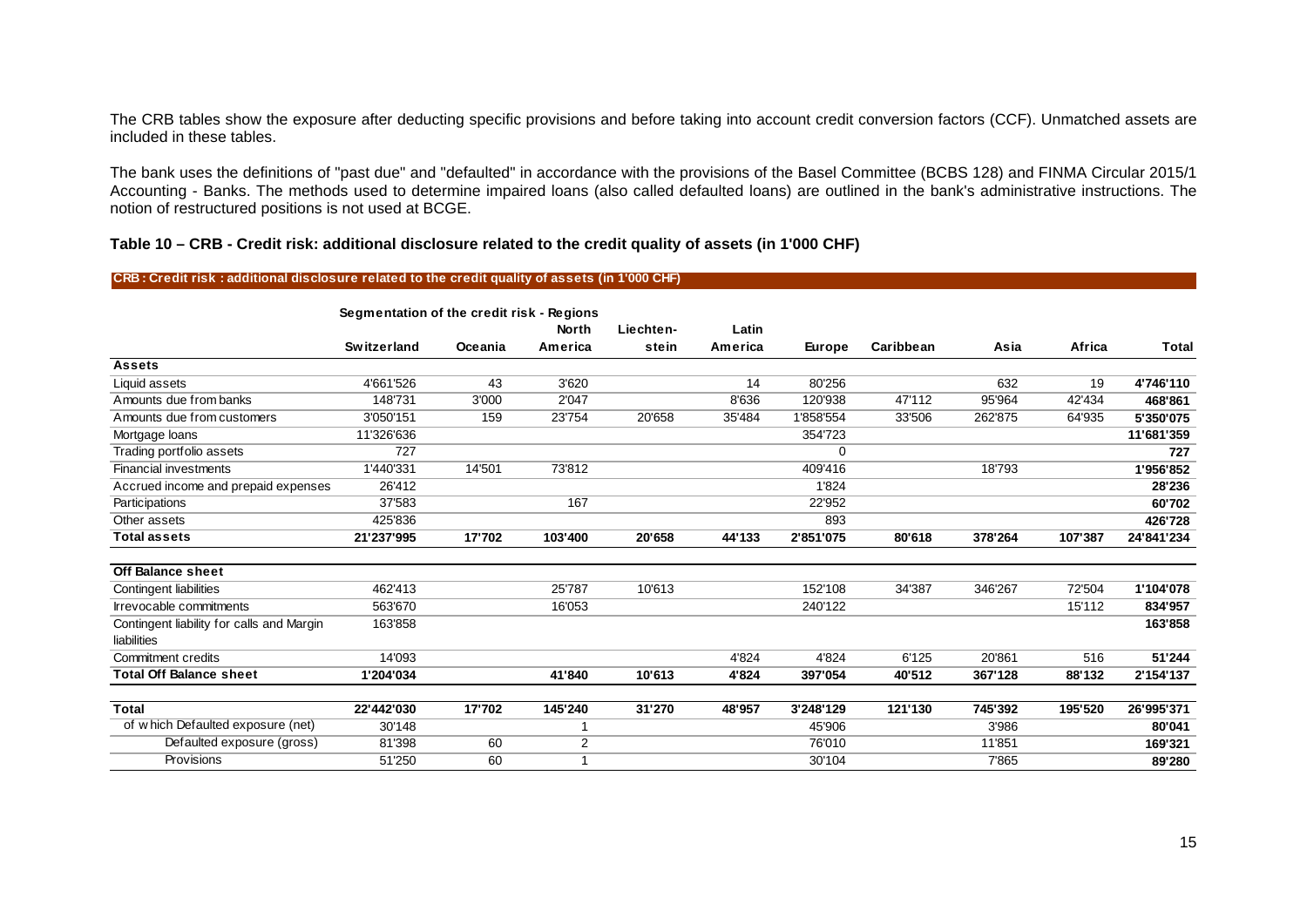|                                           | Segmentation of the credit risk - Asset classes |                     |                   |            |           |               |           |              |
|-------------------------------------------|-------------------------------------------------|---------------------|-------------------|------------|-----------|---------------|-----------|--------------|
|                                           | <b>Central</b>                                  |                     |                   |            |           |               |           |              |
|                                           | governments                                     |                     | <b>Banks and</b>  |            |           |               |           |              |
|                                           | and Central                                     |                     | <b>Securities</b> |            |           |               | Other     |              |
|                                           | banks                                           | <b>Institutions</b> | dealers           | Corporates | Retail    | <b>Equity</b> | exposures | <b>Total</b> |
| <b>Assets</b>                             |                                                 |                     |                   |            |           |               |           |              |
| Liquid assets                             | 4'717'417                                       |                     | 10'684            |            |           |               | 18'008    | 4'746'110    |
| Amounts due from banks                    |                                                 | 93'846              | 328'409           | 42'287     | 4'319     |               |           | 468'861      |
| Amounts due from customers                | 161'591                                         | 902'933             | 10'016            | 3'059'309  | 1'216'158 |               | 69        | 5'350'075    |
| Mortgage loans                            | 15                                              | 266'458             |                   | 3'247'278  | 8'167'608 |               |           | 11'681'359   |
| Trading portfolio assets                  |                                                 |                     |                   |            |           | 727           |           | 727          |
| <b>Financial investments</b>              | 415'452                                         | 313'880             | 152'916           | 943'053    |           | 130'600       | 950       | 1'956'852    |
| Accrued income and prepaid expenses       | 22                                              |                     |                   | 26'393     | 1'820     |               |           | 28'236       |
| Participations                            |                                                 |                     |                   | 8'334      | 8'065     | 44'303        |           | 60'702       |
| Other assets                              | 12'854                                          |                     | 279'297           | 871        | 886       |               | 132'820   | 426'728      |
| <b>Total assets</b>                       | 5'307'352                                       | 1'577'118           | 781'323           | 7'327'526  | 9'398'857 | 175'629       | 273'431   | 24'841'234   |
| <b>Off Balance sheet</b>                  |                                                 |                     |                   |            |           |               |           |              |
| Contingent liabilities                    |                                                 | 198                 | 171'850           | 891'825    | 40'205    |               |           | 1'104'078    |
| Irrevocable commitments                   |                                                 |                     | 62'842            | 585'277    | 186'838   |               |           | 834'957      |
| Contingent liability for calls and Margin |                                                 |                     | 450               | 988        |           | 162'420       |           | 163'858      |
| liabilities                               |                                                 |                     |                   |            |           |               |           |              |
| Commitment credits                        |                                                 |                     | 10'801            | 40'443     |           |               |           | 51'244       |
| <b>Total Off Balance sheet</b>            |                                                 | 198                 | 245'944           | 1'518'532  | 227'043   | 162'420       |           | 2'154'137    |
| <b>Total</b>                              | 5'307'352                                       | 1'577'315           | 1'027'266         | 8'846'058  | 9'625'900 | 338'049       | 273'431   | 26'995'371   |
| of which Defaulted exposure (net)         |                                                 | 3'386               |                   | 12'630     | 64'025    |               |           | 80'041       |
| Defaulted exposure (gross)                |                                                 | 3'449               |                   | 51'540     | 114'332   |               |           | 169'321      |
| Provisions                                |                                                 | 63                  |                   | 38'910     | 50'307    |               |           | 89'280       |
|                                           |                                                 |                     |                   |            |           |               |           |              |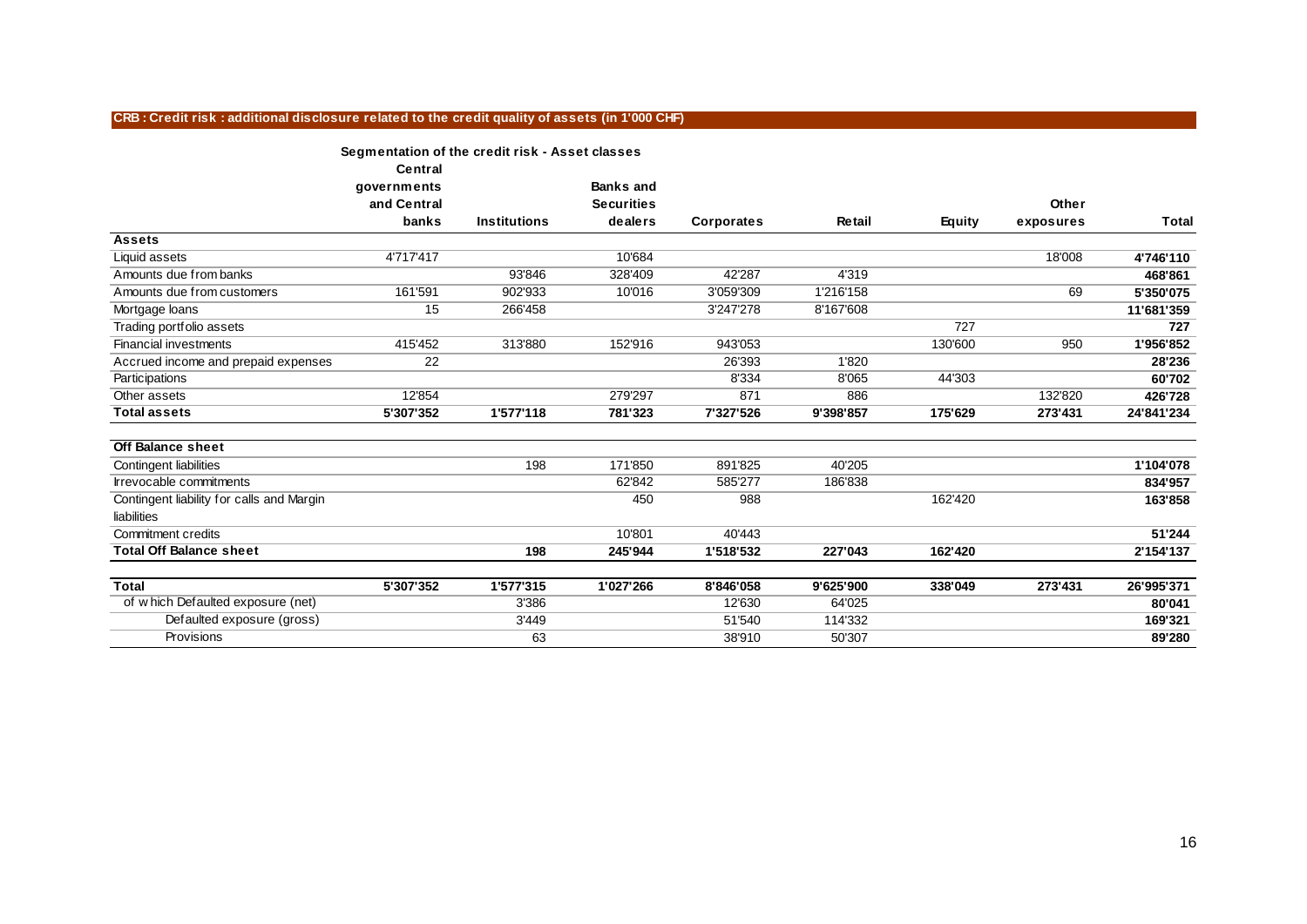|                                           | Segmentation of the credit risk - Duration |                    |                  |              |              |           |             |            |
|-------------------------------------------|--------------------------------------------|--------------------|------------------|--------------|--------------|-----------|-------------|------------|
|                                           | At sight                                   | <b>Cancellable</b> | $\cdot$ 3 months | $> 3$ months | > 1 year and | > 5 years | No maturity | Total      |
| <b>Assets</b>                             |                                            |                    |                  |              |              |           |             |            |
| Liquid assets                             | 4'746'110                                  |                    |                  |              |              |           |             | 4'746'110  |
| Amounts due from banks                    | 132'393                                    | 19                 | 243'472          | 92'485       | 492          |           |             | 468'861    |
| Amounts due from customers                | 1'323'742                                  | 158'547            | 1'177'245        | 384'063      | 1'333'795    | 972'684   |             | 5'350'075  |
| Mortgage loans                            | 18'234                                     | 2'148'185          | 639'950          | 643'639      | 3'095'013    | 5'136'338 |             | 11'681'359 |
| Trading portfolio assets                  | 727                                        |                    |                  |              |              |           |             | 727        |
| Financial investments                     | 153'050                                    |                    | 39'298           | 188'430      | 791'272      | 784'802   |             | 1'956'852  |
| Accrued income and prepaid expenses       | 16'380                                     |                    |                  |              | 11'673       | 183       |             | 28'236     |
| Participations                            | 58'927                                     |                    |                  |              |              | 1'775     |             | 60'702     |
| Other assets                              | 426'723                                    |                    | $\overline{4}$   | 0            |              | $\Omega$  |             | 426'728    |
| <b>Total assets</b>                       | 6'997'868                                  | 2'306'751          | 2'099'970        | 1'308'618    | 5'232'245    | 6'895'783 |             | 24'841'234 |
|                                           |                                            |                    |                  |              |              |           |             |            |
| <b>Off Balance sheet</b>                  |                                            |                    |                  |              |              |           |             |            |
| Contingent liabilities                    | 38'835                                     |                    | 986'633          | 56'302       | 19'605       | 2'702     |             | 1'104'078  |
| Irrevocable commitments                   | 139'870                                    |                    | 80'153           | 155'300      | 342'040      | 117'594   |             | 834'957    |
| Contingent liability for calls and Margin | 163'858                                    |                    |                  |              |              |           |             | 163'858    |
| liabilities                               |                                            |                    |                  |              |              |           |             |            |
| Commitment credits                        | 9'648                                      |                    | 39'409           | 1'031        | 1'157        |           |             | 51'244     |
| <b>Total Off Balance sheet</b>            | 352'212                                    |                    | 1'106'195        | 212'633      | 362'801      | 120'297   |             | 2'154'137  |
|                                           |                                            |                    |                  |              |              |           |             |            |
| Total                                     | 7'350'080                                  | 2'306'751          | 3'206'164        | 1'521'251    | 5'595'046    | 7'016'079 |             | 26'995'371 |
| of which Defaulted exposure (net)         | 58'871                                     |                    | 5'162            | 1'258        | 11'275       | 3'476     |             | 80'041     |
| Defaulted exposure (gross)                | 145'489                                    |                    | 5'879            | 1'744        | 12'550       | 3'658     |             | 169'321    |
| Provisions                                | 86'618                                     |                    | 717              | 487          | 1'275        | 183       |             | 89'280     |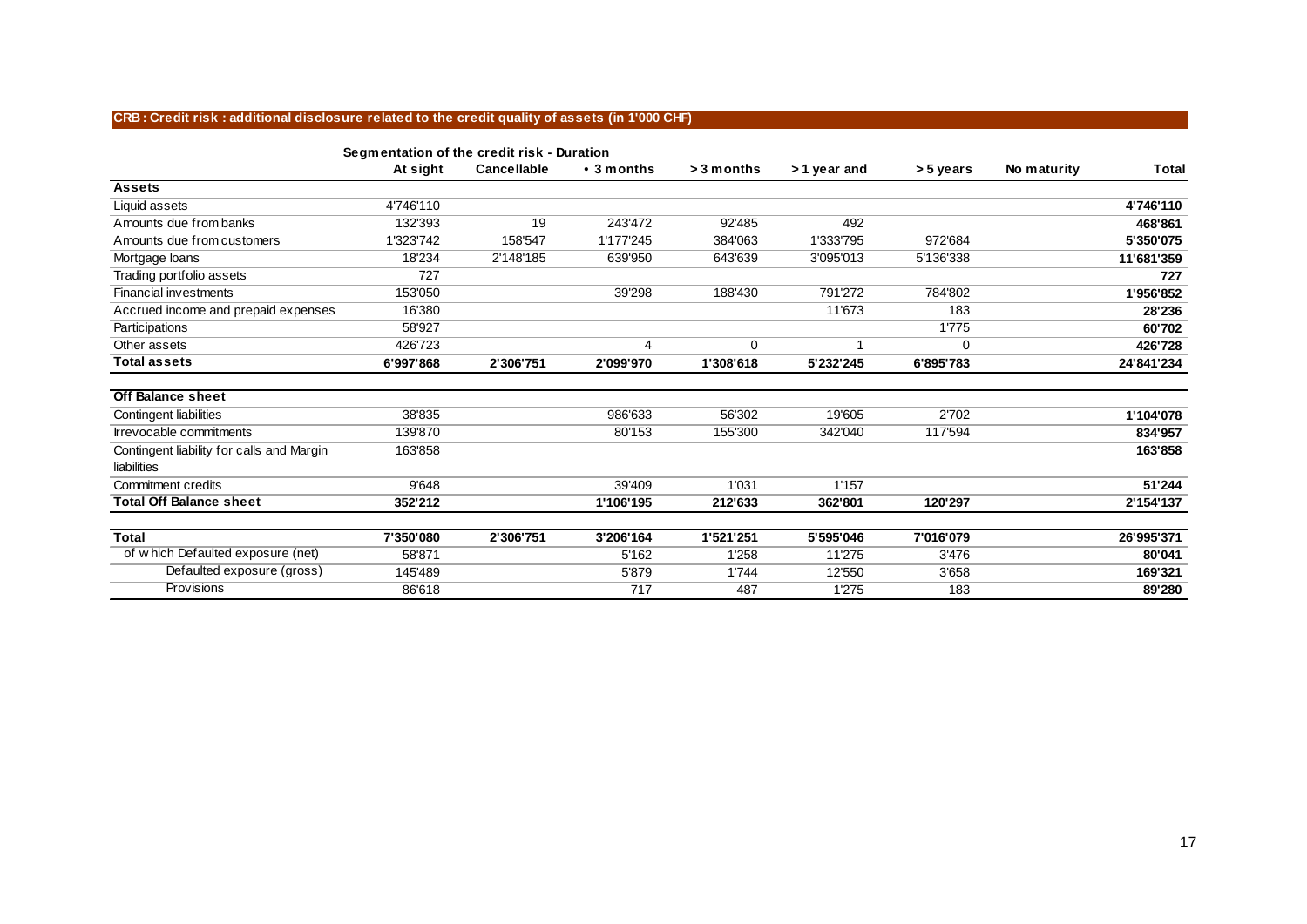|                                           | Segmentation of the credit risk - Risk Weight |           |           |           |         |           |         |            |
|-------------------------------------------|-----------------------------------------------|-----------|-----------|-----------|---------|-----------|---------|------------|
|                                           | 0%                                            | 20%       | 35%       | 50%       | 75%     | 100%      | 150%    | Total      |
| <b>Assets</b>                             |                                               |           |           |           |         |           |         |            |
| Liquid assets                             | 4'746'110                                     |           |           |           |         |           |         | 4'746'110  |
| Amounts due from banks                    |                                               | 223'272   |           | 101'537   |         | 140'575   | 3'478   | 468'861    |
| Amounts due from customers                | 271'448                                       | 378'882   | 363'505   | 783'098   | 383'119 | 3'140'399 | 29'623  | 5'350'075  |
| Mortgage loans                            | 5'761                                         | 18'600    | 9'193'640 | 7'648     | 491'494 | 1'956'040 | 8'174   | 11'681'359 |
| Trading portfolio assets                  | 727                                           |           |           |           |         |           |         | 727        |
| Financial investments                     | 410'628                                       | 1'127'538 |           | 228'698   |         | 47'517    | 80'132  | 1'956'852  |
| Accrued income and prepaid expenses       | 22                                            |           |           |           | 74      | 28'140    |         | 28'236     |
| Participations                            |                                               |           |           |           |         | 8'065     | 44'303  | 60'702     |
| Other assets                              | 422'209                                       | 483       |           |           |         | 4'036     |         | 426'728    |
| <b>Total assets</b>                       | 5'856'905                                     | 1'748'775 | 9'557'146 | 1'120'982 | 874'687 | 5'446'356 | 165'711 | 24'841'234 |
|                                           |                                               |           |           |           |         |           |         |            |
| <b>Off Balance sheet</b>                  |                                               |           |           |           |         |           |         |            |
| Contingent liabilities                    | 19'255                                        | 115'550   |           | 82'391    | 24'109  | 862'773   |         | 1'104'078  |
| Irrevocable commitments                   |                                               | 69'260    |           |           | 92'630  | 673'067   |         | 834'957    |
| Contingent liability for calls and Margin |                                               |           |           |           |         | 163'858   |         | 163'858    |
| liabilities                               |                                               |           |           |           |         |           |         |            |
| Commitment credits                        |                                               |           |           | 5'408     |         | 45'836    |         | 51'244     |
| <b>Total Off Balance sheet</b>            | 19'255                                        | 184'810   |           | 87'798    | 116'739 | 1'745'535 |         | 2'154'137  |
|                                           |                                               |           |           |           |         |           |         |            |
| <b>Total</b>                              | 5'876'160                                     | 1'933'585 | 9'557'146 | 1'208'780 | 991'426 | 7'191'891 | 165'711 | 26'995'371 |
| of which Defaulted exposure (net)         | 422                                           | 3'386     |           |           |         | 38'435    | 37'798  | 80'041     |
| Defaulted exposure (gross)                | 10'416                                        | 3'386     |           |           |         | 115'885   | 39'633  | 169'321    |
| Provisions                                | 9'994                                         |           |           |           |         | 77'451    | 1'836   | 89'280     |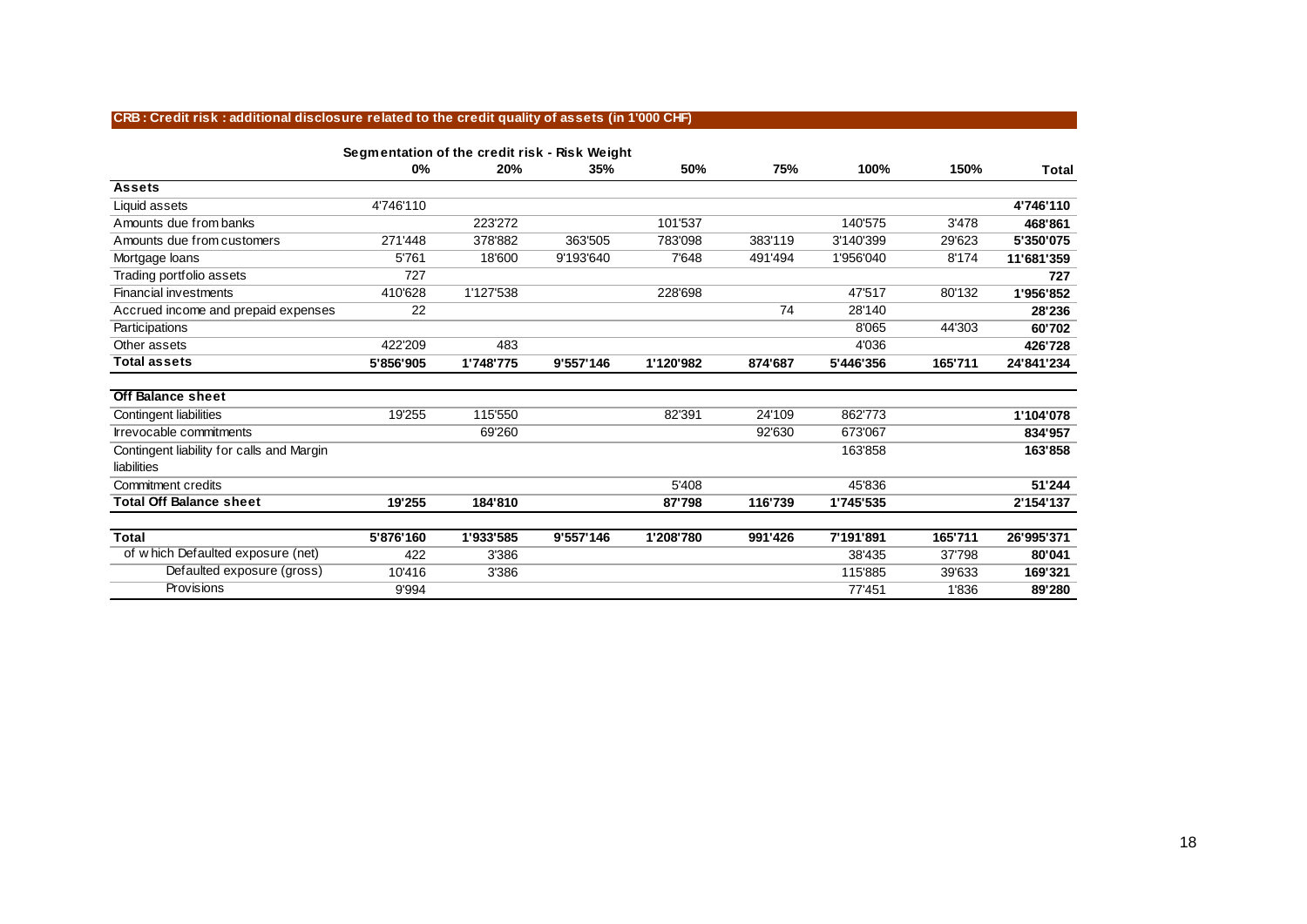|                                           | segmentation of the credit risk - Credit risk initigation techniques<br>Secured by |            |            |                                                |                  |              |
|-------------------------------------------|------------------------------------------------------------------------------------|------------|------------|------------------------------------------------|------------------|--------------|
|                                           | financial                                                                          | Secured by |            | Secured by other                               |                  |              |
|                                           | guarantees                                                                         |            |            | guarantees Mortgage-backed types of collateral | <b>Unsecured</b> | <b>Total</b> |
| <b>Assets</b>                             |                                                                                    |            |            |                                                |                  |              |
| Liquid assets                             |                                                                                    |            |            |                                                | 4'746'110        | 4'746'110    |
| Amounts due from banks                    |                                                                                    | 93'846     |            |                                                | 375'015          | 468'861      |
| Amounts due from customers                | 107'252                                                                            | 531'698    | 827'728    | 2'782                                          | 3'880'616        | 5'350'075    |
| Mortgage loans                            | 5'746                                                                              | 1'839      | 11'508'822 |                                                | 164'951          | 11'681'359   |
| Trading portfolio assets                  |                                                                                    |            |            |                                                | 727              | 727          |
| Financial investments                     |                                                                                    |            |            | 18'082                                         | 1'938'770        | 1'956'852    |
| Accrued income and prepaid expenses       |                                                                                    |            |            |                                                | 28'236           | 28'236       |
| Participations                            |                                                                                    |            |            |                                                | 60'702           | 60'702       |
| Other assets                              |                                                                                    |            |            |                                                | 426'728          | 426'728      |
| <b>Total assets</b>                       | 112'997                                                                            | 627'383    | 12'336'550 | 20'864                                         | 11'743'439       | 24'841'234   |
|                                           |                                                                                    |            |            |                                                |                  |              |
| Off Balance sheet                         |                                                                                    |            |            |                                                |                  |              |
| Contingent liabilities                    | 19'255                                                                             | 88'984     |            |                                                | 995'839          | 1'104'078    |
| Irrevocable commitments                   |                                                                                    | 6'418      |            |                                                | 828'540          | 834'957      |
| Contingent liability for calls and Margin |                                                                                    |            |            |                                                | 163'858          | 163'858      |
| Commitment credits                        |                                                                                    | 4'824      |            |                                                | 46'420           | 51'244       |
| <b>Total Off Balance sheet</b>            | 19'255                                                                             | 100'226    |            |                                                | 2'034'657        | 2'154'137    |
| <b>Total</b>                              | 132'252                                                                            | 727'609    | 12'336'550 | 20'864                                         | 13'778'095       | 26'995'371   |
| of which Defaulted exposure (net)         | 422                                                                                | 3'386      | 42'992     |                                                | 33'241           | 80'041       |
| Defaulted exposure (gross)                | 425                                                                                | 3'386      | 48'994     |                                                | 116'515          | 169'321      |
| Provisions                                | 2                                                                                  |            | 6'003      |                                                | 83'275           | 89'280       |

**Segmentation of the credit risk - Credit risk mitigation techniques**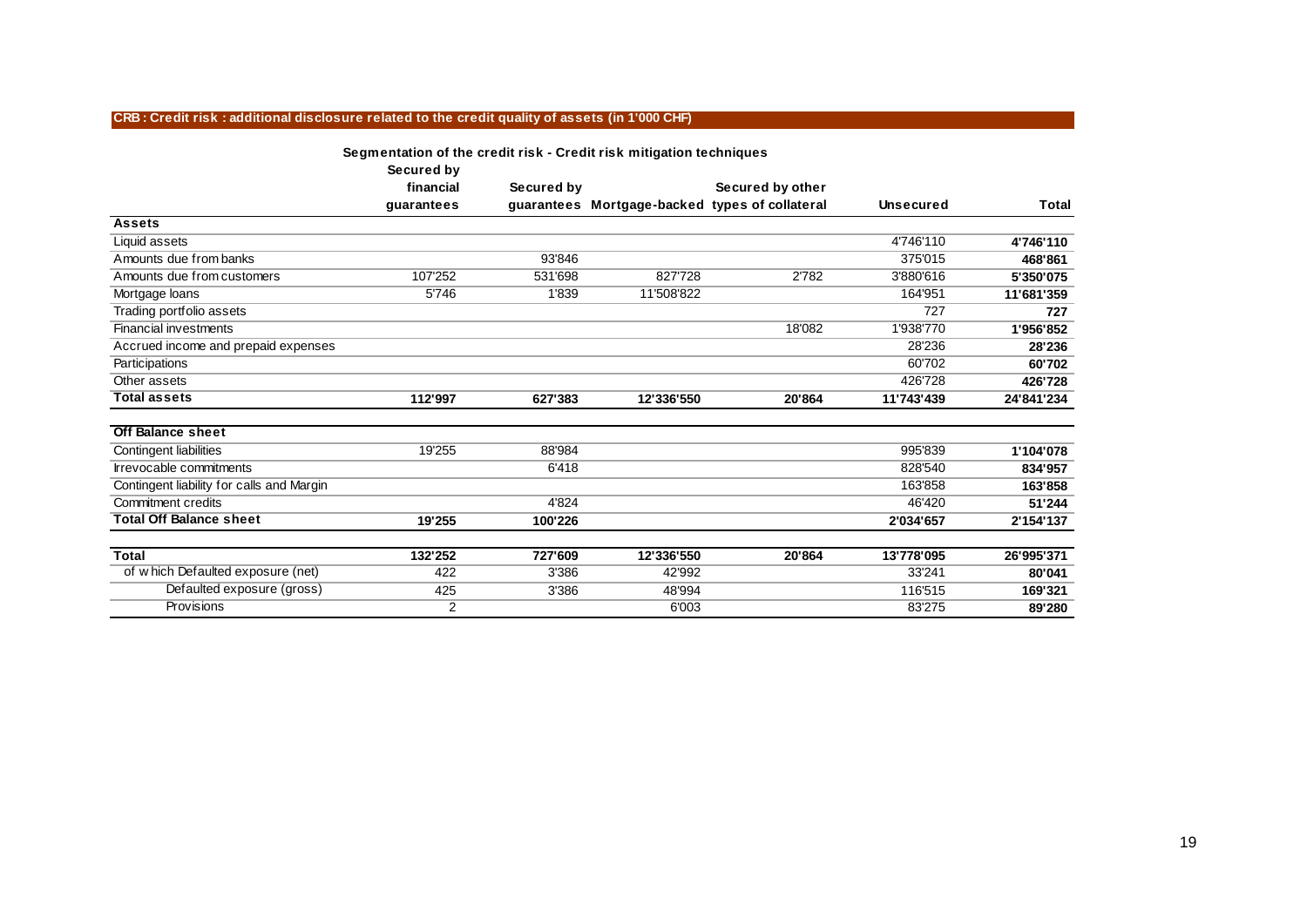| $\sf CRB$ : Credit risk : additional disclosure related to the credit quality of assets (in 1'000 CHF) |  |
|--------------------------------------------------------------------------------------------------------|--|
|--------------------------------------------------------------------------------------------------------|--|

|                                           | Segmentation of the credit risk - Rating |         |         |        |        |        |            |            |
|-------------------------------------------|------------------------------------------|---------|---------|--------|--------|--------|------------|------------|
|                                           |                                          | 2       | 3       | 4      | 5      | 6      | No Rating  | Total      |
| <b>Assets</b>                             |                                          |         |         |        |        |        |            |            |
| Liquid assets                             |                                          |         |         |        |        |        | 4'746'110  | 4'746'110  |
| Amounts due from banks                    | 21'118                                   | 62'749  | 61'300  | 36'959 | 35'554 | 65'421 | 185'759    | 468'861    |
| Amounts due from customers                |                                          |         |         |        |        |        | 5'350'075  | 5'350'075  |
| Mortgage loans                            |                                          |         |         |        |        |        | 11'681'359 | 11'681'359 |
| Trading portfolio assets                  |                                          |         |         |        |        |        | 727        | 727        |
| <b>Financial investments</b>              | 536'897                                  | 271'984 | 176'731 |        |        |        | 971'241    | 1'956'852  |
| Accrued income and prepaid expenses       |                                          |         |         |        |        |        | 28'236     | 28'236     |
| Participations                            |                                          |         |         |        |        |        | 60'702     | 60'702     |
| Other assets                              |                                          |         |         |        |        |        | 426'728    | 426'728    |
| <b>Total assets</b>                       | 558'015                                  | 334'732 | 238'031 | 36'959 | 35'554 | 65'421 | 23'572'520 | 24'841'234 |
|                                           |                                          |         |         |        |        |        |            |            |
| Off Balance sheet                         |                                          |         |         |        |        |        |            |            |
| Contingent liabilities                    |                                          |         |         |        |        |        | 1'104'078  | 1'104'078  |
| Irrevocable commitments                   |                                          |         |         |        |        |        | 834'957    | 834'957    |
| Contingent liability for calls and Margin |                                          |         |         |        |        |        | 163'858    | 163'858    |
| Commitment credits                        |                                          |         |         |        |        |        | 51'244     | 51'244     |
| <b>Total Off Balance sheet</b>            |                                          |         |         |        |        |        | 2'154'137  | 2'154'137  |
| <b>Total</b>                              | 558'015                                  | 334'732 | 238'031 | 36'959 | 35'554 | 65'421 | 25'726'658 | 26'995'371 |
| of which Defaulted exposure (net)         |                                          |         |         |        |        |        | 80'041     | 80'041     |
| Defaulted exposure (gross)                |                                          |         |         |        |        |        | 169'321    | 169'321    |
| Provisions                                |                                          |         |         |        |        |        | 89'280     | 89'280     |

#### **CRB : Credit risk : Defaulted exposures by default date (en 1'000 CHF)**

|                            | Default date |       |       |       |       |        |        |       |       |         |
|----------------------------|--------------|-------|-------|-------|-------|--------|--------|-------|-------|---------|
|                            | before 2012  | 2012  | 2013  | 2014  | 2015  | 2016   | 2017   | 2018  | 2019  | Total   |
| Defaulted exposure (net)   | 32'701       | 850   | 4'612 | 2'630 | 6'126 | 8'835  | 10'407 | 5'442 | 8'439 | 80'041  |
| Defaulted exposure (gross) | 94'302       | l'290 | 9'708 | 5'854 | 8'855 | 12'321 | 20'189 | 7'517 | 9'285 | 169'321 |
| Provisions                 | 61'601       | 440   | 5'096 | 3'224 | 2'728 | 3'486  | 9'783  | 2'075 | 846   | 89'280  |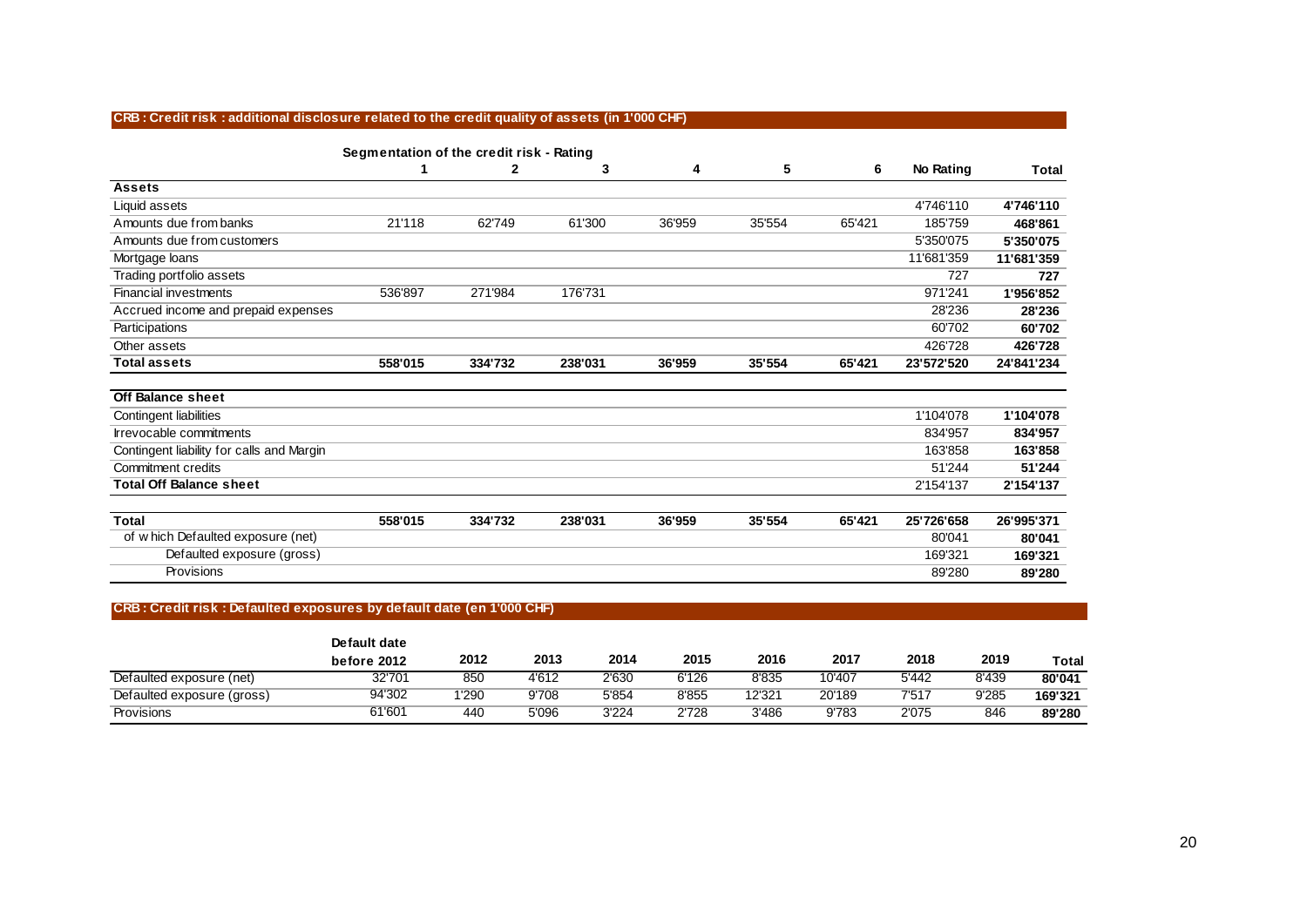## 4.3 Mitigation of credit risk

In accordance with the CAO (Capital Adequacy Ordinance), the bank uses the global approach for Credit Risk Mitigation and regulatory discounts for financial collateral and the substitution method for guarantees. Collateral (guarantees, financial collateral, real estate) recognised under the global approach is valued conservatively by the bank and according to the valuation methods described in the credit regulations. There is no netting on or off the balance sheet. The use of this collateral to reduce credit risk does not create a significant concentration on an issuer or guarantor.

#### **Table 11 - CR3 - Credit risk: overview of mitigation techniques (in 1'000 CHF)**

|   | CR3: Credit risk: overview of mitigation techniques (in 1'000 CHF) |                   |                   |               |            |                    |  |  |  |  |  |  |  |  |
|---|--------------------------------------------------------------------|-------------------|-------------------|---------------|------------|--------------------|--|--|--|--|--|--|--|--|
|   |                                                                    | a                 | b1                | b             | d          |                    |  |  |  |  |  |  |  |  |
|   |                                                                    |                   |                   |               | Of which   |                    |  |  |  |  |  |  |  |  |
|   |                                                                    |                   |                   | Of which      | exposures  | Of which           |  |  |  |  |  |  |  |  |
|   |                                                                    | Exposures         | Exposures         | exposures     | secured by | exposures          |  |  |  |  |  |  |  |  |
|   |                                                                    | unsecured         | secured           | secured       | financial  | secured by         |  |  |  |  |  |  |  |  |
|   |                                                                    | (carrying amount) | (carrying amount) | by collateral | quarantees | credit derivatives |  |  |  |  |  |  |  |  |
|   | Loans (without debt                                                | 4'149'563         | 13'350'733        | 12'723'349    | 627'383    |                    |  |  |  |  |  |  |  |  |
|   | securities)                                                        |                   |                   |               |            |                    |  |  |  |  |  |  |  |  |
| 2 | Debt securities                                                    | 1'793'462         | 18'082            | 18'082        |            |                    |  |  |  |  |  |  |  |  |
| 3 | <b>Total</b>                                                       | 5'943'025         | 13'368'815        | 12'741'431    | 627'383    |                    |  |  |  |  |  |  |  |  |
| 4 | of w hich defaulted                                                | 106'467           | 52'805            | 49'419        | 3'386      |                    |  |  |  |  |  |  |  |  |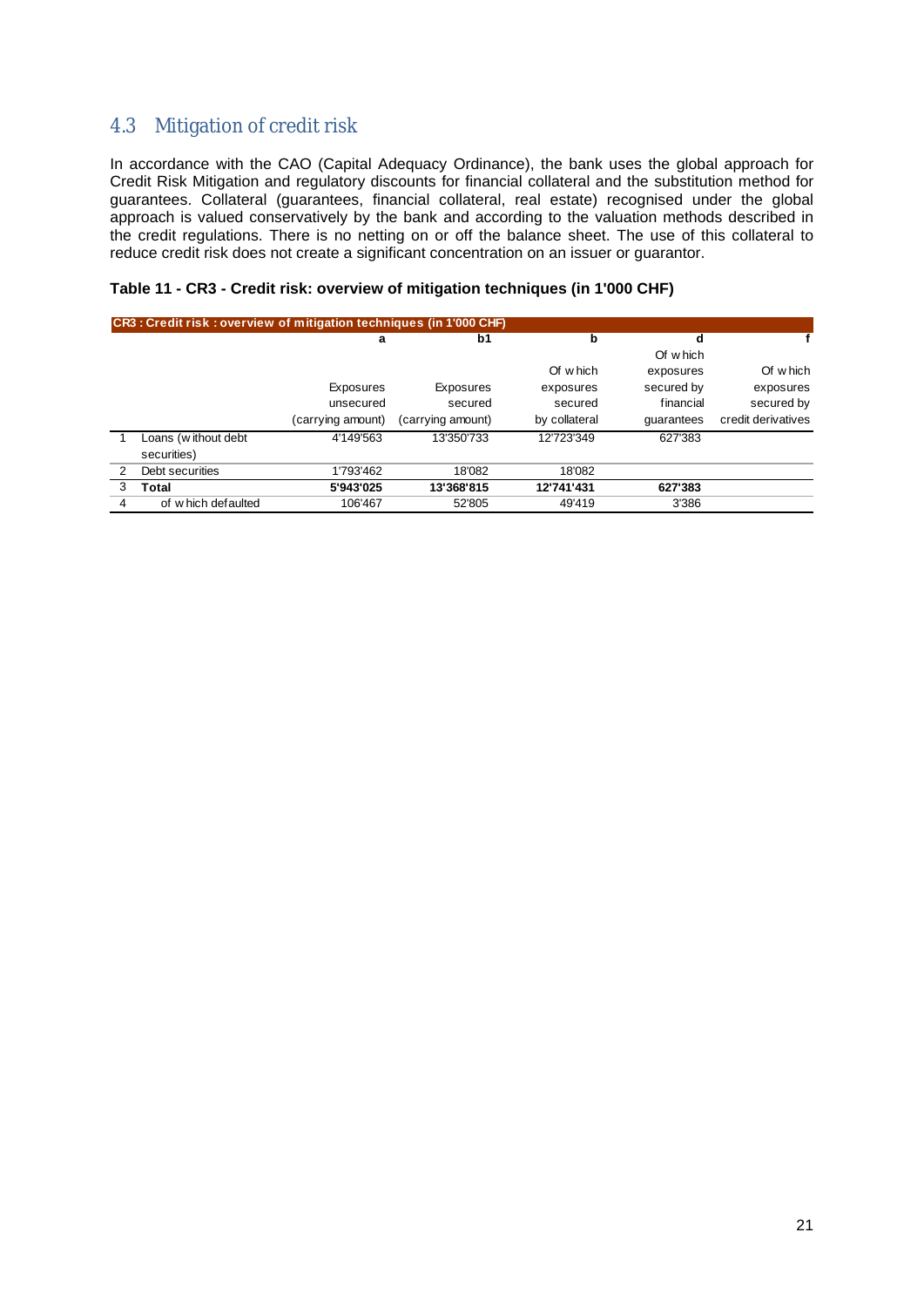Table CR4 shows the exposure after deducting specific provisions. Unmatched assets are included in this table.

#### **Table 12 - CR4 - Credit risk: exposure and credit risk mitigation (CRM) effects under the standardised approach (in 1'000 CHF)**

|                |     | CR4: Credit risk: exposure and credit risk mitigation (CRM) effects under the standardised approach (in 1'000 CHF) |                  |                              |                  |                                |            |             |
|----------------|-----|--------------------------------------------------------------------------------------------------------------------|------------------|------------------------------|------------------|--------------------------------|------------|-------------|
|                |     |                                                                                                                    | a                | D                            | C                | d                              | е          |             |
|                |     |                                                                                                                    |                  | Exposure pre-CCF and pre-CRM |                  | Exposure post-CCF and post-CRM |            |             |
|                |     |                                                                                                                    | On-balance sheet | Off-balance sheet            | On-balance sheet | Off-balance sheet              |            |             |
|                |     |                                                                                                                    | amount           | amount                       | amount           | amount                         | <b>RWA</b> | RWA density |
|                |     | Governments and their central banks                                                                                | 5'145'761        |                              | 5'307'176        |                                | 965        | 0%          |
|                |     | Banks and securities traders                                                                                       | 865'153          | 281'391                      | 496'387          | 58'702                         | 253'503    | 46%         |
|                |     | Public-sector entities and multilateral developments banks                                                         | 1'435'875        | 198                          | 1'577'072        | 75                             | 630'943    | 40%         |
|                |     | Corporate                                                                                                          | 7'528'334        | 1'483'085                    | 7'298'576        | 441'824                        | 5'298'163  | 68%         |
| 5 <sub>5</sub> |     | Retail                                                                                                             | 9'417'119        | 227'043                      | 9'318'438        | 109'346                        | 4'715'495  | 50%         |
|                | - 6 | Equity securities                                                                                                  | 175'629          | 162'420                      | 175'629          | 162'420                        | 391'026    | 116%        |
|                |     | Other assets                                                                                                       | 273'362          |                              | 273'362          |                                | 124'813    | 46%         |
|                | - 8 | <b>TOTAL</b>                                                                                                       | 24'841'234       | 2'154'137                    | 24'446'641       | 772'367                        | 11'414'908 | 45%         |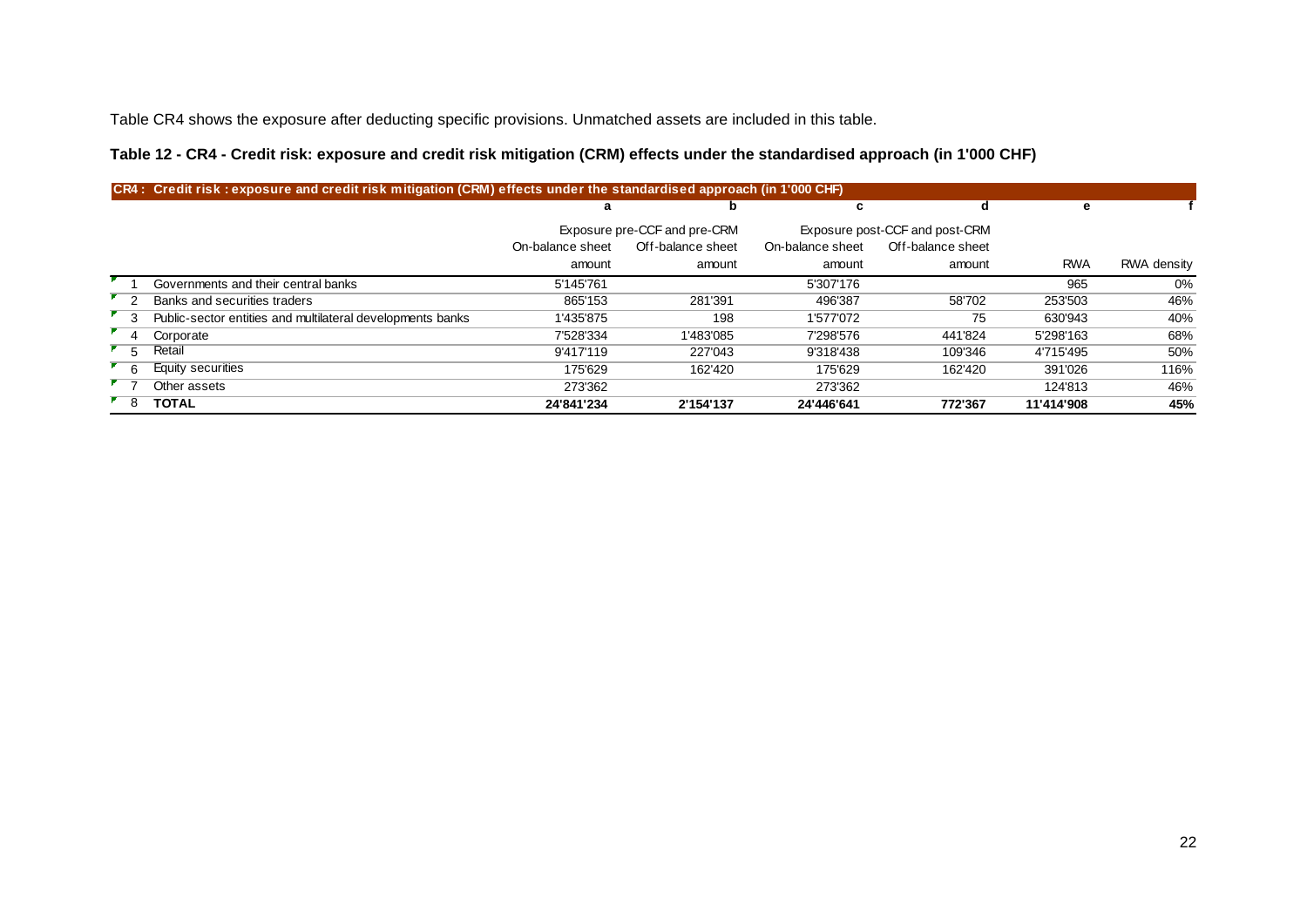## 4.4 Use of external ratings

In accordance with the CAO and the credit risk circular 2017/7, the bank uses external ratings to benefit from favourable risk weights in its calculation of minimum capital requirements. The two external rating agencies used by the bank are Standard & Poor's and Fitch.

The positions that benefit from these external ratings are:

- The portfolio of financial investments
- Banks
- Insurances
- Pledged securities

The bank retrieves the external ratings of the two rating agencies for the scope of the positions concerned and inputs these into its system for calculating minimum capital requirements.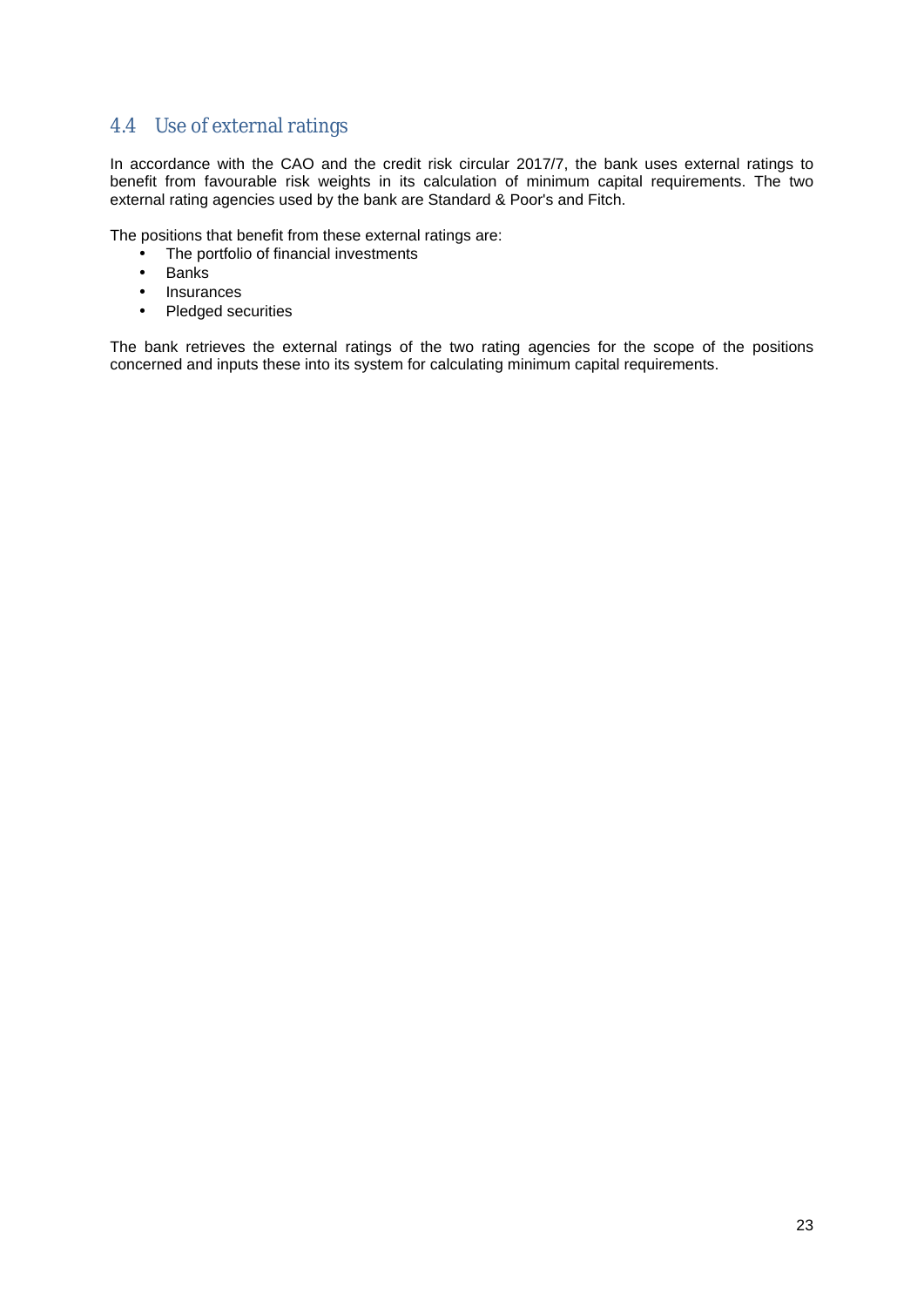# 4.5 Risk weightings by asset classes

## **Table 13 - CR5 - Credit risk: exposure by asset classes and risk weights under the standardised approach (in 1'000 CHF)**

|                | CR5: Credit risk: exposures by asset classes and risk weights under the standardised approach (in 1'000 CHF) |           |           |           |           |         |           |         |                     |
|----------------|--------------------------------------------------------------------------------------------------------------|-----------|-----------|-----------|-----------|---------|-----------|---------|---------------------|
|                |                                                                                                              | a         | c         | d         | е         |         | g         | h       |                     |
|                |                                                                                                              |           |           |           |           |         |           |         | <b>Total credit</b> |
|                |                                                                                                              |           |           |           |           |         |           |         | exposure (post-CCF  |
|                |                                                                                                              | 0%        | 20%       | 35%       | 50%       | 75%     | 100%      | 150%    | and post-CRM)       |
|                | Governments and their central banks                                                                          | 5'302'352 | 4'824     |           |           |         |           |         | 5'307'176           |
|                | Banks and securities traders                                                                                 | 10'684    | 269'383   |           | 154'270   |         | 117'273   | 3'478   | 555'089             |
|                | Public-sector entities and multilateral developments banks                                                   |           | 535'046   | 227'511   | 739'128   | 2'884   | 72'578    |         | 1'577'147           |
| $^{\bullet}$ 4 | Corporate                                                                                                    |           | 978'335   | 2'364'294 | 249'504   | 135'652 | 3'985'026 | 5'497   | 7'740'400           |
| $\mathsf{F}$ 5 | Retail                                                                                                       |           | 698       | 6'965'341 | 98        | 801'437 | 1'627'909 | 32'300  | 9'427'784           |
| <b>6</b>       | Equity securities                                                                                            | 941       | 4'531     |           | 9'351     |         | 198'792   | 124'435 | 338'049             |
|                | Other assets                                                                                                 | 148'549   |           |           |           |         | 124'813   |         | 273'362             |
| $^{\prime}$ 8  | <b>TOTAL</b>                                                                                                 | 5'462'526 | 1'792'817 | 9'557'146 | 1'152'351 | 939'973 | 6'126'391 | 165'711 | 25'219'008          |
| g              | of which, covered by mortgages                                                                               |           |           | 9'557'146 |           | 390'674 | 2'304'430 |         | 12'252'250          |
| 10             | of which, past-due loans                                                                                     |           | 3'386     |           |           |         | 38'435    | 37'798  | 79'619              |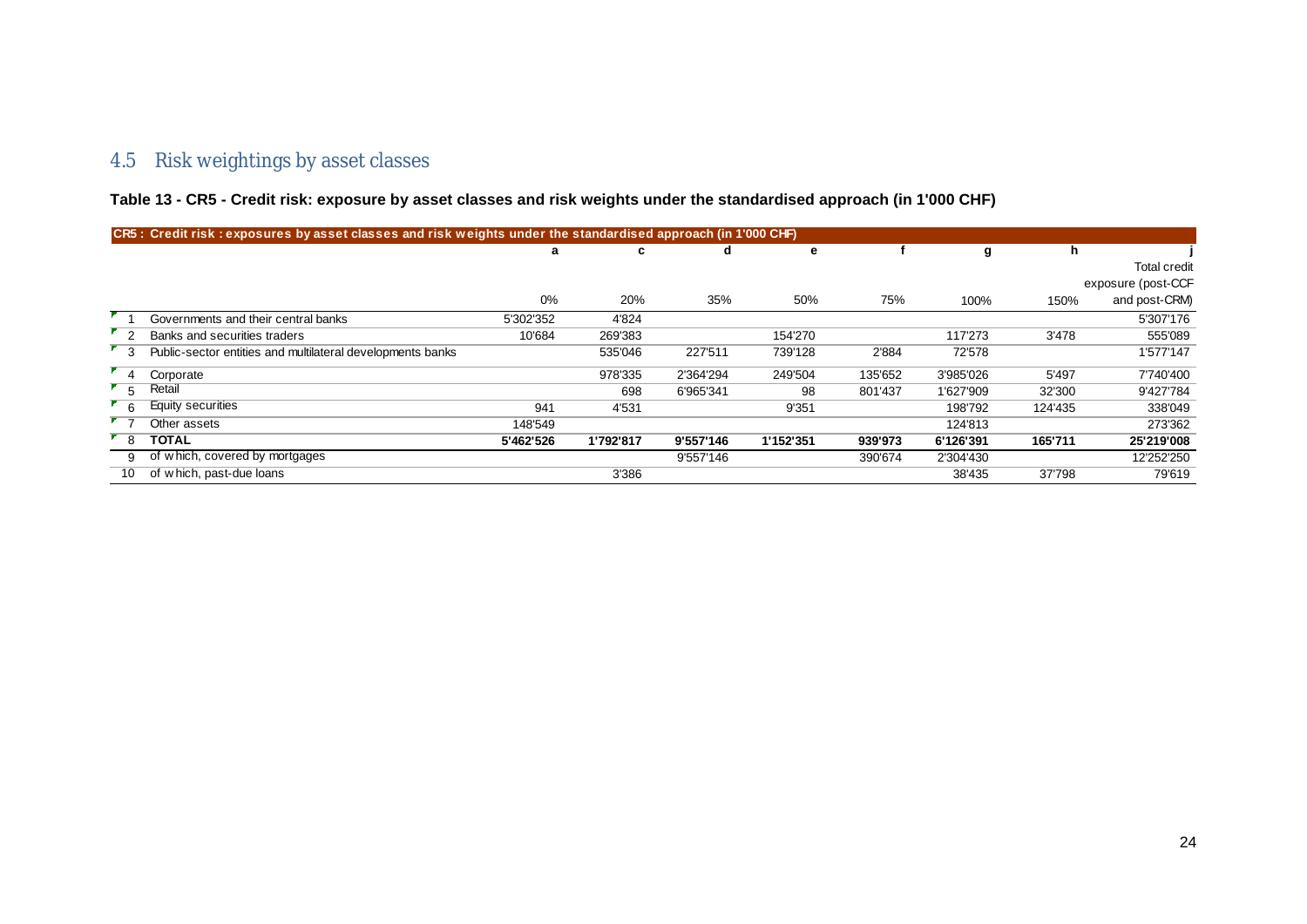# 5 Counterparty credit risk

The bank mainly handles OTC derivatives transactions under ISDA or CSA netting contracts. The limits are set annually by the Board of Directors based on a proposal from the Executive Board. These limits may be reviewed during the year if the situation so requires. These netting contracts allow a margin exchange between the bank and its counterparties based on the Mark-to-Market valuation of listed derivatives and Mark-to-Model for OTC derivatives. As stipulated by the CAO, the credit equivalent of derivatives is calculated according to SA-CCR.

#### **Table 14 - CCR3 - Counterparty credit risk: standardised approach to CCR exposure by asset classes and risk weights (in 1'000 CHF)**

|                           | CCR3: Counterparty credit risk: exposures by asset classes and risk weights under the standardised approach (in 1'000 CHF) |                                                            |         |         |       |     |        |      |        |                     |
|---------------------------|----------------------------------------------------------------------------------------------------------------------------|------------------------------------------------------------|---------|---------|-------|-----|--------|------|--------|---------------------|
|                           |                                                                                                                            |                                                            | a       | c       | d     | е   |        | g    | h      |                     |
|                           |                                                                                                                            |                                                            |         |         |       |     |        |      |        | <b>Total credit</b> |
|                           |                                                                                                                            |                                                            | 0%      | 20%     | 50%   | 75% | 100%   | 150% | Others | exposure            |
|                           |                                                                                                                            | Governments and their central banks                        |         |         |       |     |        |      |        |                     |
| $\mathbf{r}_{\mathbf{q}}$ |                                                                                                                            | Banks and securities traders                               | 413'275 | 107'420 | 1'209 |     |        |      | 2'619  | 524'522             |
| $\mathbf{r}_{3}$          |                                                                                                                            | Public-sector entities and multilateral developments banks |         |         |       |     |        |      |        |                     |
|                           |                                                                                                                            | Corporate                                                  |         |         |       |     | 12'875 | 797  |        | 13'672              |
|                           | $\mathbf{F}$ 5                                                                                                             | Retail                                                     | 89'780  |         |       |     | 23'362 |      |        | 113'142             |
| <b>F</b> 6                |                                                                                                                            | Equity securities                                          |         |         |       |     |        |      |        |                     |
|                           |                                                                                                                            | Other assets                                               |         |         |       |     |        |      |        |                     |
|                           | 8                                                                                                                          |                                                            |         |         |       |     |        |      |        |                     |
|                           | 9                                                                                                                          | <b>TOTAL</b>                                               | 503'054 | 107'420 | 1'209 |     | 36'237 | 797  | 2'619  | 651'336             |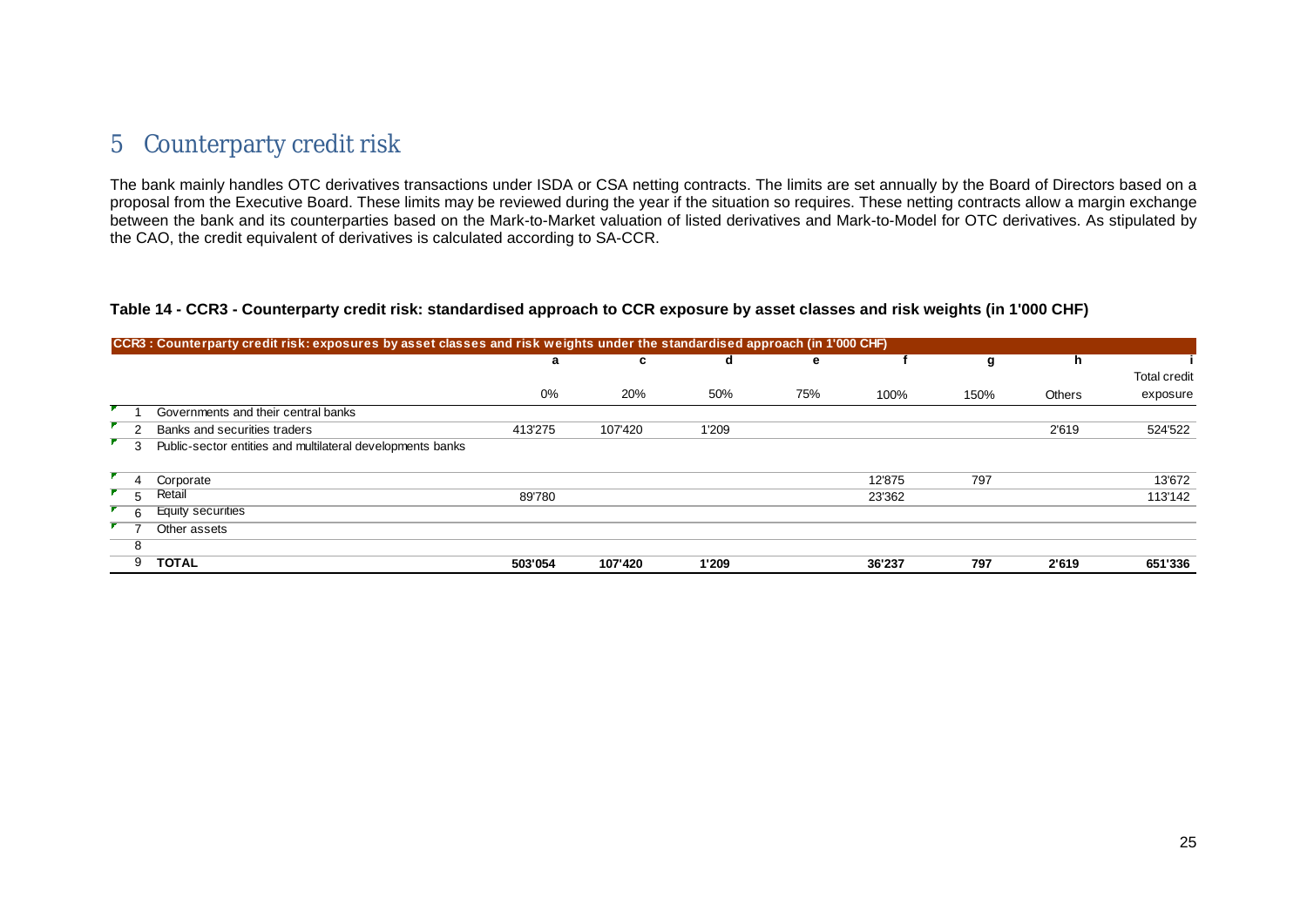#### **Table 15 - CCR5 - Counterparty credit risk: composition of collateral for CCR exposure (in 1'000 CHF)**

| CCR5 : Counterparty credit risk: composition of collateral for CCR exposure (in 1'000 CHF) |            |                                            |            |                                                                               |          |            |  |
|--------------------------------------------------------------------------------------------|------------|--------------------------------------------|------------|-------------------------------------------------------------------------------|----------|------------|--|
|                                                                                            | a          | b                                          | c          | d                                                                             | е        |            |  |
|                                                                                            |            | Collateral used in derivative transactions |            | Collateral used in SFTs                                                       |          |            |  |
|                                                                                            |            | Fair value of collateral received          |            | Fair value of posted collateral Fair value of collateral Fair value of posted |          |            |  |
|                                                                                            | Ségréguées | Non ségréguées                             | Ségréguées | Non ségréguées                                                                | received | collateral |  |
| Cash in CHF                                                                                |            | 121'935                                    |            | 4'650                                                                         | 200'000  |            |  |
| Cash in other currencies                                                                   |            | 63'506                                     |            | 2'894                                                                         | 344'762  |            |  |
| Swiss government debt                                                                      |            |                                            |            |                                                                               |          | 172'194    |  |
| Other government debt                                                                      |            | 2'427                                      |            |                                                                               |          | 32'524     |  |
| Government agency debt                                                                     |            | 231                                        |            |                                                                               |          | 87'635     |  |
| Corporate bonds                                                                            |            | 29'443                                     |            |                                                                               |          | 234'244    |  |
| Equity securities                                                                          |            | 98'376                                     |            |                                                                               |          |            |  |
| Other collateral                                                                           |            | 58'329                                     |            |                                                                               |          |            |  |
| <b>TOTAL</b>                                                                               |            | 374'247                                    |            | 7'544                                                                         | 544'762  | 526'596    |  |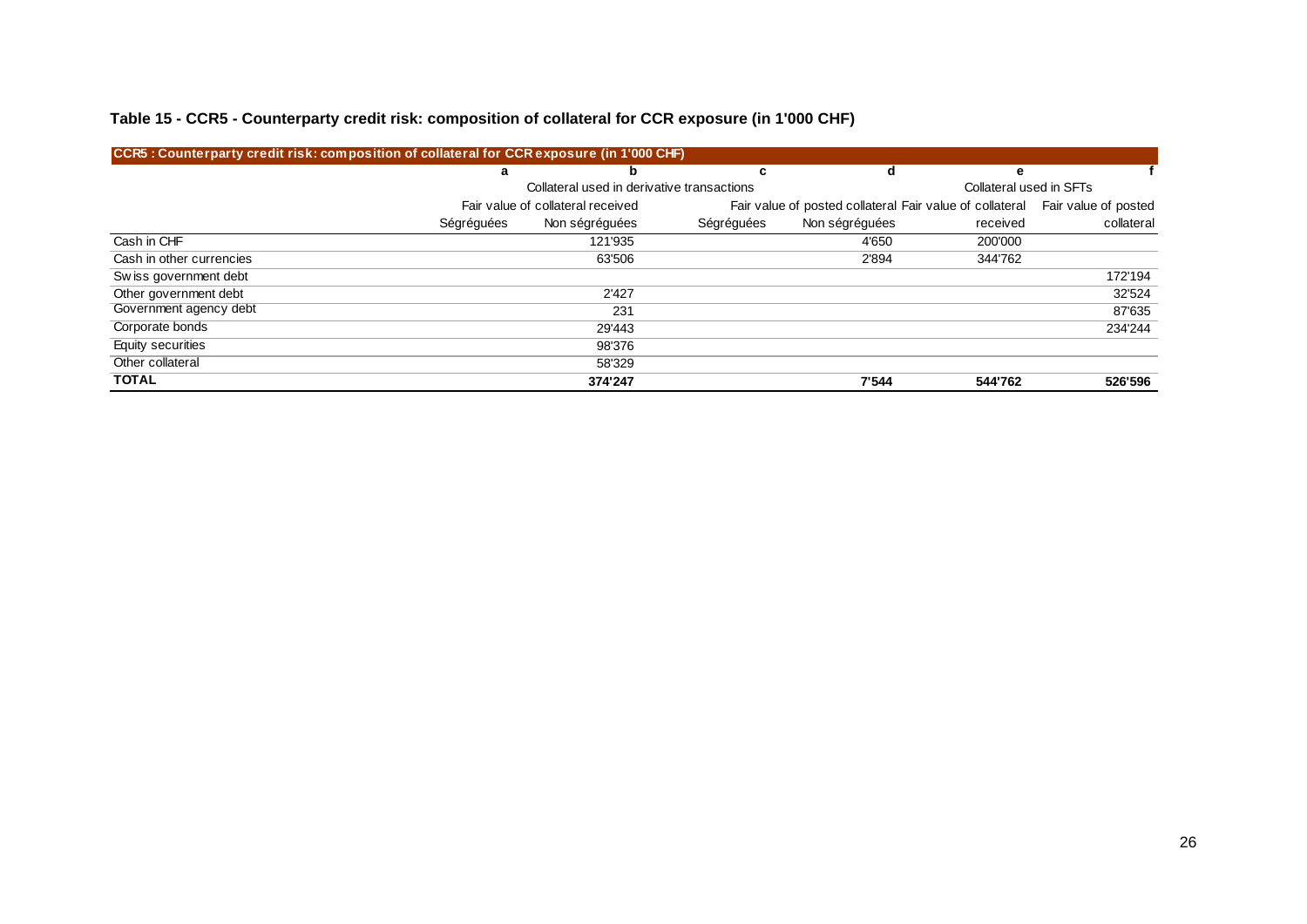# 6 Market risk

Given its very low exposure to market risk, the bank refrains from publishing the relevant information, in accordance with circular 2016/1 Disclosure - banks Cm 14.2.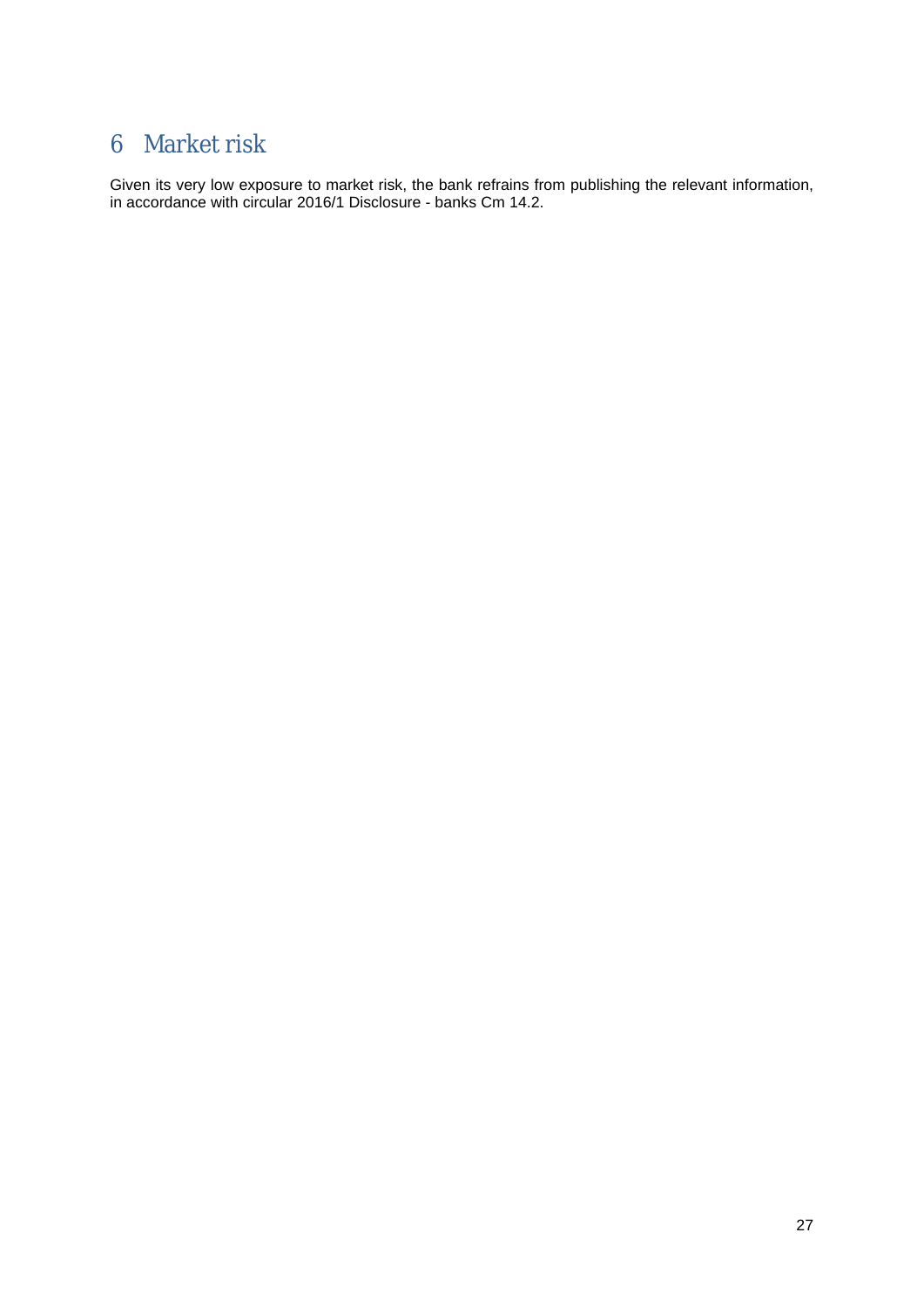# 7 Interest rate risk in the bank portfolio

Interest rate risk in the bank's portfolio represents the possibility that the bank's profitability or the value of its capital may be affected by changes in interest rates.

The interest rate risk of trading activities falls within the scope of market risk.

## 7.1 Strategy and procedures

The Board of Directors establishes the bank's principles for managing risk and decides on the risk strategy it will pursue with regard to interest rate risks in the bank's portfolio. The target interest-rate risk profile is defined in the Financial Policy and described in more detail in the Bank's ALM and Liquidity Policy. Exposure to interest rate risks in the bank's portfolio is subject to limits which are validated and revised each year by the Board of Directors. The limits are expressed as:

- limits on the sensitivity of the economic value of equity (value effect)
- limits on the sensitivity of the net interest margin over a year (revenue effect)

## 7.2 Structure and organisation

The Executive Board is responsible for organising and implementing interest rate risk management in the bank's portfolio. The Executive Board delegates management of this type of risk to its Asset and Liability Management Committee (CALM). The committee meets monthly, is chaired by the CEO and includes four other Executive Board members, including the CFO.

Within the Finance division, the control of interest rate risk in the bank's portfolio is carried out by the Risk Control department which reports to the CFO. Its tasks include:

- Producing the monthly interest rate risk management report for the bank's portfolio and presenting it to the CALM
- Producing monthly reports on fund transfer pricing
- Defining and maintaining the models and management principles used to manage interest rate risk management in the bank's portfolio, in compliance with the ALM and Liquidity Policy.

## 7.3 Risk assessment and measurement

The bank assesses the interest rate risk in the bank's portfolio on a monthly basis for the parent company and on a quarterly basis for the group. Interest rate risks are measured using two approaches: a static approach and a dynamic approach.

The static approach measures the effect on the current value of the bank's portfolio on the basis of the following indicators:

- The economic value of equity capital
- The sensitivity of the economic value of equity capital
- The key rate durations

In the static approach, the sensitivity of the economic value of equity capital and key rate durations are assessed using two interest rate scenarios:

- A parallel increase in interest rates of 100 basis points
- A parallel decrease in interest rates of 100 basis points

The dynamic approach measures the effect on revenue in the bank's portfolio based on the sensitivity of the net interest margin. The sensitivity of the net interest margin is assessed over a three-year horizon by taking into account interest rate scenarios and balance sheet evolution scenarios.

The interest rate scenarios used by the bank are as follows:

- A parallel increase in interest rates of 100 basis points
- A parallel decrease in interest rates of 100 basis points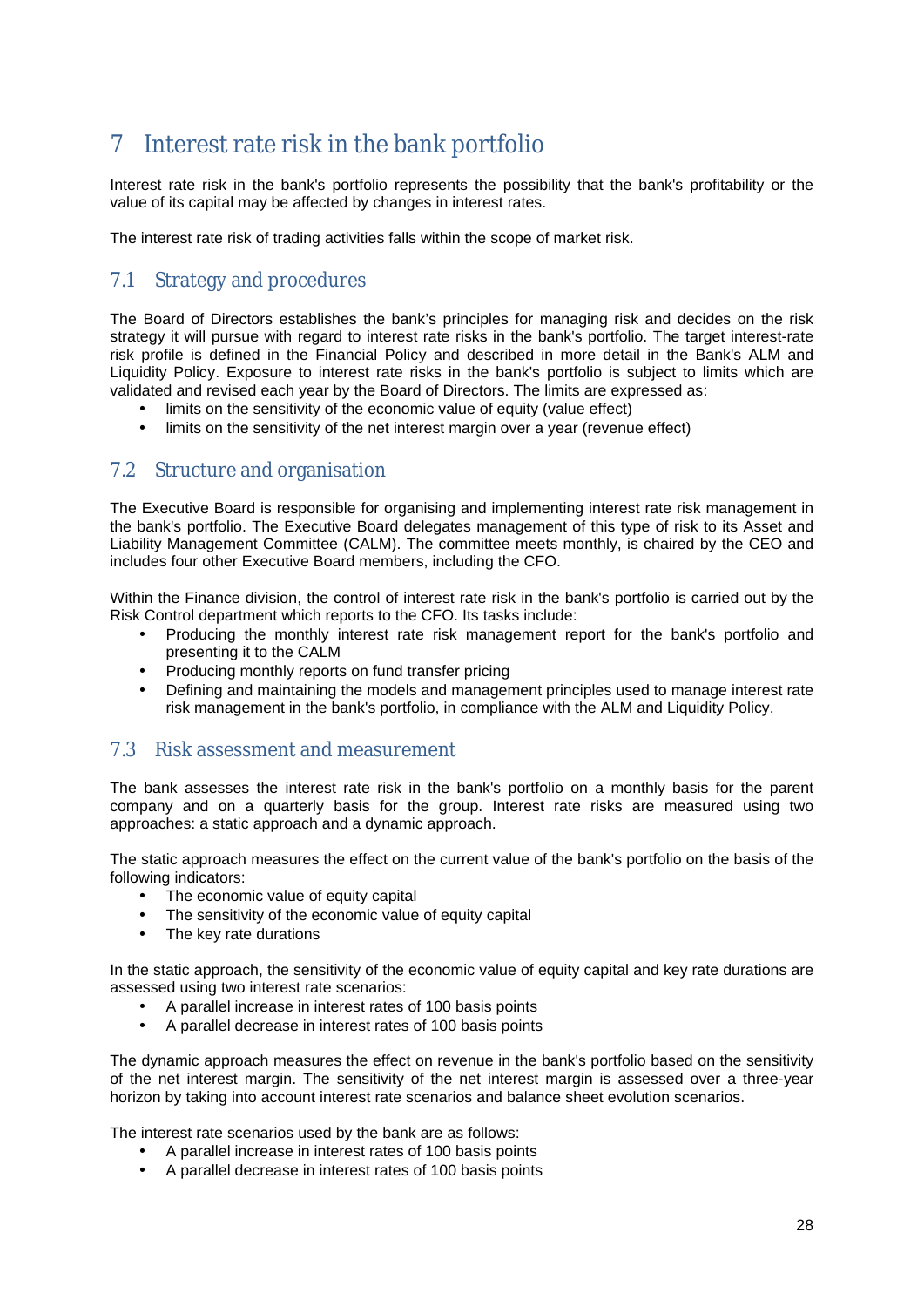- The bank's interest rate outlook scenario
- A +300 basis point increase in 10-year interest rates over a 6-month horizon
- A flattening of the interest rate curve related to a movement in long-term interest rates
- An inversion of the interest rate curve
- A parallel increase in interest rates of 400 basis points ("reverse stress test" as defined in FINMA circular 2019/2 Interest rate risks - banks Cm 31)

Additional scenarios are implemented on an ad hoc basis, in particular for stress tests.

Scenarios for the evolution of the balance sheet:

- Are dependent on the level of short-term interest rates and in particular on the Swiss National Bank policy rate;
- Client behaviour in the context of specific simulations;
- Regulatory constraints on liquidity and minimum capital requirements

The main differences in approaches between the internal approach to measuring interest rate risk and the approach planned for the publication of the results of the IRRBB1 table are as follows:

- To measure the sensitivity of the economic value of equity (ΔEVE), the margin cash flows:
	- o Are taken into account for the internal assessment of interest rate risk. The internal approach is in line with the continuity of a proven system of limits defined in the "ALM and Liquidity Policy" and the need to conduct historical analysis
	- o Are not taken into account for the IRRBB1 publication to reflect a consistent approach to interest rate risk exposure and to complement internal interest rate risk assessment approaches
- To measure the sensitivity of the economic value of equities  $(\Delta EVE)$ , the interest rate shocks applied in the internal scenarios differ from those prescribed for the IRRBB1 publication, in particular because of the need to conduct historical analysis
- To measure the sensitivity of the net interest income  $(\Delta NI)$ , the rate and balance sheet scenarios used internally differ from those prescribed for IRRBB1 publication in that:
	- o The rate shocks applied in the internal scenarios gradually evolve over a given time horizon, whereas the prescribed rate shocks are instantaneous
	- o In internal scenarios, the balance sheet is not systematically simulated on the basis of an assumption of constant outstanding amounts

## 7.4 Reduction of risks

Implementation of the policy applied in terms of hedging or mitigating the risks of interest rate changes is delegated to the ALM financial sub-committee (SCALM-F) chaired by the Bank's CFO. SCALM-F is responsible for implementing and following up on the CALM's decisions, monitoring market conditions on an ongoing basis; it is involved, among other things, in the management of strategic hedging operations for the bank's portfolio.

The most commonly used hedging instruments are interest rate swaps. The bank may use options to hedge interest rate risk in the bank's portfolio. The optional positions in the bank's portfolio generated by the commercial activity are generally hedged with a direct hedge.

The bank implements a macro-hedging strategy of the "fair value hedge" type. The effectiveness of the macro hedge is monitored on a monthly basis.

#### 7.5 Key modelling and parametric assumptions used to calculate ΔEVE and ΔNII (IRRBBA1 and IRRBB1 tables)

The bank implements the principles defined by FINMA in circulars 2016/1 Publication - Banks and 2019/2 Interest Rate Risk - Banks. The main assumptions and parameters used are outlined in the following paragraphs.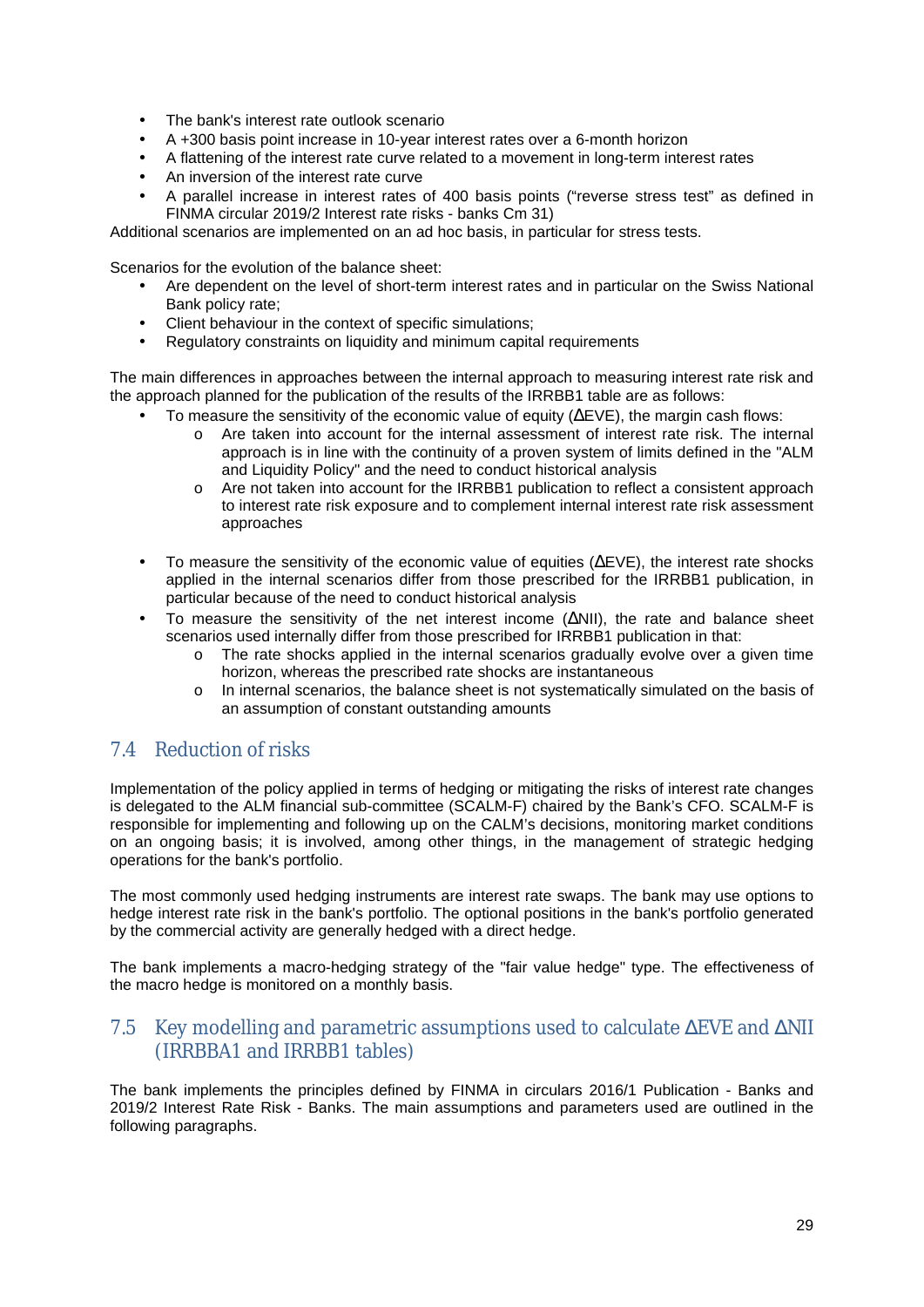## 7.6 Fluctuation in economic value (ΔEVE)

For transactions for which the rate redefinition date is defined, the bank does not take margin cash flows into account in calculating the sensitivity of the economic value (ΔEVE). To this end, the bank implements the "internal interest rate perspective" as defined in the Interest Rate Risk Announcement (SNB).

The cash flow mapping procedure is carried out in accordance with the maturity ranges prescribed by FINMA in accordance with Circular 2019/2 Interest Rate Risks - Banks Annex 2.

The benchmark portfolio method is the bank's approach for transactions where the rate redefinition date is not defined. The bank calibrates and revises the replication portfolios annually by combining several market interest rates in order to minimise margin variance between the rate applied to clients and the yield on the benchmark portfolio. The main assumptions used to determine risk of interest rate changes on outstanding non-maturing deposits are the following:

- Savings due to clients are assumed to be stable.
- The liquid and volatile components of demand deposits from corporations or financial institutions are based on a conservative proportion of short-term interest rate components from the relevant benchmark portfolios.

The cash flow discount rate is measured on the basis of a zero coupon yield curve corresponding to the original currency of the cash flow. The zero coupon yield curves are evaluated by a bootstrapping approach based on the IBOR-Swap market yield curves. Intermediate discount rates are measured by linear interpolation of the ad-hoc "zero coupon" yield curve.

## 7.7 Fluctuation in interest income (ΔNII)

For the renewal of fixed-rate transactions, the following assumptions are applied, taking into account the specific features of each product:

- The duration of the simulated transactions is determined by product type and on the basis of an in-depth inventory analysis over a one-year period in order to take into account the "recent" behaviour of clients
- The interest rates of the simulated transactions consist of the following elements:
	- o Market interest rates: they depend on simulated market rates based on prescribed rate shocks
	- o Additional refinancing costs of the bank at the start date of the simulation to take into account the bank's refinancing cost
	- o Commercial margins: they are determined by product type and on the basis of an indepth inventory analysis over a one-year period in order to reflect the level of commercial margin of "recent" production

For administered rate positions, the simulated interest rates applied to clients are determined for each product on the basis of a time projection that takes into account:

- Maturity profiles of benchmark models (interest rate combinations)
- Interest rate levels prevailing in each of the scenarios over a given time horizon

## 7.8 Automatic and behavioural options

The bank does not implement early repayment or early withdrawal assumptions related to client behaviour to the extent that the bank applies a penalty to the client equivalent to the replacement cost of the market transaction, thus not giving rise to any financial loss. It should be noted that the phenomenon of early repayment and early withdrawal is marginal in the recent past.

Positions relating to automatic rate options are revalued.

Linear and non-linear derivative positions are mainly used to hedge interest rate risk in the bank's portfolio.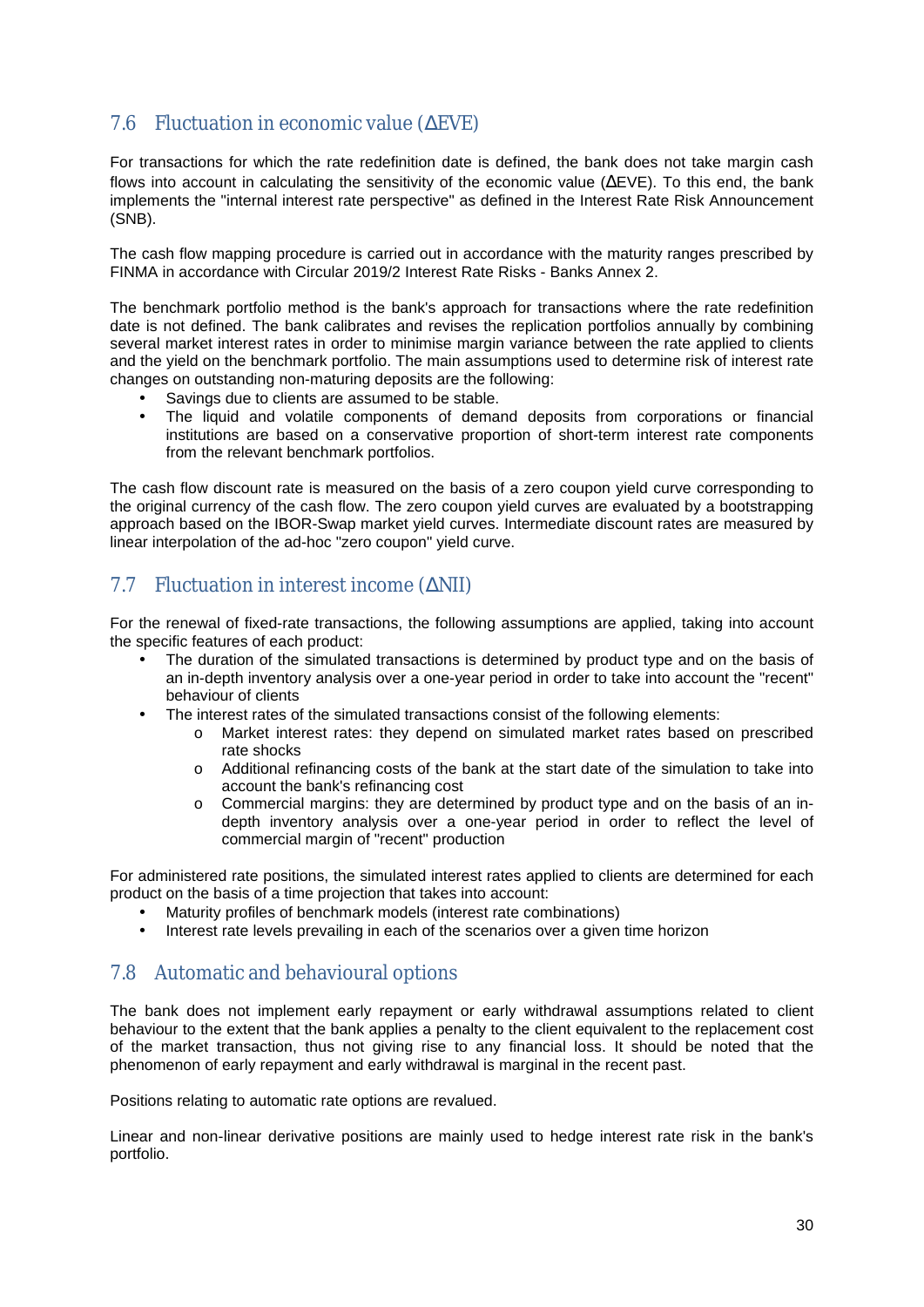#### 7.9 Currencies

At 31 December 2019, the breakdown by currency of the parent company's total liabilities is as follows: Swiss Franc 75.8%, Euro 11.0%, US Dollar 12.3%, other currencies 0.9%. As part of the interest rate risk in the bank's portfolio, the significant currencies are the Swiss Franc, the Euro and the US Dollar.

For calculations relating to the change in the current economic value of equity (ΔEVE), the impacts are determined for all positions, whether denominated in a significant or non-significant currency.

For calculations relating to the change in expected net interest income (ΔNII), only the impacts of transactions denominated in a significant currency are determined.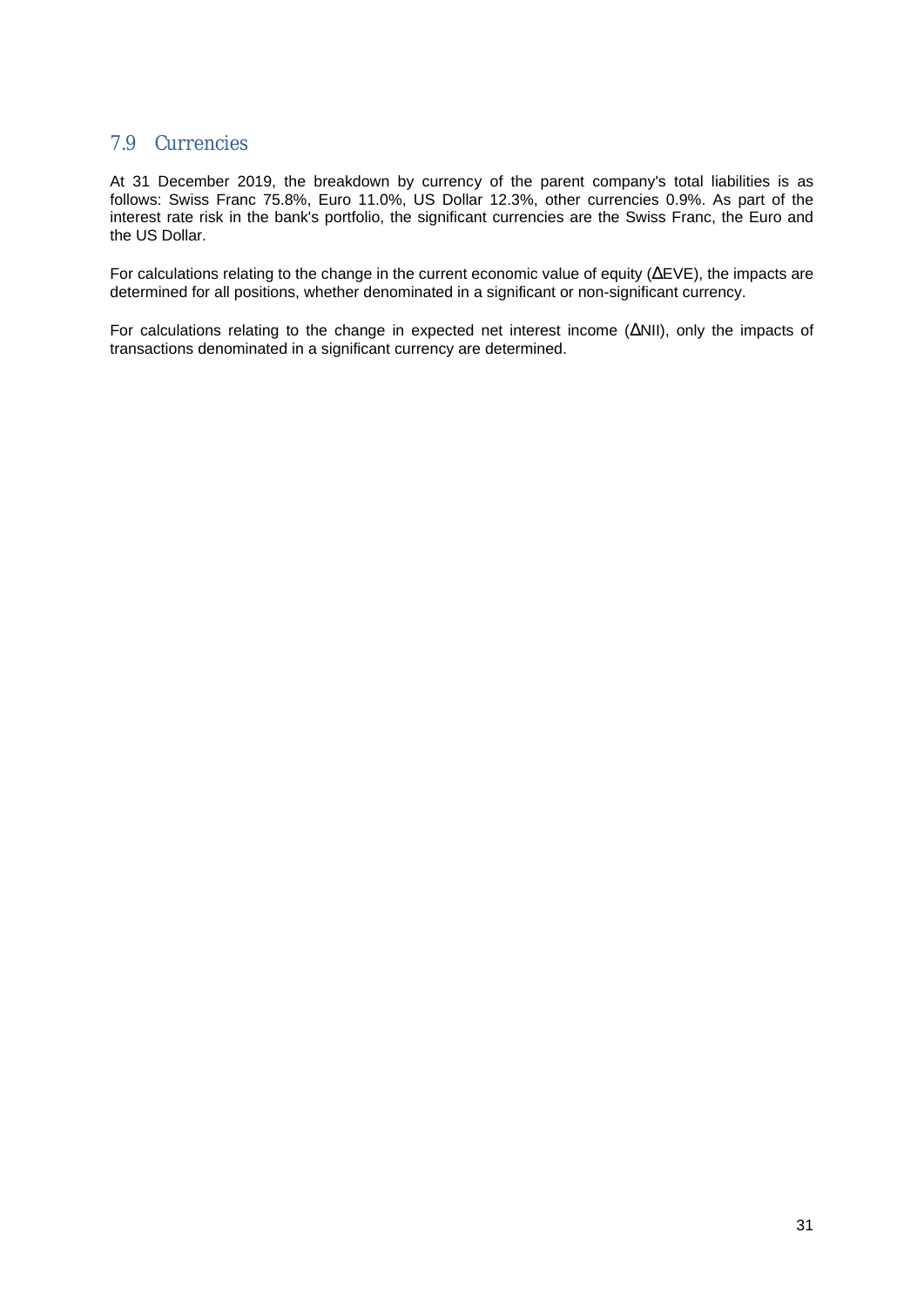#### **Table 16 - IRRBBA1 - Interest rate risk: quantitative information on the structure of positions and repricing maturities**

|                                    | Table IRRBBA1: Interest rate risk: quantitative information on the structure of positions and repricing maturities |          |                               |                                                                                                                                               |                                                 |              |                                                                                          |              |
|------------------------------------|--------------------------------------------------------------------------------------------------------------------|----------|-------------------------------|-----------------------------------------------------------------------------------------------------------------------------------------------|-------------------------------------------------|--------------|------------------------------------------------------------------------------------------|--------------|
|                                    |                                                                                                                    |          | <b>Volume in CHF millions</b> |                                                                                                                                               | <b>Average repricing</b><br>maturity (in years) |              | <b>Maximum repricing</b><br>maturity (in years)<br>assigned to non-maturity<br>positions |              |
|                                    |                                                                                                                    | Total    | Of which CHF                  | Of which other<br>significant<br>currencies<br>representing more<br>than 10% of the<br>assets or liabilities<br>of the balance sheet<br>total | Total                                           | Of which CHF | Total                                                                                    | Of which CHF |
|                                    | Amounts due from banks                                                                                             | 971      | 65                            | 905                                                                                                                                           | 0.6                                             | 0.3          |                                                                                          |              |
|                                    | Amounts due from customers                                                                                         | 4'097    | 1'987                         | 2'092                                                                                                                                         | 2.3                                             | 3.6          |                                                                                          |              |
|                                    | Money market mortgage loans                                                                                        | 1'935    | 1'848                         | 87                                                                                                                                            | 0.0                                             | 0.0          |                                                                                          |              |
|                                    | Fixed-rate mortgage loans                                                                                          | 10'491   | 10'417                        | 74                                                                                                                                            | 5.8                                             | 5.8          |                                                                                          |              |
|                                    | Financial investments                                                                                              | 1'821    | 1'487                         | 335                                                                                                                                           | 5.1                                             | 5.8          |                                                                                          |              |
|                                    | Other assets                                                                                                       | 24       | 24                            |                                                                                                                                               | 0.0                                             | 0.0          |                                                                                          |              |
| <b>Determined repricing</b>        | Receivables on interest rate<br>derivatives                                                                        | 9'056    | 6'363                         | 2'609                                                                                                                                         | 1.7                                             | 2.1          |                                                                                          |              |
| maturity                           | Amounts due to banks                                                                                               | $-2'945$ | $-26$                         | $-2'915$                                                                                                                                      | 0.4                                             | 0.4          |                                                                                          |              |
|                                    | Amounts due in respect of<br>customer deposits                                                                     | $-1'032$ | $-190$                        | $-809$                                                                                                                                        | 0.2                                             | 0.1          |                                                                                          |              |
|                                    | Cash bonds                                                                                                         | $-2$     | $-2$                          | ÷,                                                                                                                                            | 1.9                                             | 1.9          |                                                                                          |              |
|                                    | Bond issues and central<br>mortgage institution loans                                                              | $-3794$  | $-3'783$                      | $-11$                                                                                                                                         | 7.9                                             | 7.9          |                                                                                          |              |
|                                    | Other liabilities                                                                                                  | $-566$   | $-200$                        | $-366$                                                                                                                                        | 0.1                                             | 0.0          |                                                                                          |              |
|                                    | Liabilities on interest rate<br>derivatives                                                                        | $-9'208$ | $-8'328$                      | $-869$                                                                                                                                        | 2.4                                             | 2.6          |                                                                                          |              |
|                                    | Amounts due from banks                                                                                             | 182      | $-1$                          | 112                                                                                                                                           | 0.2                                             | 0.0          | 5.0                                                                                      | $5.0$        |
|                                    | Amounts due from customers                                                                                         | 1'447    | 208                           | 1'222                                                                                                                                         | 0.3                                             | 0.5          | 5.0                                                                                      | 5.0          |
|                                    | Variable-rate mortgage loans                                                                                       | 227      | 226                           | $\mathbf{1}$                                                                                                                                  | 1.6                                             | 1.6          | 5.0                                                                                      | 5.0          |
|                                    | Other sight receivables                                                                                            | ÷,       |                               | ÷.                                                                                                                                            | 0.0                                             | 0.0          | 0.0                                                                                      | 0.0          |
| Undetermined<br>repricing maturity | Sight liabilities in personal and<br>current accounts                                                              | $-8'670$ | $-6'751$                      | $-1'804$                                                                                                                                      | 1.1                                             | 1.3          | 5.0                                                                                      | 5.0          |
|                                    | Other sight liabilities                                                                                            | $-1'012$ | $-436$                        | $-493$                                                                                                                                        | 0.1                                             | 0.0          | 1.0                                                                                      | 1.0          |
|                                    | Liabilities from client deposits,<br>callable but not transferable<br>(savings)                                    | $-5'236$ | $-5'075$                      | $-160$                                                                                                                                        | 2.1                                             | 2.1          | 5.0                                                                                      | 5.0          |
|                                    | Total                                                                                                              | $-2'215$ | $-2'167$                      | 11                                                                                                                                            | 2.4                                             | 3.1          |                                                                                          |              |

**Table IRRBBA1: Interest rate risk: quantitative information on the structure of positions and repricing maturities**

It should be noted that interest rate derivatives composed of a receivables leg and a payables leg appear under both the headings "Receivables on interest rate derivatives" and "Liabilities on interest rate derivatives".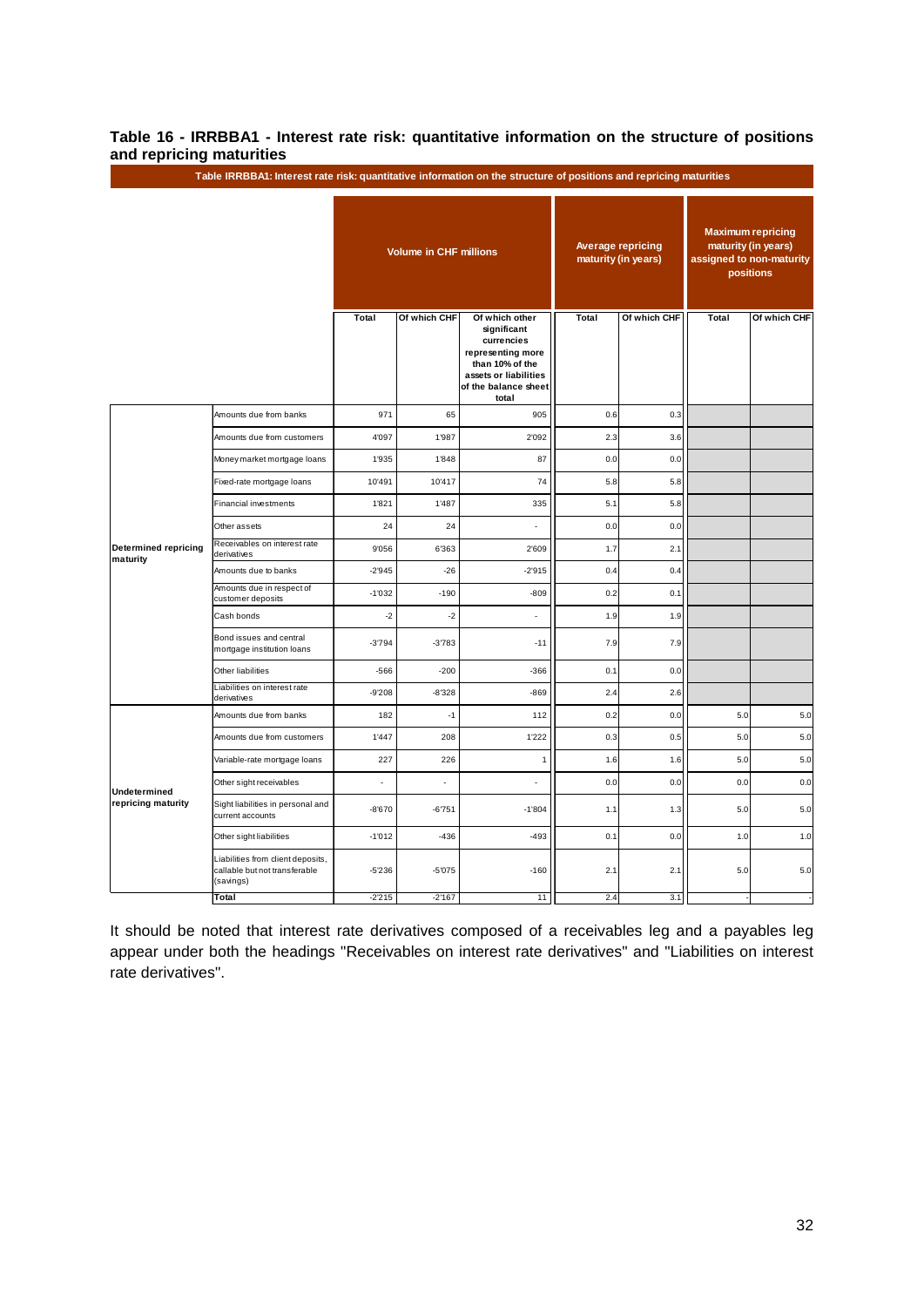#### **Table 17 - IRRBB1 - Interest rate risk: quantitative information on economic value of equity and net interest income**

| Table IRRBB1: Interest rate risk: quantitative information on economic value of equity and net<br>interest income |                                               |               |                                          |             |  |  |  |
|-------------------------------------------------------------------------------------------------------------------|-----------------------------------------------|---------------|------------------------------------------|-------------|--|--|--|
| In CHF                                                                                                            | • EVE (change in economic<br>value of equity) |               | • NII (change in net interest<br>income) |             |  |  |  |
| Period                                                                                                            | 31/12/2019                                    | 31/12/2018    | 31/12/2019                               | 31/12/2018  |  |  |  |
| Parallel up                                                                                                       | -156'861'142                                  | -193'138'781  | $-4'111'146$                             | -4'944'418  |  |  |  |
| Parallel down                                                                                                     | 197'943'044                                   | 230'805'604   | 1'810'670                                | -22'636'077 |  |  |  |
| <b>Steepener</b>                                                                                                  | -115'281'842                                  | -116'828'824  |                                          |             |  |  |  |
| lFlattener                                                                                                        | 84'957'624                                    | 80'813'179    |                                          |             |  |  |  |
| Short rate up                                                                                                     | 14'993'840                                    | -1'123'399    |                                          |             |  |  |  |
| Short rate down                                                                                                   | -14'426'521                                   | 600'373       |                                          |             |  |  |  |
| <b>Maximum</b>                                                                                                    | -156'861'142                                  | -193'138'781  | $-4'111'146$                             | -22'636'077 |  |  |  |
| Period                                                                                                            | 31/12/2019                                    |               | 31/12/2018                               |             |  |  |  |
| Tier 1 capital                                                                                                    |                                               | 1'857'919'735 | 1'738'936'421                            |             |  |  |  |

The economic value of equity is mainly exposed to a parallel increase in interest rates.

In this scenario, exposure has decreased compared to the situation at 31 December 2018.

The net interest income is mainly exposed to a decrease in interest rates. Exposure has decreased in this scenario compared to 31 December 2018.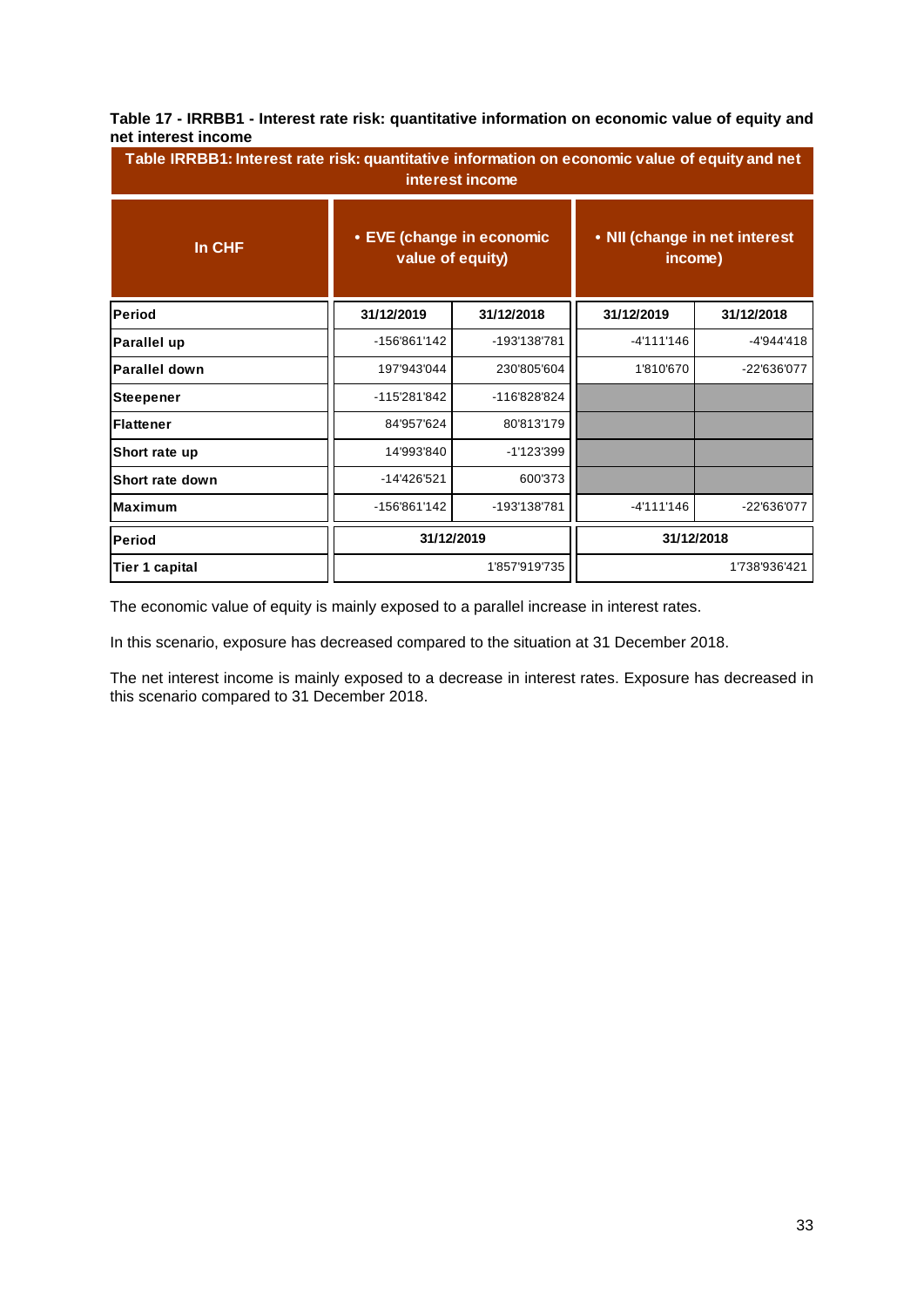# 8 Liquidity

#### 8.1 Strategy and procedures

The Board of Directors sets out the principles for managing liquidity risk and determines the liquidity risk tolerance. Liquidity risk tolerance is expressed in the form of limits and thresholds based on the Liquidity Coverage Ratio (LCR). These limits are reviewed annually within the framework of the Bank's "ALM and Liquidity Policy" review.

## 8.2 Structure and organization

The Executive Board is responsible for organizing and implementing liquidity risk management. The Executive Board delegates management of this type of risk to its Asset and Liability Management Committee (CALM). The committee meets monthly, is chaired by the CEO and comprises four other Executive Board members, including the CFO.

Within the Finance division, liquidity risk control is carried out by the Risk Control department of the CFO. Its tasks include:

- Producing a monthly management report on liquidity risk and presenting it to the CALM
- Defining and maintaining the methods, models and management principles as regards liquidity risk management, within the framework defined in the "ALM and Liquidity Policy"
- Communicating daily to the Treasury department the parent company's Liquidity Coverage Ratio (LCR).

#### 8.3 Risk assessment

In accordance with the principles set out in FINMA circular 2015/2, the approaches adopted by the Bank to assess the liquidity risk are:

- The Liquidity Coverage Ratio (LCR) assessed on a daily basis for the parent company and on a monthly basis for the Group and the parent company
- The Net Stable Funding Ratio (NSFR) assessed on a quarterly basis
- Stress tests mainly based on:
	- o Approaches comparable to those adopted in the context of the Liquidity Coverage Ratio
	- o The survival horizon principle

The stress tests are designed for systemic and/or idiosyncratic scenarios. They take into account the Bank's specificities and foreign currency refinancing.

## 8.4 Liquidity Coverage Ratio (LCR)

The Liquidity Coverage Ratio (LCR) is an international regulatory standard for liquidity risk management set out in the Basel III Accord. It became mandatory on January 1<sup>st</sup>, 2015. The minimum requirement is 100% from January 1st, 2019. The LCR ratio is an international standard which seeks to ensure that a bank has sufficient unencumbered High Quality Liquid Assets (HQLA), in the form of cash or other assets which can be converted into cash to cover its liquidity requirements to withstand a 30-calendar-day liquidity crisis.

For the second half of 2019, the BCGE Group's all-currency Liquidity Coverage Ratio remained high overall and above an average of 140%. The variability of the BCGE Group's all-currency Liquidity Coverage Ratio is caused mainly by the variability of net cash outflows.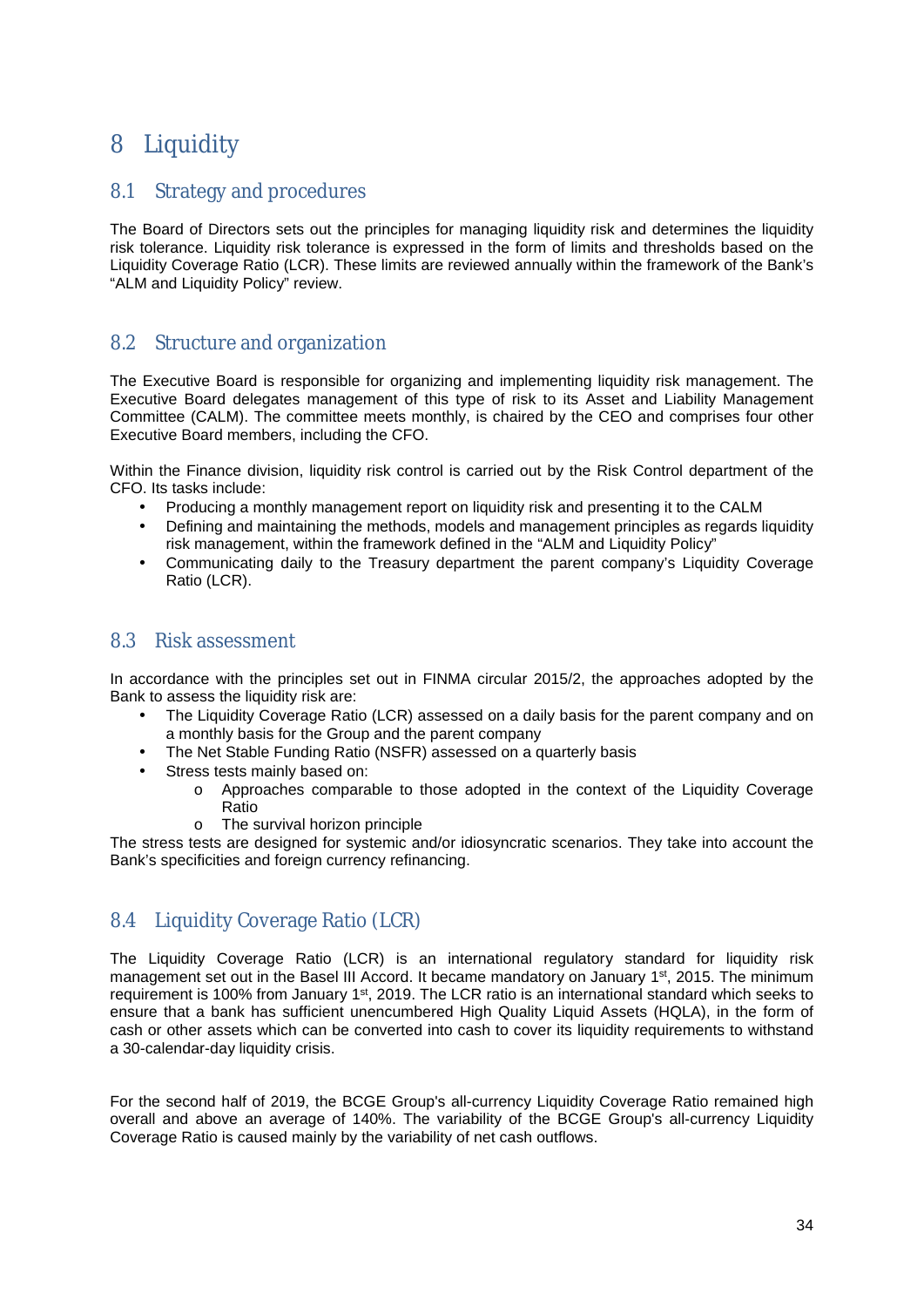More than 70% of the high quality liquid assets (HQLA) are made up of assets deposited in clearance accounts with the Swiss National Bank (SNB). The rest is mainly in securities of issuers rated AAA to AA- (Swiss Confederation, Central Mortgage-Bond Institution, etc.) eligible for refinancing operations with the SNB and in cash held by the Bank.

With regard to the concentration of financing sources, the main source of the Bank's refinancing is the individual and diversified deposits of clients. As of December 31, 2019, the Bank's refinancing was essentially based on:

- Client deposits representing more than 60% of liabilities
- Bank loans and loans from the Central Mortgage-Bond Institution representing more than 15% of liabilities.

Liquidity outflows as a result of "potential" margin calls are mainly attributable to derivative-based interest rate risk hedging operations under CSAs (Credit Support Annex) with bank counterparties.

The LCR level in CHF is significantly higher than that of the LCR for all currencies combined, firstly because the HQLA are principally CHF-denominated and, secondly, because the BCGE Group must ensure centralized financing for its French subsidiary (mainly in Euros) and financing for the global commodity finance business (mainly in US Dollars).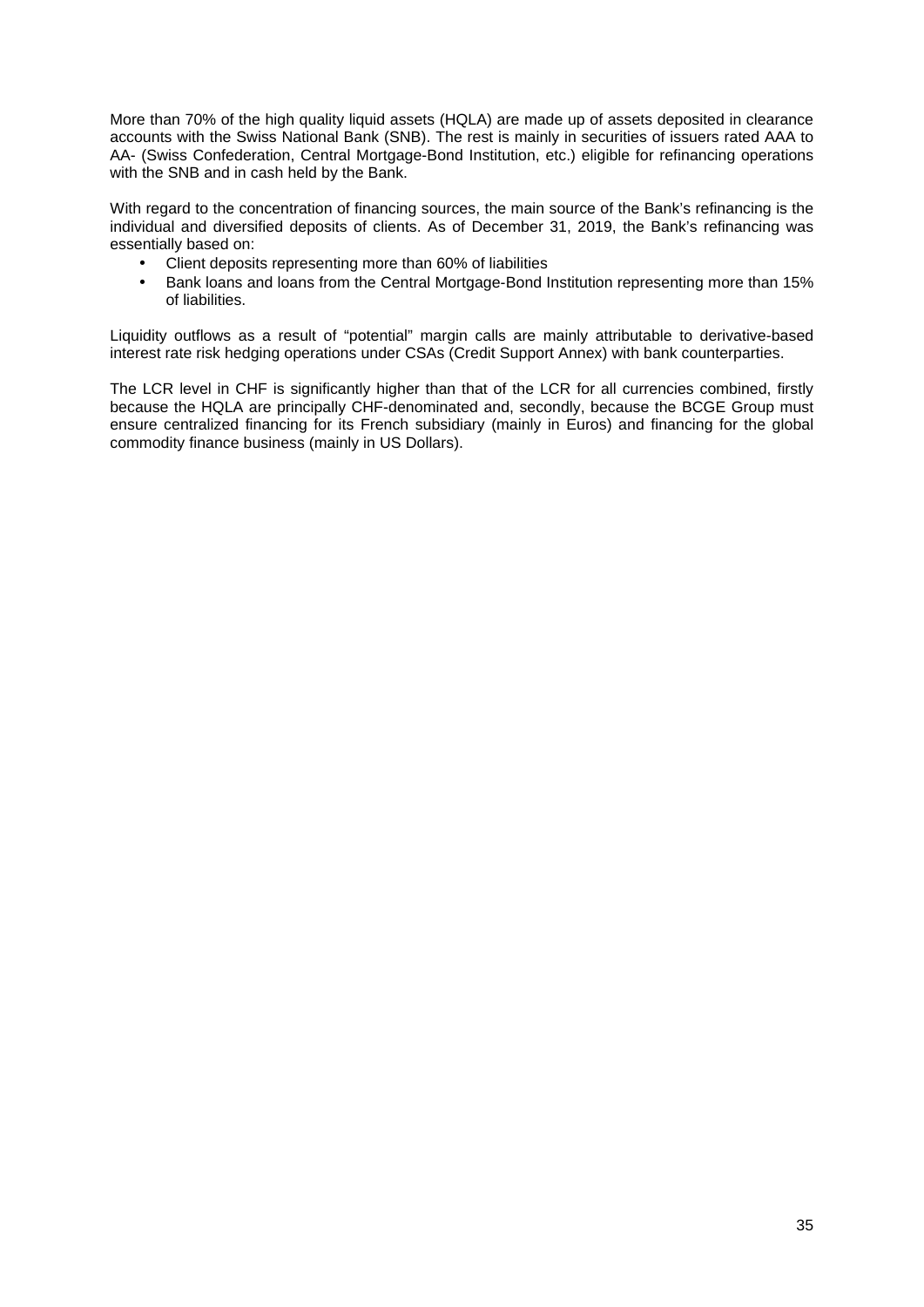## 8.5 Information regarding the Liquidity Coverage Ratio (LCR)

## **Table 18 - LIQ1 - Liquidity: information on the liquidity ratio (in CHF 1,000,000)**

|                |                                                                                                                                                                                                                                                                                  | Q1 2019<br>Q2 2019          |                        |                             | Q3 2019                |                                      | Q4 2019                |                             |                        |
|----------------|----------------------------------------------------------------------------------------------------------------------------------------------------------------------------------------------------------------------------------------------------------------------------------|-----------------------------|------------------------|-----------------------------|------------------------|--------------------------------------|------------------------|-----------------------------|------------------------|
|                |                                                                                                                                                                                                                                                                                  | <b>Unweighted</b><br>values | Weighted<br>values     | <b>Unweighted</b><br>values | Weighted<br>values     | <b>Unweighted Weighted</b><br>values | values                 | <b>Unweighted</b><br>values | Weighted<br>values     |
|                | <b>High-Quality Liquid Assets (HQLA)</b>                                                                                                                                                                                                                                         |                             |                        |                             |                        |                                      |                        |                             |                        |
| $\mathbf{1}$   | <b>Total high-quality liquid assets</b>                                                                                                                                                                                                                                          |                             | 4'573                  |                             | 4'772                  |                                      | 4'771                  |                             | 5'461                  |
|                | <b>Cash outflows</b>                                                                                                                                                                                                                                                             |                             |                        |                             |                        |                                      |                        |                             |                        |
| $\overline{2}$ | Retail deposits                                                                                                                                                                                                                                                                  | 10'395                      | 712                    | 10'504                      | 715                    | 10'591                               | 727                    | 10'726                      | 747                    |
| 3              | • of which stable deposits                                                                                                                                                                                                                                                       | 3'947                       | 197                    | 4'004                       | 200                    | 4'001                                | 200                    | 3'834                       | 192                    |
| 4              | • of which less stable deposits                                                                                                                                                                                                                                                  | 6'448                       | 515                    | 6'500                       | 514                    | 6'590                                | 527                    | 6'893                       | 555                    |
| 5              | Unsecured wholesale funding                                                                                                                                                                                                                                                      | 5'302                       | 3'305                  | 5'339                       | 3'231                  | 4'630                                | 2'716                  | 5'377                       | 3'354                  |
| 6              | • of w hich operational deposits (all counterparties) and<br>deposits in netw orks of cooperative banks                                                                                                                                                                          | 919                         | 224                    | 1'008                       | 246                    | 942                                  | 229                    | 902                         | 220                    |
| $\overline{7}$ | • of which non-operational deposits (all counterparties)                                                                                                                                                                                                                         | 4'368                       | 3'066                  | 4'321                       | 2'975                  | 3'661                                | 2'460                  | 4'457                       | 3'117                  |
| 8              | • of which unsecured debt                                                                                                                                                                                                                                                        | 15                          | 15                     | 10                          | 10                     | 27                                   | 27                     | 18                          | 18                     |
| $\overline{9}$ | Secured wholesale funding and collateral swaps                                                                                                                                                                                                                                   |                             | $\mathbf 0$            |                             | $\overline{0}$         |                                      | $\mathbf 0$            |                             | $\Omega$               |
| 10             | Other cash outflows                                                                                                                                                                                                                                                              | 2'539                       | 1'343                  | 2'800                       | 1'467                  | 2'057                                | 1'171                  | 2'707                       | 1'778                  |
| 11             | • of which cash outflows related to derivative exposure<br>and other transactions                                                                                                                                                                                                | 1'156                       | 1'134                  | 1'264                       | 1'243                  | 1'004                                | 983                    | 1'613                       | 1'591                  |
| 12             | • of which cash outflows associated with losses on asset-<br>backed securities financing, covered bonds, other<br>structured instruments, asset-backed money market paper,<br>special purpose vehicles, securities investment vehicles and<br>other similar financing facilities | $\mathbf 0$                 | $\Omega$               | $\Omega$                    | $\Omega$               | $\Omega$                             | $\mathbf 0$            | $\mathbf{1}$                | $\mathbf{1}$           |
| 13             | • of which cash outflows related to credit and liquidity<br>facilities                                                                                                                                                                                                           | 1'383                       | 208                    | 1'536                       | 224                    | 1'052                                | 188                    | 1'094                       | 187                    |
| 14             | Other contractual financing obligations                                                                                                                                                                                                                                          | 84                          | $\overline{4}$         | 18                          | $\overline{0}$         | 12                                   | $\overline{0}$         | 200                         | $\overline{9}$         |
| 15             | Other contingent financing obligations                                                                                                                                                                                                                                           | 3'678                       | 50                     | 3'791                       | 53                     | 2'838                                | 51                     | 3'108                       | 52                     |
| 16             | <b>Total cash outflows</b>                                                                                                                                                                                                                                                       |                             | 5'413                  |                             | 5'466                  |                                      | 4'665                  |                             | 5'941                  |
|                | <b>Cash inflows</b>                                                                                                                                                                                                                                                              |                             |                        |                             |                        |                                      |                        |                             |                        |
| 17             | Secured lending (e.g. reverse repos)                                                                                                                                                                                                                                             | 361                         | $\mathbf 0$            | 295                         | $\mathbf{0}$           | 411                                  | $\mathbf 0$            | 365                         | $\mathbf 0$            |
| 18             | Cash inflows from fully performing exposure                                                                                                                                                                                                                                      | 2'025                       | 972                    | 1'813                       | 949                    | 1'691                                | 877                    | 1'756                       | 736                    |
| 19             | Other cash inflows                                                                                                                                                                                                                                                               | 1'164                       | 1'164                  | 1'189                       | 1'189                  | 907                                  | 907                    | 1'549                       | 1'549                  |
| 20             | <b>Total cash inflows</b>                                                                                                                                                                                                                                                        | 3'550                       | 2'136                  | 3'296                       | 2'137                  | 3'010                                | 1'784                  | 3'669                       | 2'284                  |
|                | <b>Adjusted values</b>                                                                                                                                                                                                                                                           |                             |                        |                             |                        |                                      |                        |                             |                        |
| 21<br>22<br>23 | <b>Total HQLA</b><br><b>Total net cash outflows</b><br>Liquidity Coverage Ratio (as %)                                                                                                                                                                                           |                             | 4'573<br>3'277<br>140% |                             | 4'772<br>3'329<br>143% |                                      | 4'771<br>2'881<br>166% |                             | 5'461<br>3'657<br>149% |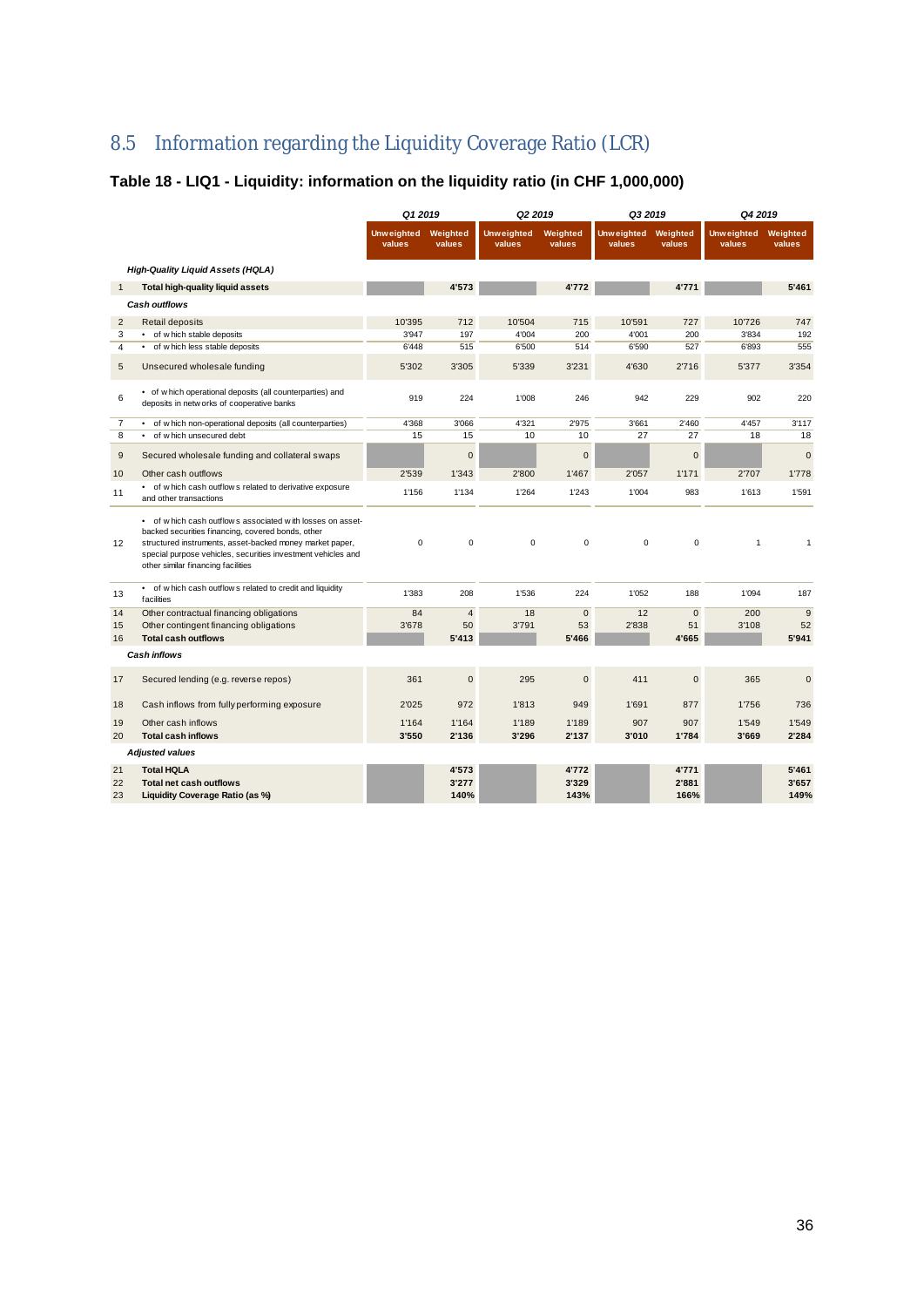# 9 Operational risk

The bank uses the standard approach to calculate minimum capital requirements for operational risk.

The objective of operational risk management is to limit losses related to operational risks. To this end, the Board of Directors validates the internal control and operational risk policy. In order to limit operational risks (and in particular major risks), executive management implements the internal control system, which identifies all control structures and processes at all levels of the bank.

The Risk Control department determines the architecture, defines the methodology and ensures consistency in the implementation of the internal control system across all the bank's activities.

On a monthly basis, the Risk Committee analyses the overall position of operational risks and proposes solutions and makes recommendations to management. On a quarterly basis, the Risk Committee submits its report to the Executive Board and the Board of Directors. The Risk Control Department prepares an annual CIROP report for General Management and the Board of Directors on the assessment of operational risks and internal control for the year.

The internal audit department prepares its annual audit plan based on its assessment of the bank's operational risk, internal control system and corporate governance.

Lastly, the Control Committee (Commission of the Board of Directors) reports to the Board of Directors on the functioning of the internal control system based on the reports of the Executive Board, the Internal Audit and the External Audit.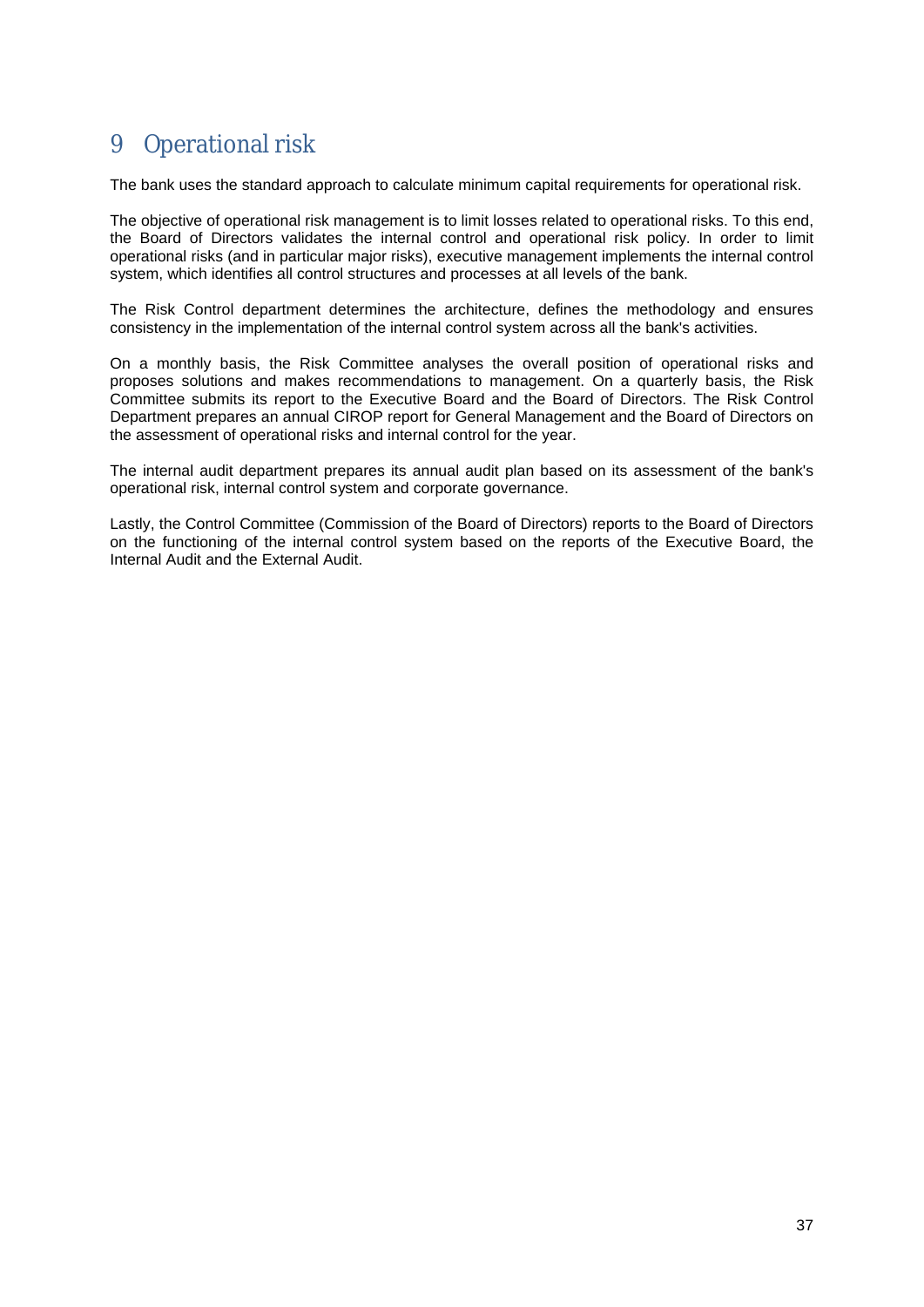# 10 Leverage ratio

**Table 19 - LR1 - Leverage ratio: comparison between balance sheet assets and total leverage ratio exposure (in CHF 1,000)**

|    | LR1 : Leverage Ratio: comparison between accounting assets and total leverage ratio exposure measure         |            |
|----|--------------------------------------------------------------------------------------------------------------|------------|
|    | (in 1'000 CHF)                                                                                               |            |
|    |                                                                                                              | а          |
|    |                                                                                                              | 31.12.2019 |
|    | Total assets as per published financial statements                                                           | 24'919'240 |
| 1a | Differences betw een published financial statements and the basis of calculation for the determination of    |            |
| 2  | Adjustment for investments in banking, financial, insurance or commercial entities that are consolidated for | -795       |
|    | accounting but outside the scope of regulatory consolidation (Cm 6 Circ.-FINMA 15/3), as well as             |            |
|    | adjustment for assets deducted from Tier 1 capital (Cm 16 and 17 Circ.-FINMA 15/3)                           |            |
| 3  | Adjustment for fiduciary assets recognised on the balance sheet for accounting purposes, but excluded        |            |
|    | from the leverage ratio exposure measure (Cm 15 FINMA Circ.15/3)                                             |            |
| 4  | Adjustments for derivative financial instruments (Cm 21 to 51 Circ.-FINMA Circ. 15/3)                        | $-16'757$  |
| 5  | Adjustment for securities financing transactions (SFT) (Cm 52 to 73 FINMA-Circ.15/3)                         | -6'332     |
| 6  | Adjustment for off-balance sheet items (i.e. conversion to credit equivalent amounts of off-balance sheet    | 919'744    |
|    | exposures) (Cm 74 to 76 FINMA-Circ.15/3)                                                                     |            |
| 7  | Other adjustments                                                                                            |            |
| 8  | Leverage ratio exposure (sum of rows 1-7)                                                                    | 25'815'100 |